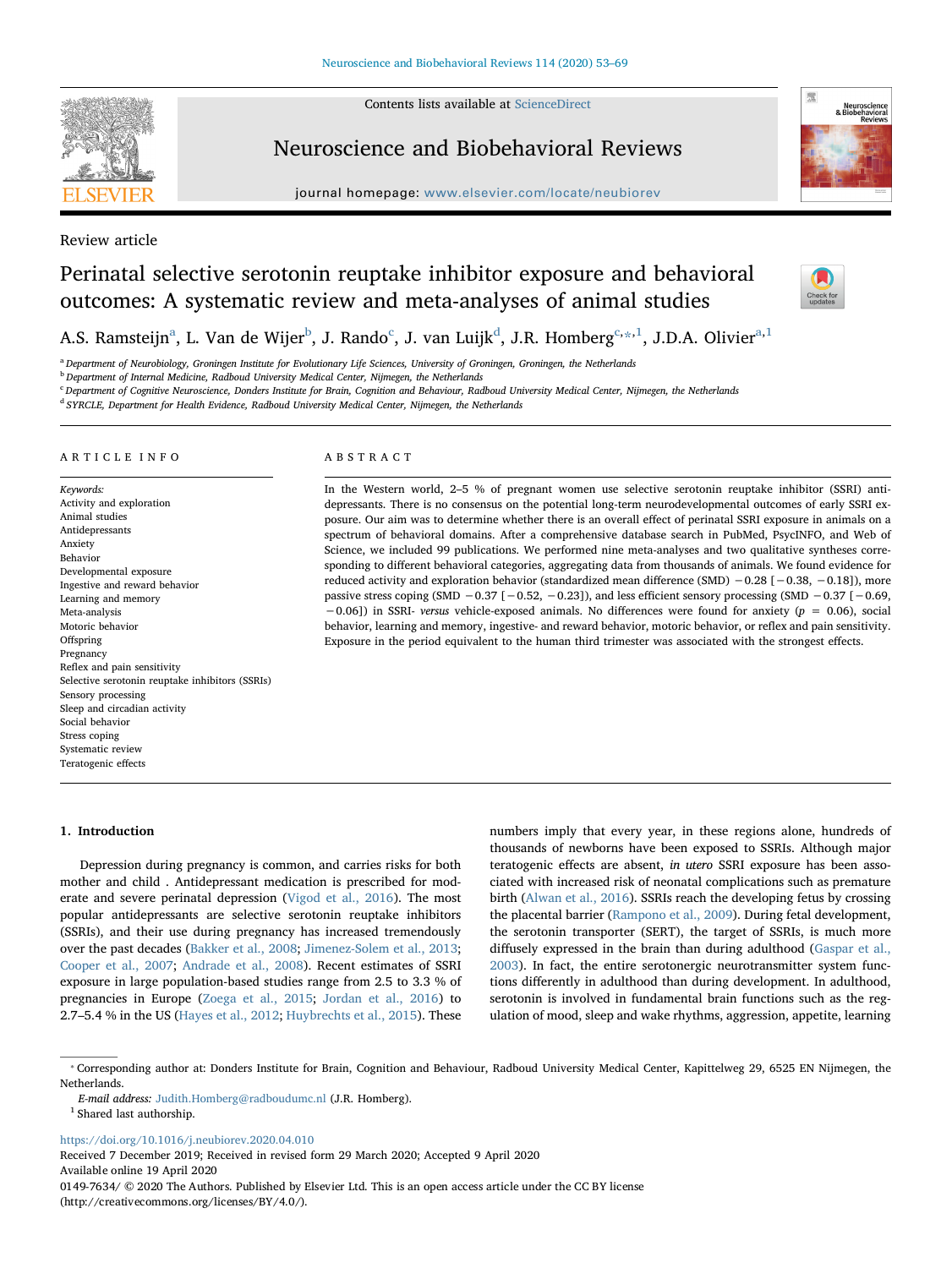and memory, and reward ([Muller and Jacobs, 2009](#page-15-4)), while during early development, serotonin serves as a neurotrophic factor mediating basic processes such as neurogenesis, cell migration, axon guidance, dendritogenesis and synaptogenesis [\(Teissier et al., 2017](#page-16-2)). Consequently, by reaching the brain and modulating serotonin regulation at crucial neurodevelopmental stages, SSRIs could interfere with brain circuit formation and lifelong mental health ([Brummelte et al., 2017](#page-14-4)).

This is the rationale for the "SSRI paradox": the phenomenon in which adult SSRI exposure decreases symptoms of anxiety and depression, while in utero SSRI exposure increases the risk of developing anxiety and depression ([Homberg et al., 2010\)](#page-14-5). There is mixed evidence for this theory from human studies, which do not always identify longlasting neurodevelopmental effects of perinatal SSRI exposure. On the one hand, studies have reported higher levels of anxiety [\(Hanley et al.,](#page-14-6) [2015\)](#page-14-6) and lower scores on motor-, social-emotional- and adaptive behavioral tests ([Hanley et al., 2013](#page-14-7)) after prenatal SSRI exposure. On the other hand, other studies found no association between in utero SSRI exposure and intellectual disability [\(Viktorin et al., 2017\)](#page-16-3), executive functioning ([Hutchison et al., 2019](#page-14-8)), and emotional or social problems ([Lupattelli et al., 2018](#page-15-5)). Most of the evidence is obtained from studies in infants and children, likely due to the practical challenges of examining the effects of in utero exposure to SSRIs on behavioral outcomes in adulthood ([Oberlander et al., 2009](#page-15-6)). Interestingly, some of the reported associations are modulated by behavioral outcome domain [\(Johnson](#page-15-7) [et al., 2016;](#page-15-7) [Brown et al., 2016\)](#page-14-9), timing of exposure ([Lupattelli et al.,](#page-15-5) [2018\)](#page-15-5), and sex [\(Brown et al., 2016;](#page-14-9) [Smearman et al., 2019\)](#page-16-4). Summarizing the available evidence, a recent meta-analysis reported significant positive associations between SSRI exposure during pregnancy and the development of mental and behavioral disorders such as autism spectrum disorder (ASD), attention-deficit/hyperactivity disorder (ADHD), and mental disability ([Halvorsen et al., 2019\)](#page-14-10). However, a number of other studies found no significant relationship between SSRI exposure and ASD ([Sujan et al., 2017;](#page-16-5) [Brown et al., 2017\)](#page-14-11) and ADHD [\(Sujan](#page-16-5) [et al., 2017](#page-16-5)) after correcting for possible confounding factors. This suggests that genetic and shared environmental factors, rather than SSRI exposure, are responsible for the reported associations ([Oberlander and Zwaigenbaum, 2017\)](#page-15-8). Indeed, it is known that maternal mental health issues during pregnancy are linked to long-term neurodevelopmental outcomes in children ([Gentile, 2017\)](#page-14-12). Since associations with SSRI exposure may be confounded by factors such as the severity of mental health problems, it remains difficult to draw conclusions on causality ([Halvorsen et al., 2019\)](#page-14-10).

In contrast to human studies, experimental studies in laboratory animals allow for investigation of the causal relationship between perinatal SSRI exposure and long-term neurodevelopmental outcomes ([Zucker, 2017\)](#page-16-6). From human studies, in which SSRI exposure only occurs in depressed mothers, it is not clear whether any effects of SSRI exposure are due to direct effects of the drug on the developing fetus, or indirect effects on the mother's mental health status, or a combination of both. In animals, we have the ability to study the developmental effects of SSRI treatment during a healthy pregnancy to obtain insight in the developmental effects of SSRIs per se, although it should be noted that treatment in the context of maternal stress bears more translational value. Our knowledge on how serotonergic alterations during development affect behavioral outcomes is still limited, and animals provide great value in unraveling mechanisms underlying such alterations. Animal experiments have several advantages over human research, such as a high degree of control over drug dosing and period of exposure. Laboratory rodents mature much faster than humans, yet the sequence of brain developmental milestones is remarkably similar ([Semple et al., 2013](#page-16-7)). In addition, placental transfer of SSRIs is similar between humans and mice [\(Noorlander et al., 2008\)](#page-15-9) and rats [\(Olivier](#page-15-10) [et al., 2011\)](#page-15-10). The last decade especially has witnessed a major surge in animal studies examining various neurobiological outcomes of perinatal SSRI exposure, which have been described in numerous narrative reviews ([Brummelte et al., 2017;](#page-14-4) [Gingrich et al., 2017;](#page-14-13) [Glover and](#page-14-14)

[Clinton, 2016](#page-14-14); [Grieb and Ragan, 2019](#page-14-15); [Bourke et al., 2014;](#page-14-16) [Millard](#page-15-11) [et al., 2017;](#page-15-11) [Ornoy, 2017](#page-15-12)). To maximize the translational value of animal studies, and in line with efforts to reduce the use of animals in research, it is imperative to comprehensively bundle all available preclinical evidence. Our aim is to systematically review and analyze preclinical studies in order to determine whether there is an overall effect of perinatal SSRI exposure on later-life behavior in animal models, and if so, under what conditions. We focus particularly on potential sex differences, interactions with stress exposure, and the timing of SSRI exposure. The results of this review and accompanying meta-analyses may assist in understanding the mixed results of perinatal SSRI exposure in human studies and inform future study design.

# 2. Methods

The review protocol was registered at the SYRCLE website ([www.](http://www.syrcle.nl) [syrcle.nl](http://www.syrcle.nl)) in 2016. The reporting in this systematic review adheres to the Preferred Reporting Items for Systematic Reviews and Meta-Analyses (PRISMA) statement ([Moher et al., 2009](#page-15-13)).

#### 2.1. Search strategy

Three databases were searched systematically from inception to February 27th 2018: PubMed, PsycINFO, and Web of Science. The initial search was performed by JR on April 19th 2016. An updated search was performed by AR on February 27th 2018. We searched for the following concepts, using both controlled terms (i.e. MeSH) and free text words: (i) perinatal exposure; (ii) selective serotonin reuptake inhibitor (SSRI); (iii) animal (Supplementary File 1). The SYRCLE animal filter ([Hooijmans et al., 2010\)](#page-14-17) was used for PubMed and adapted for PsycINFO and Web of Science. The bibliographic records retrieved were imported and de-duplicated in Mendeley.

# 2.2. Eligibility screening

Studies were eligible for inclusion if they compared behavioral outcomes of animals perinatally exposed to SSRIs to those of animals exposed to a vehicle treatment. Two reviewers independently screened all identified records for eligibility in two stages using EROS 3.0 (Early Review Organizing Software, Institute of Clinical Effectiveness and Health Policy, Buenos Aires, Argentina). JR and LW performed the screening for the articles identified in the initial search, and AR and LW for those identified in the updated search. Disagreements were resolved by discussion.

The first screening stage involved screening only the title and abstract of the articles. Articles were excluded for one or more of the following reasons: (i) not an original primary study (e.g. review, editorial, conference abstract without full data available) or correction to an original primary study; (ii) not an in vivo mammalian (non-human) study; (iii) no SSRI treatment.

In the second stage, the full text of all articles passing the first stage was consulted. Articles were excluded at this stage for one or more of the following reasons: (i) not an original primary study (e.g., review, editorial, conference abstract without full data available or data published in duplicate) or correction to an original primary study; (ii) not an in vivo mammalian (non-human) study; (iii) no SSRI treatment; (iv) no exposure on or before the developmental day equivalent to human birth in terms of neurogenesis, GABA cortex development, and axon extension, calculated using the Translating Time tool developed by [Workman et al. \(2013\):](#page-16-8) PND11 in mice and PND10 in rats; (v) no behavior analyses; (vi) no control population; (vii) animals subjected to other factors (e.g., genetic mutation, repeated exposure to additional drug), but studies in which animals or their mothers were exposed to stress were included because these studies are translationally relevant; (viii) no repeated exposure; (ix) no English full text or translation available.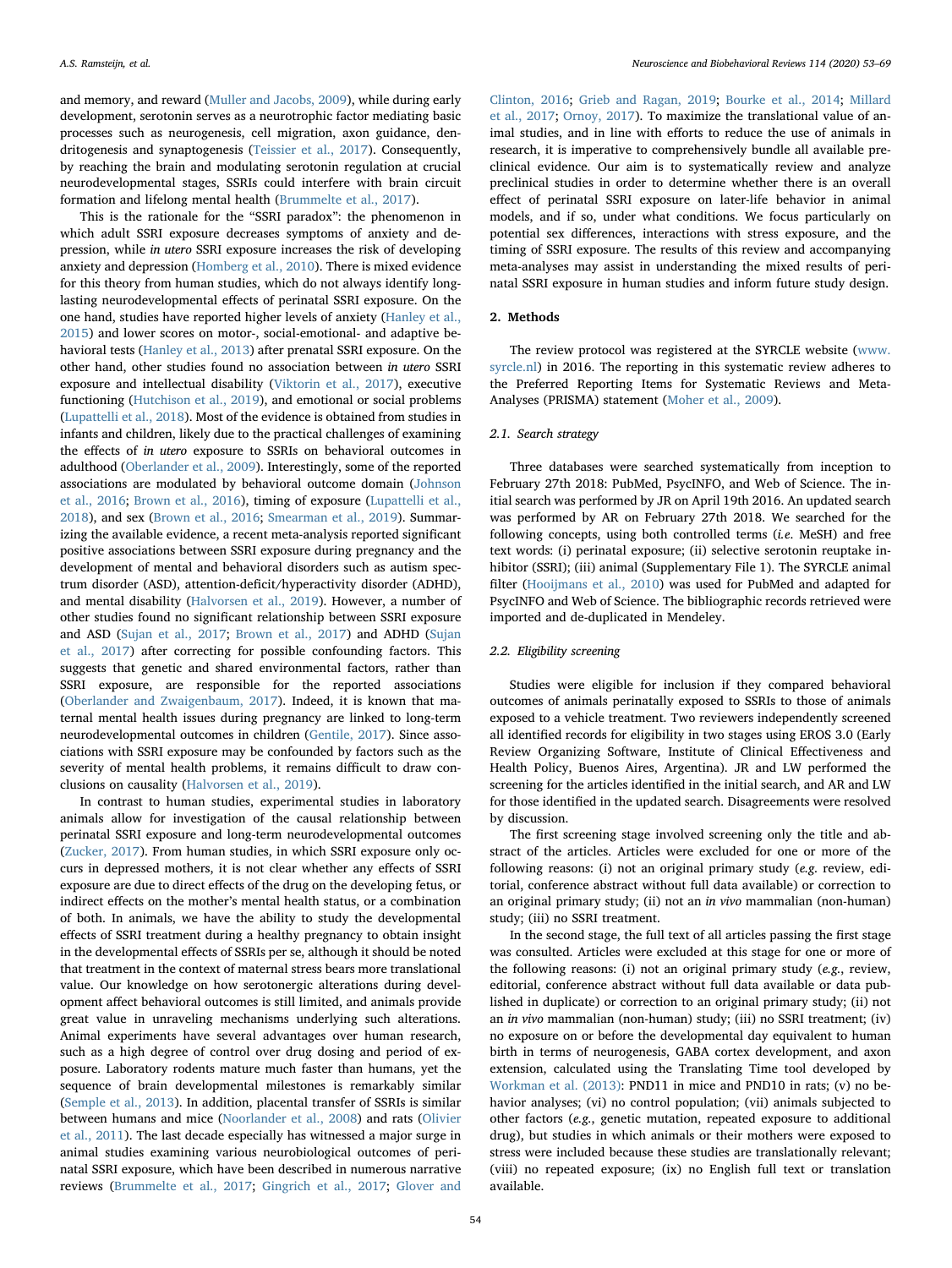#### 2.3. Extraction of study characteristics and data

The following study characteristics were extracted: (i) study ID: authors, year, title; (ii) study design characteristics: no. of groups, no. of animals per group, no. of litters per group, litter size, repeated measures vs. comparison between groups; (iii) animal model characteristics: species, strain, sex, age at testing, presence/absence of stress exposure; (iv) intervention characteristics: type of control, type of SSRI, age and duration of exposure, administration method, dosage (concentration, volume of administration); (v) outcome measures: behavioral test used, test outcome; (vi) other: no. of animals excluded from statistical analysis, reason for excluding animals.

Then, the data from all behavioral outcomes were extracted: means, standard deviation (SD) or standard error of the mean (SEM) and number of animals (N). The methods for extraction were, in order of priority, (i) extract data from text or tables; (ii) extract data from figures using digital image analysis software (ImageJ v. 1.52a [\(Schneider et al.,](#page-16-9) [2012\)](#page-16-9)); (iii) contact authors for missing data. When SDs/SEMs were not clearly distinguishable in a figure, we extracted the most conservative estimate. JR performed the data extraction for all eligible articles retrieved in the initial search, and AR for those in the updated search. LW checked the extraction process for all studies.

#### 2.4. Data analysis

#### 2.4.1. Categorization of behavioral tests

After the data extraction, all behavioral tests found were categorized by AR in consultation with JH and JO and other members of the Behavioral Neuroscience group at the University of Groningen. Ten categories were defined – in order of number of comparisons: (i) activity & exploration; (ii) anxiety; (iii) stress coping; (iv) social behavior; (v) learning & memory; (vi) ingestive & reward; (vii) motoric; (viii) sensory processing; (ix) reflex & pain sensitivity; (x) sleep & circadian activity. Every category had a number of behavioral tests associated with it (Supplementary File 2). For every behavioral category we performed a meta-analysis. An exception was the category sleep & circadian activity, which was deemed too heterogeneous and more suitable for a qualitative synthesis. There was an eleventh category of behavioral tests, in which the animals were challenged with an acute injection of a drug or LPS right before the test. To ensure the analyses for the above-mentioned behavioral categories were not confounded by the effects of an acute injection, we decided not to include these results in any of the 10 categories, and to create a separate qualitative synthesis for them.

# 2.4.2. Selection of comparisons

If a study reported separate comparisons for males and females, or animals exposed to different SSRIs, we analyzed these comparisons as if they were separate studies. Per meta-analysis, one unique animal can only be used once. If the same animal was exposed to different behavioral tests within the same category, we used the data from the test that was performed first (but when data was available from both during and after SSRI exposure, we used the data from the test performed after SSRI exposure). If the same animal was exposed to the same behavioral tests multiple times, we also used the data from the first time it was administered, unless the test contained an important learning or habituation component. For that reason, the data from the last time of test administration was used for the following behavioral tests: alcohol consumption, cocaine conditioning, forced swim test, Morris water maze, sexual behavior, sucrose preference test, and tube runway. In the prepulse inhibition test, usually a range of pulse intensities was tested, in which case we used the data from the middle intensity. For every behavioral test, we only used one outcome measure according to the priority outcome measures we defined (Supplemental File 2). We did not include non-treated or non-handled controls; only vehicle-treated controls.

# 2.4.3. Meta-analyses

We performed the meta-analyses using Review Manager (RevMan v.5.3., The Nordic Cochrane Centre, The Cochrane Collaboration, Copenhagen 2014). When a range was reported for N, instead of a specific number per treatment group (for instance  $N = 11-13$ ), we used the most conservative estimate of N. In practice, this meant we used the maximum value of N (in this case  $N_{\text{max}} = 13$ ) to calculate the SD (SD = SEM\*√N), and the minimum value of N (in this case  $N_{\text{min}} = 11$ ) in the actual meta-analysis. We used random effects models using standardized mean differences (SMDs). The individual SMDs were pooled to obtain an overall SMD and 95 % confidence interval (CI).  $I^2$  was used as a measure of heterogeneity. A p-value lower than 0.05 was considered significant.

To examine potential sources of heterogeneity within the data, we performed subgroup analyses using a Chi<sup>2</sup> test for subgroup differences based on sex, presence/absence of stress exposure, and period of SSRI exposure for every meta-analysis. For the subgroup analysis for sex there were three subgroups (male, mixed-sex, and female), for presence/absence of stress exposure there were two (no stress and stress) and for period of SSRI exposure three (prenatal, pre- and postnatal, and postnatal). A subgroup analysis was only performed when there was at least one independent comparison. Although there were six subgroup analyses defined in the initial published protocol, we decided to only perform three in order to constrain the scope of this review. We decided not to perform subgroup analyses based on animal species, timing of behavioral test, type of SSRI, and specific behavioral test used. Of the three subgroup analyses we performed, two were included in the original protocol (sex and presence/absence of stress exposure) and one was added (period of SSRI exposure).

# 2.5. Risk of bias assessment

The risk of bias is important to evaluate, since the presence of randomization, allocation concealment, and blinding affects the reported effect sizes of animal studies, in particular in the case of sub-jective outcome measures ([Hirst et al., 2014](#page-14-18)). To assess the methodological quality of each included study, we used the SYRCLE risk of bias tool for animal studies [\(Hooijmans et al., 2014\)](#page-14-19). We added three questions on reporting of randomization, blinding, and a power- or sample size calculation (question 1–3). For these questions, a "Yes" score indicates that it was reported, and a "No" score indicates that it was not reported. The other questions (question 4–14) addressed risk of bias, where "Yes" indicates low risk of bias, "?" indicates unclear risk of bias, and "No" indicates high risk of bias.

#### 2.6. Publication bias assessment

To assess publication bias, funnel plots were produced for each of the nine meta-analyses using the package "metafor" v2.1-0 ([Viechtbauer, 2010](#page-16-10)) in R v3.5. Each funnel plot displays all studies in one plot with SMD as the x-value and  $1/\sqrt{\rm N}$  as the y-value. We used this method because it was shown that plotting the SMD against the SE can lead to false-positive results, especially when the included studies have small sample sizes [\(Zwetsloot et al., 2017\)](#page-16-11). In the funnel plot, larger studies with high precision and power will be displayed towards the top of the graph, around the average SMD. In the absence of publication bias, smaller studies with lower precision and power will spread evenly on both sides of the average near the bottom of the graph. If the plot is asymmetrical, for example when smaller studies predominantly have SMDs larger than the average, this is an indication of small-study bias, potentially related to publication bias. To test and adjust for funnel plot asymmetry, we used the trim and fill method [\(Duval and Tweedie,](#page-14-20) [2000\)](#page-14-20) in the "metafor" package.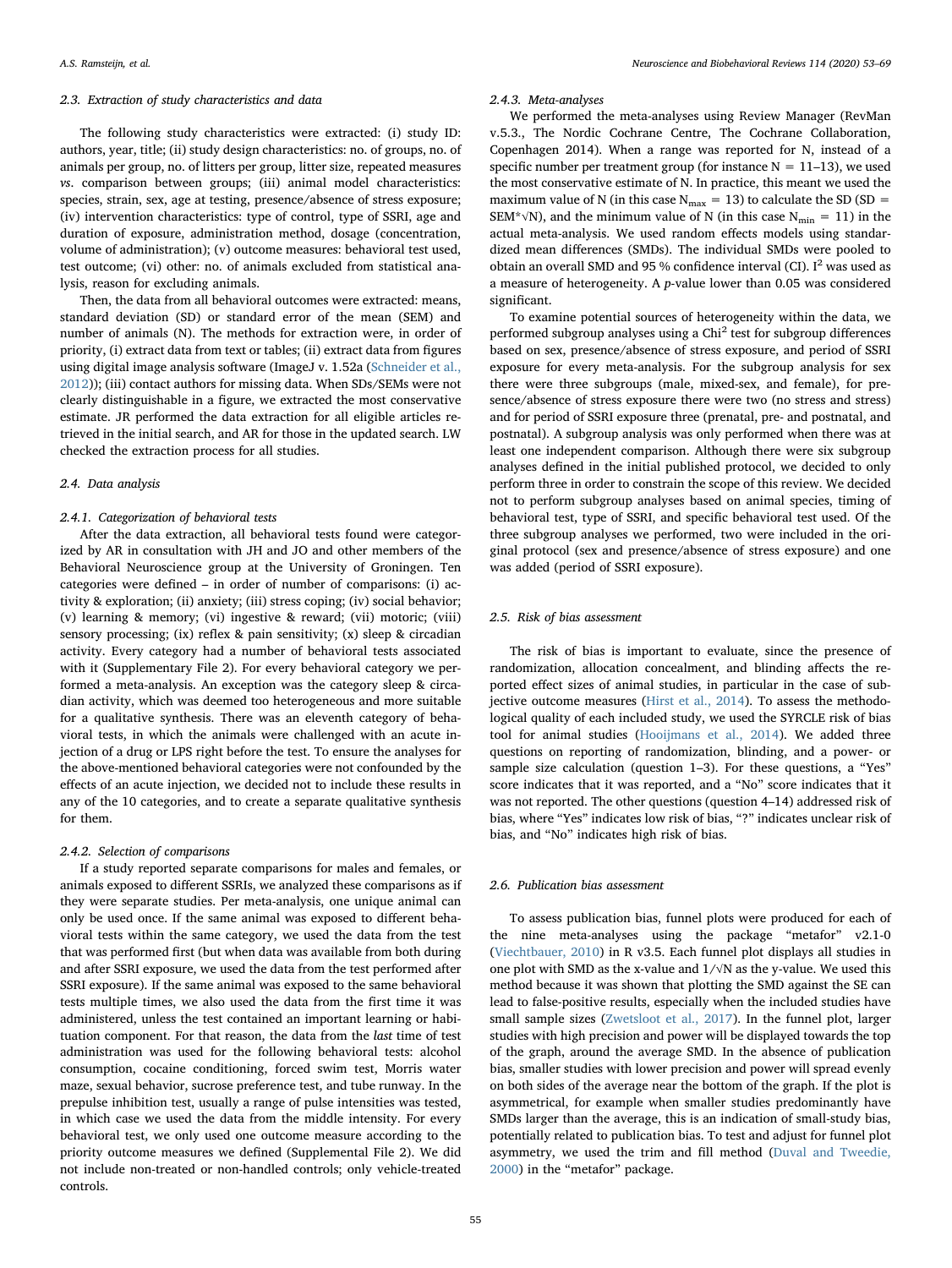<span id="page-3-0"></span>

Fig. 1. Study flowchart.

# 3. Results

#### 3.1. Search results

Through database searching, 5951 records were retrieved, leaving 3930 records after removal of duplicates ([Fig. 1\)](#page-3-0). After screening by title and abstract, 1460 full-text articles were assessed for eligibility, from which 103 were deemed eligible. After adding one extra article identified by scanning of the reference lists of the included articles, and excluding five publications because they did not contain usable data, we finally included 99 publications in this synthesis of evidence ([Fig. 1\)](#page-3-0).

#### 3.2. Study characteristics

From the 99 included publications, 63 studied rats, 35 mice and one guinea pigs [\(Table 1\)](#page-4-0). The majority of studies treated animals with fluoxetine (67 studies), followed by citalopram (15 studies), zimelidine (eight studies), escitalopram (five studies), sertraline (four studies), fluvoxamine (three studies), paroxetine (three studies), and LU 10-134- C (one study) ([Fig. 2](#page-7-0)A). SSRI exposure was prenatal in 18 studies, both prenatal and postnatal in 23 studies, and postnatal in 59 studies. From the studies where SSRIs were administered postnatally (either exclusively, or also prenatally), 54 reported injecting the drug directly into the pups, and 28 reported exposure through the mother. The method of SSRI administration was subcutaneous in 43 studies, oral in 31 studies, and intraperitoneal in 25 studies. Forty-seven studies tested male rats, seven studies female, and 45 studies examined both sexes ([Fig. 2](#page-7-0)B). Please note that study numbers might add up to more than 99, because the same study could use multiple SSRIs or exposure periods ([Table 1](#page-4-0)).

Twenty studies used ways to mimic symptoms associated with

maternal depression in laboratory animals [\(Table 2\)](#page-7-1). In 19 studies, the dam was exposed to some form of stress, and in one study the pups were stressed by means of maternal separation. The most common way to apply stress to the mother was using repeated restraint stress (10 studies), followed by chronic unpredictable mild stress (seven studies), and injections of corticosterone or dexamethasone (one study each).

#### 3.3. Study quality

Forty-eight studies mentioned the experiment was randomized at some level, 31 reported blinding, and three included a power or sample size calculation (Supplementary File 3). Overall risk of bias was unclear. Only 68 studies reported all outcome measures that were described in the methods section.

#### 3.4. Activity and exploration

The meta-analysis for activity and exploration comprised 52 studies and 134 comparisons (Supplementary File 4). The most used behavioral test in this category was the open field test with outcome measures such as total distance moved (121 comparisons), followed by the novel object exploration test (six comparisons), running wheel activity (three comparisons), elevated plus maze (two comparisons), home cage activity (one comparison), and object-directed behavior/novel object recognition test (one comparison). In total, 2646 SSRI-exposed animals and 1627 vehicle-treated animals were included in this analysis.

Overall pooled analysis revealed significantly lower activity scores in animals that were developmentally exposed to SSRIs than in those exposed to vehicle ([Fig. 3](#page-8-0)A; Supplementary Fig. 1A, SMD −0.28  $[-0.38, -0.18]$ ,  $p < 0.00001$ ). Subgroup analysis showed that the effect was different depending on sex ([Fig. 3A](#page-8-0); Supplementary Fig. 1B, Chi<sup>2</sup> = 13.89,  $p < 0.01$ ). More specifically, while activity scores were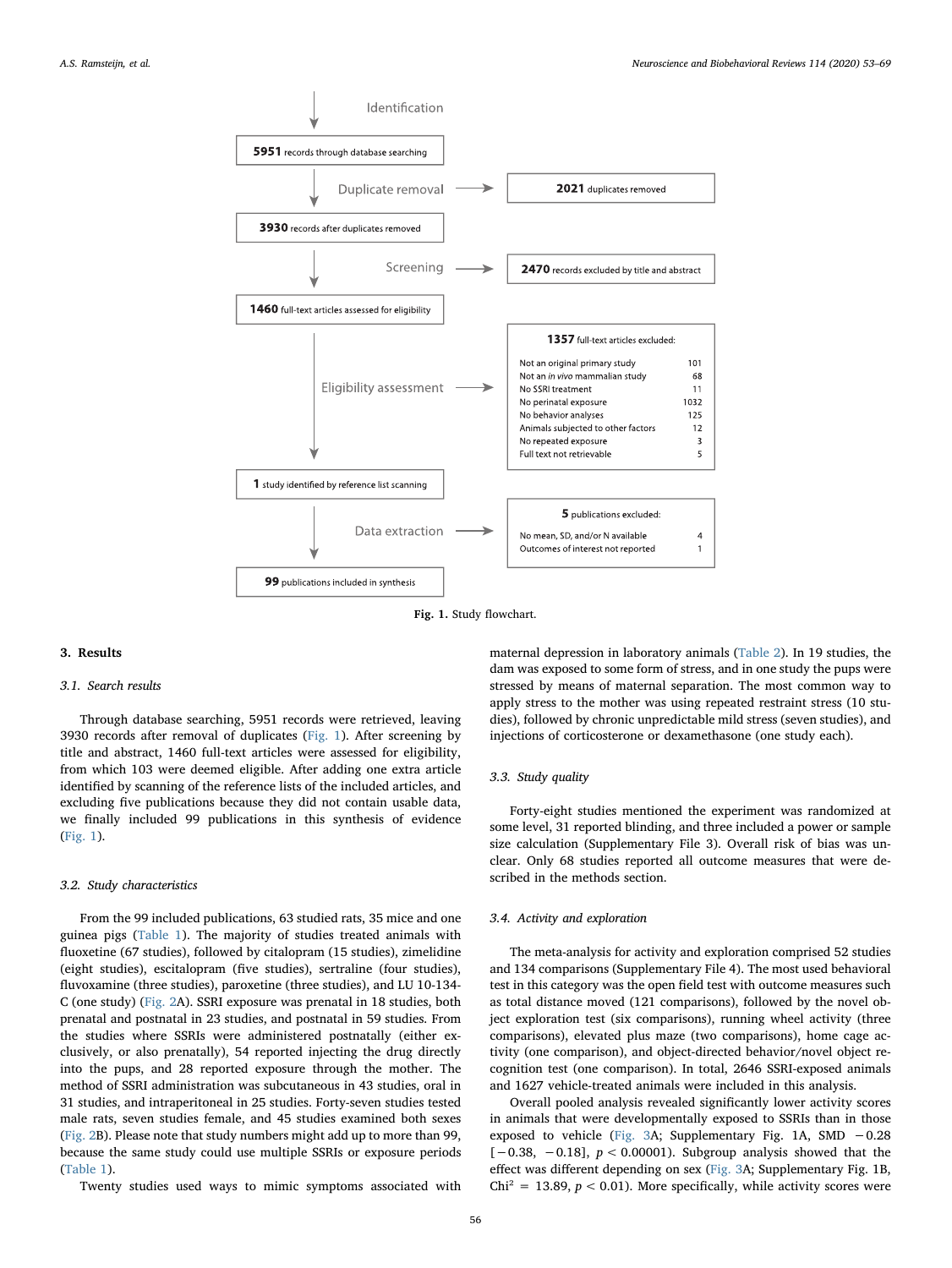<span id="page-4-0"></span>

| Study characteristics.<br>Table 1             |                 |                                                |                     |                              |                                |                  |                                                                               |               |                           |                          |
|-----------------------------------------------|-----------------|------------------------------------------------|---------------------|------------------------------|--------------------------------|------------------|-------------------------------------------------------------------------------|---------------|---------------------------|--------------------------|
| Study ID                                      | Species         | Strain                                         | Stress              | Control                      | SSRI                           | Exposure period  | Dose per day                                                                  | Recipient     | Administration method     | Sex studied              |
| Grimm and Frieder, 1987                       | tat             | Wistar                                         | g                   | untreated; saline            | zimelidine                     | G10-G20; P4-P8   | $5 \text{ mg/kg}$                                                             | dam           |                           | both                     |
| Hilakivi et al., 1987a                        | t               | Long-Evans; Wistar                             | Ξ                   | saline                       | zimelidine                     | P6-P19           | $25 \; \mathrm{mg/kg}$                                                        | quq           | S S S                     | male                     |
| Hilakivi and Hilakivi, 1987                   | rat             | Wistar                                         | g                   | saline                       | zimelidine                     | P7-P18           | $25 \text{ mg/kg}$                                                            | qnd           | $\triangleq$              | male                     |
| Hilakivi et al., 1987b                        | rat             | Long-Evans; Wistar                             | g                   | control                      | zimelidine                     | P7-P18           | $25 \text{ mg/kg}$                                                            | gind          | SC                        | male                     |
| Hilakivi et al., 1988a                        | rat             | Wistar                                         | g                   | saline                       | zimelidine                     | P7-P18           | $25 \text{ mg/kg}$                                                            | qnq           | $\triangleq$              | male                     |
| Hilakivi et al., 1988b                        | tat             | Wistar                                         | g                   | saline                       | zimelidine                     | P7-P21           | $25 \text{ mg/kg}$                                                            | qnq           | $\triangleq$              | male                     |
| Hilakivi, 1994                                | rat             | Wistar                                         | å                   | saline                       | zimelidine                     | P6-P22           | $25 \text{ mg/kg}$                                                            | qnd           | SC                        | male                     |
| Vorhees et al., 1994                          | rat             | Sprague Dawley                                 | g                   | water; pair-fed              | fluoxetine                     | $T - G20$        | $L; 5; 12 \text{ mg/kg}$                                                      | dam           | oral: gavage              | both                     |
| Frank and Heller, 1997                        | rat             | Long-Evans                                     | g                   | dimethyl sulphoxide (DMSO)   | zimelidine                     | P8-P21           | $25 \text{ mg/kg}$                                                            | qtnd          | 甴                         | male                     |
| Hansen et al., 1997                           | rat             | Wistar WU                                      | g                   | saline                       | LU 10-134-C                    | P8-P21           | 5; 10; 20; 30 mg/kg                                                           | gind          | IP b.i.d.                 | male                     |
| Singh et al., 1998                            | $_\mathrm{rat}$ | Charles Foster                                 | g                   | saline                       | fluoxetine                     | $G13-G21$        | $10 \text{ mg/kg}$                                                            | dam           | 白                         | both                     |
| Stewart et al., 1998                          | rat             | Sprague Dawley                                 | g                   | saline                       | fluoxetine                     | $G8-G20$         | $12.5 \text{ mg/kg}$                                                          | dam           | oral (saline SC)          | both                     |
| Coleman et al., 1999                          | mouse           | $\overline{C}$                                 | å                   | placebo                      | paroxetine                     | G.O-G16.5<br>GP1 | $30 \; \mathrm{mg/kg}$                                                        | dam           | oral: food bar            | both                     |
| Christensen et al., 2000                      | mouse           | $\ddot{\theta}$                                | $\mathbf{a}$        | placebo                      | paroxetine                     |                  | $30 \text{ mg/kg}$                                                            | $\dim$        | oral: food bar            | both                     |
| Mendes-da-Silva et al., 2002                  | rat             | $1298$<br>v<br>Ev $5$ -HTT $^+$ $^+$<br>Wistar | $\mathbf{a}$        | saline                       | fluoxetine                     | P4-P21<br>P1-P21 | $10 \text{ mg/kg}$                                                            | qnd           | SC<br>$\mathbb{R}$        | male                     |
| Ansorge et al., 2004<br>Ishiwata et al., 2005 | mouse<br>mouse  | C57BL/6                                        | yes<br>$\mathbf{S}$ | sucrose<br>saline            | fluoxetine<br>fluoxetine       | P7-P28           | $10 \text{ mg/kg}$<br>$5 \mathrm{~mg/kg}$                                     | gind<br>gind  | oral: pipettor            | male<br>both             |
| Vartazarmian et al., 2005                     | guinea pig      | Hartley                                        | no                  | untreated; DMSO              | fluoxetine                     | $G1-P1$          | $7 \mathrm{~mg/kg}$                                                           | $\dim$        | SC: osmotic pump          | both                     |
| Deiro et al., 2006                            | rat             | Wistar                                         | g                   | water                        | sertraline                     | P1-P21           | 5; 10; 15 mg/kg                                                               | gind          | SC                        | male                     |
| Maciag et al., 2006a                          | rat             | Long-Evans                                     | <b>n</b>            | saline                       | citalopram                     | P8-P21           | $10 \text{ mg/kg}$                                                            | qnd           | SC b.i.d.                 | male                     |
| Maciag et al., 2006b                          | rat             | $Long-Fvars$                                   | g                   | saline                       | citalopram                     | P8-P21           | $10 \text{ mg/kg}$                                                            | gind          | SC b.i.d                  | male                     |
| Maciag et al., 2006c                          | rat             | Long-Evans                                     | å                   | saline                       | citalopram                     | P8-P21           | $10 \text{ mg/kg}$                                                            | gind          | SC b.i.d.                 | male                     |
| Bairy et al., 2007                            | rat             | Wistar                                         | g                   | water                        | fluoxetine                     | G6-G20           | $8:12 \text{ mg/kg}$                                                          | $\dim$        | oral                      | both                     |
| Lisboa et al., 2007                           | mouse           | Swiss                                          | g                   | water                        | fluoxetine                     | $G0-P21$         | $\sim$ 7.5 mg/kg                                                              | $\dim$        | oral: gavage              | both                     |
| Ansorge et al., 2008                          | mouse           | $1298\mathrm{vEv}$ 5-HTT $^+$ $^+$             | g                   | untreated; saline            | fluoxetine                     | P4-P21           | $10~\mathrm{mg/kg}$                                                           | gind          | 白                         | both                     |
|                                               |                 |                                                |                     |                              | citalopram                     | P4-P21           | $10 \; \mathrm{mg/kg}$                                                        | gind          | $\triangle$               | both                     |
| Cagiano, 2008                                 | rat             | Wistar                                         | g                   | saline                       | fluoxetine                     | G20<br>G20       | 5; 10 mg/kg                                                                   | dam           | SC                        | male                     |
| Deiró et al., 2008                            | rat             | Wistar                                         | g                   | saline                       | citalopram                     | P1-P21           | 5; 10 mg/kg                                                                   | gind          | SC                        | male                     |
| Favaro et al., 2008                           | mouse           | Swiss                                          | g                   | water                        | fluoxetine                     | G4-P21           | $5.7 - 7.5$ mg/kg                                                             | $\dim$        | oral: gavage              | both                     |
| Forcelli and Heinrichs, 2008                  | rat             | Wistar                                         | g                   | ethanol                      | fluoxetine                     | $G14-P7$         | $10~{\rm mg/kg}$                                                              | dam           | SC: osmotic minipump      | both                     |
| Gouvêa et al., 2008                           | mouse           | Swiss                                          | g                   | water                        | fluoxetine                     | $GQ-P21$         | $7.5 \text{ mg/kg}$                                                           | dam           | oral: gavage              | male                     |
| Noorlander et al., 2008                       | mouse           | C57BL/6                                        | g                   | saline                       | fluoxetine                     | $G8-G18$         | 0.3; 0.6; 0.8 mg/kg                                                           | dam           | $\triangle$               | both                     |
|                                               |                 |                                                |                     |                              | fluvoxamine                    | $G8-G18$         | $4.2 \text{ mg/kg}$                                                           | dam           | $\triangle$               | both                     |
| Popa et al., 2008                             | mouse           | $\overline{d}$                                 | g                   | saline                       | escitalopram                   | P5-P19           | $10 \text{ mg/kg}$                                                            | gind          | SC                        | female                   |
| Jiang et al., 2009                            | mouse           | Kunming                                        | g                   | saline                       | fluoxetine                     | P4-P21           | $10 \text{ mg/kg}$                                                            | quq           | 白<br>$\triangle$          | male                     |
| Karpova et al., 2009<br>Lee, 2009             | mouse           | C57BL/6<br>Wistar                              |                     | saline<br>saline             | <b>luoxetine</b><br>fluoxetine | P4-P21<br>PO-P6  | $10 \; \mathrm{mg/kg}$                                                        | gind          | SC                        | male<br>both             |
| Capello et al., 2011                          | rat<br>rat      | Long-Evans                                     | g<br>g              | saline + polyethylene glycol | fluoxetine                     | $G12-P1$         | $\begin{array}{c} 10 \text{ mg/kg} \\ 8; 11\!-\!12 \text{ mg/kg} \end{array}$ | $d$ am<br>qnd | SC: osmotic minipump      | both                     |
| Mnie-Filali et al., 2011                      | rat             | Sprague Dawley                                 | $\mathbf{a}$        | saline                       | fluoxetine                     | P8-P21           | $10 \text{ mg/kg}$                                                            | gind          | $\triangle$               | male                     |
| Olivier et al., 2011                          | rat             | Wistar                                         | $\mathbf{S}$        | methylcellulose              | fluoxetine                     | $G1-PI$          | $12 \text{ mg/kg}$                                                            | $\dim$        | oral: gavage              | both                     |
| Pivina et al., 2011                           | rat             | Sprague Dawley                                 | yes                 | saline                       | fluoxetine                     | P1-P14           | $5 \mathrm{~mg/kg}$                                                           | gind          | oral                      | male                     |
|                                               |                 |                                                |                     |                              | paroxetine                     | P1-P14           | $5 \text{ mg/kg}$                                                             | qnd           | oral                      | male                     |
| Rayen et al., 2011                            | rat             | Sprague Dawley                                 | yes                 | + propylene glycol<br>saline | <b>Tuoxetine</b>               | P1-P21           | $5 \text{ mg/kg}$                                                             | $\dim$        | SC: osmotic minipump      | both                     |
| Rodriguez-Porcel et al., 2011                 | rat             | Long-Evans                                     | g                   | saline                       | citalopram                     | P8-P21           | $20 \text{ mg/kg}$                                                            | gtnd          | SC <sub>b.i.d</sub>       | both                     |
|                                               |                 |                                                |                     |                              | fluoxetine                     | P8-P21           | $10 \text{ mg/kg}$                                                            | gind          | SC b.i.d                  | both                     |
| Simpson et al., 2011<br>Zheng et al., 2011    | mouse<br>rat    | Long-Evans<br>C57BL/6                          | g<br>g              | saline<br>saline             | citalopram<br>fluoxetine       | P8-P21<br>P4-P21 | $20 \text{ mg/kg}$                                                            | gtnd          | SC b.i.d.<br>$\triangleq$ | male<br>both             |
|                                               |                 |                                                |                     |                              |                                |                  | $10 \text{ mg/kg}$                                                            | gind          | SC b.i.d.                 |                          |
| Harris et al., 2012; Swilley-Harris,<br>2010  | rat             | Long-Evans                                     | g                   | saline                       | citalopram                     | P8-P21           | 5; 10; 20 mg/kg                                                               | gind          |                           | male                     |
| Kummet et al., 2012                           | mouse           | C57BL/6                                        | g                   | saline                       | sertraline                     | P1-P14           | $5 \text{ mg/kg}$                                                             | quq           | 白                         | both                     |
| Lee and Lee, 2012                             | rat             | Wistar                                         | $\mathbf{S}$        | saline                       | fluoxetine                     | $PQ-P4$          | $20 \text{ mg/kg}$                                                            | dnd           | SC                        | male                     |
| McAllister et al., 2012                       | mouse           | C57BL/6                                        | $\mathbf{S}$        | water                        | fluoxetine                     | $G15-P12$        | $25 \; \mathrm{mg/kg}$                                                        | $\dim$        | oral: drinking water      | female                   |
| Nagano et al., 2012                           | rat             | Sprague Dawley                                 | yes                 | saccharine + saline G16-G23  | fluoxetine                     | P2-P21           | $17.2\,\pm\,0.6$ mg/kg                                                        | $\dim$        | oral: drinking water      | male                     |
| Rebello, 2012                                 | mouse           | 129SvEv                                        | g                   | saline                       | fluoxetine                     | P2-P21; P2-P11   | $10~\mathrm{mg/kg}$                                                           | gind          | $\mathbb{R}$              | both                     |
|                                               |                 |                                                |                     |                              |                                |                  |                                                                               |               |                           | (continued on next page) |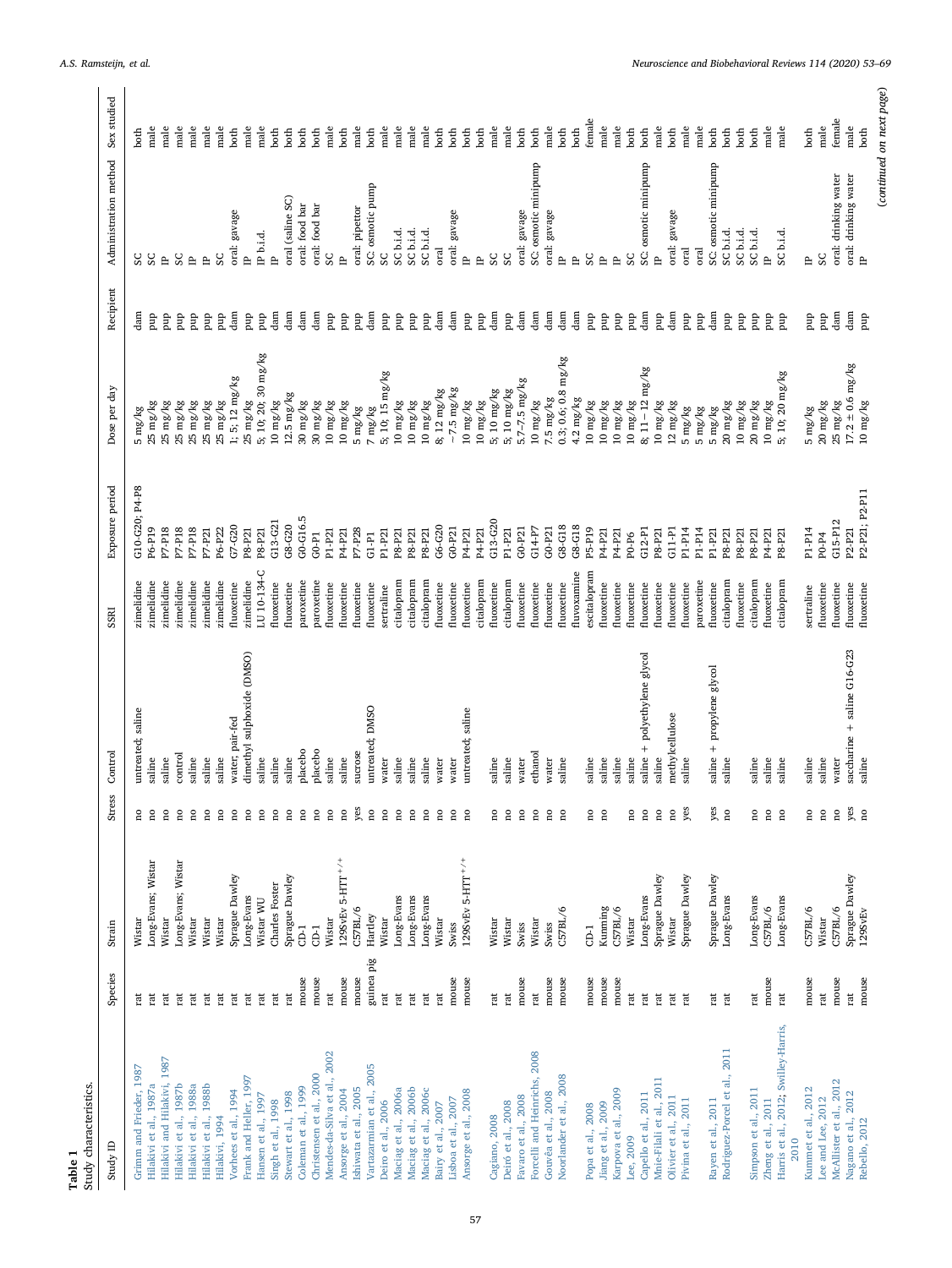| Table 1 (continued)               |         |                               |              |                                      |                 |                                 |                                     |                        |                       |                          |
|-----------------------------------|---------|-------------------------------|--------------|--------------------------------------|-----------------|---------------------------------|-------------------------------------|------------------------|-----------------------|--------------------------|
| Study ID                          | Species | Strain                        | Stress       | Control                              | SSRI            | Exposure period                 | Dose per day                        | Recipient              | Administration method | Sex studied              |
| Smit-Rigter et al., 2012          | mouse   | C57BL/6                       | g            | saline                               | <b>Noxetine</b> | $-618$                          | $0.6 \text{ mg/kg}$                 | dam                    | 白                     | both                     |
| Soga et al., 2012                 | mouse   | C57BL/6                       | Ξ            | water                                | citalopram      | P8-P22                          | $10 \; \mathrm{mg/kg}$              | qnq                    | င္တ                   | male                     |
| Yu, 2012                          | mouse   | $1298$ v<br>Ev Htr2a $^{+/-}$ | g            | saline                               | fluoxetine      | P <sub>2-P11</sub>              | $10 \text{ mg/kg}$                  | gind                   | $\mathbb{R}$          | both                     |
| Bourke et al., 2013               | rat     | Sprague Dawley                | yes          | saline                               | escitalopram    | $GP-1$                          | $12.2 - 17.3$ mg/kg                 | dam                    | SC: osmotic minipump  | male                     |
| Francis-Oliveira et al., 2013     | rat     | Wistar                        | g            | water                                | fluoxetine      | G <sub>0-P21</sub>              | $5 \text{ mg/kg}$                   | $\dim$                 | oral: oral gavage     | both                     |
| Freund et al., 2013               | rat     | Sprague Dawley                | yes          | saline                               | fluoxetine      | P2-P9                           | $10 \; \mathrm{mg/kg}$              | qnd                    | $\triangleright$      | both                     |
| Kiryanova et al., 2013            | mouse   | C57BL/6                       | no           | water                                | fluoxetine      | $G15-P12$                       | $25 \text{ mg/kg}$                  | dam                    | oral: drinking water  | male                     |
| Knaepen et al., 2013              | rat     | Sprague Dawley                | yes          | saline                               | fluoxetine      | G21-P21                         | $10 \text{ mg/kg}$                  | dam                    | oral: wafer b.i.d.    | male                     |
| Rayen et al., 2013                | rat     | Sprague Dawley                | yes          | saline                               | fluoxetine      | P1-P21                          | $5 \text{ mg/kg}$                   | dam                    | SC: osmotic minipump  | male                     |
| Schaefer et al., 2013             | rat     | Sprague Dawley                | g            | saline                               | citalopram      | P11-P20                         | $10; 15 \text{ mg/kg}$              | qnq                    | SC b.i.d.             | male                     |
| Vieira et al., 2013               | rat     | Wistar                        | å            | water                                | fluoxetine      | $G0-P21$                        | $7.5 \text{ mg/kg}$                 | dam                    | oral: gavage          | male                     |
| da Silva et al., 2014             | rat     | Wistar                        | e.           | saline                               | fluoxetine      | P1-P21                          | $10 \; \mathrm{mg/kg}$              | gind                   | SC                    | male                     |
| Glazova et al., 2014              | rat     | Outbred white                 |              | untreated; water                     | fluvoxamine     | P1-P14                          | $10 \text{ mg/kg}$                  | gind                   | $\triangle$           | both                     |
| Khatri et al., 2014, Khatri, 2013 | rat     | Long-Evans                    | S            | saline                               | citalopram      | P8-P21                          | $20 \text{ mg/kg}$                  | gind                   | SC b.i.d.             | both                     |
| Kiryanova and Dyck, 2014          | mouse   | C57BL/6                       | g            | water                                | fluoxetine      | $G15 - P12$                     | $25 \text{ mg/kg}$                  | $\dim$                 | oral: drinking water  | male                     |
| Ko et al., 2014                   | rat     | Wistar                        | g            | saline                               | fluoxetine      | $PQ-P4$                         | $20 \text{ mg/kg}$                  | pup                    | SC b.i.d.             | male                     |
| Rayen et al., 2014                | rat     | Sprague Dawley                | yes          | saline                               | fluoxetine      | P1-P21                          | $5 \text{ mg/kg}$                   | dam                    | SC: osmotic minipump  | female                   |
| Rebello et al., 2014              | mouse   | 129SvEv                       | g            | saline                               | fluoxetine      | P2-P21; P2-P11; P12-            | $10 \text{ mg/kg}$                  | gind                   | $\triangleright$      | both                     |
|                                   |         |                               |              |                                      |                 | P <sub>21</sub>                 |                                     |                        |                       |                          |
| Sarkar et al., 2014a              | rat     | Sprague Dawley                | g            | sucrose                              | fluoxetine      | P2-P21                          | $10 \text{ mg/kg}$                  | dnd                    | oral: gavage          | male                     |
| Sarkar et al., 2014b              | rat     | Sprague Dawley                | g            | sucrose                              | fluoxetine      | P <sub>2-</sub> P <sub>21</sub> | $10 \text{ mg/kg}$                  | gind                   | oral: gavage          | male                     |
| Toffoli et al., 2014              | rat     | Wistar                        | $\mathbf{a}$ | water                                | fluoxetine      | GQ-P21                          | $5 \text{ mg/kg}$                   | dam                    | oral: gavage          | male                     |
| Volodina et al., 2014             | rat     | Outbred white                 | g            | water + intranasal water P15-        | fluvoxamine     | P1-P14                          | $10~\mathrm{mg/kg}$                 | gind                   | $\triangle$           | both                     |
|                                   |         |                               |              | P <sub>28</sub>                      |                 |                                 |                                     |                        |                       |                          |
| Yu, 2012; Yu et al., 2014         | mouse   | 129SvEv                       | g            | saline                               | fluoxetine      | P2-P21                          | $10 \; \mathrm{mg/kg}$              | dnd                    | 白                     | both                     |
| Altieri et al., 2015              | mouse   | $CD-1 \times 129SvEv$         | $\epsilon$   | untreated; saline                    | fluoxetine      | P5-P21                          | $10 \; \mathrm{mg/kg}$              | gind                   | SC                    | both                     |
|                                   |         | $5$ HTT $^+$ $^+$             |              |                                      |                 |                                 |                                     |                        |                       |                          |
|                                   |         |                               |              |                                      | escitalopram    | P5-P21                          | $10 \text{ mg/kg}$                  | dnd                    | SS<br>SS              | both                     |
| Avitsur et al., 2015              | mouse   | $\ddot{\theta}$               | g            | saline                               | fluoxetine      | $GP-FO$                         | $10 \text{ mg/kg}$                  | dam                    |                       | both                     |
| da Silva et al., 2015             | rat     | Wistar                        | g            | saline                               | fluoxetine      | P2-P21                          | $10 \text{ mg/kg}$                  | gind                   | SC                    | male                     |
| Ehrlich et al., 2015              | rat     | Sprague Dawley                | yes          | saline                               | escitalopram    | $GP-1$                          | $12.2 - 17.3$ mg/kg                 | dam                    | SC: osmotic minipump  | female                   |
| Galindo et al., 2015              | rat     | Wistar                        | g            | saline                               | fluoxetine      | P1-P21                          | $10 \text{ mg/kg}$                  | gind                   | SC                    | male                     |
| Zhou et al., 2015                 | rat     | Sprague Dawley                | <b>n</b>     | saline                               | citalopram      | P1-P10                          | $20 \text{ mg/kg}$                  | quq                    | SC b.i.d.             | both                     |
| Boulle et al., 2016a              | rat     | Sprague Dawley                | yes          | + propylene glycol<br>saline         | fluoxetine      | P1-P21                          | $5 \text{ mg/kg}$                   | dam                    | SC: osmotic minipump  | male                     |
| Boulle et al., 2016b              | rat     | Sprague Dawley                | yes          | propylene glycol<br>$^{+}$<br>saline | fluoxetine      | P1-P21                          | $5 \text{ mg/kg}$                   | $\dim$                 | SC: osmotic minipump  | female                   |
| Dos Santos et al., 2016           | rat     | Wistar                        | $\mathbf{e}$ | water                                | fluoxetine      | $G1-P21$                        | $5 \text{ mg/kg}$                   | $\dim$                 | oral: gavage          | female                   |
| Gobinath et al., 2016             | rat     | Sprague Dawley                | yes          | saline                               | fluoxetine      | P <sub>2-</sub> P <sub>23</sub> | $10 \text{ mg/kg}$                  | $\dim$                 | $\overline{a}$        | both                     |
| Kiryanova et al., 2016            | mouse   | C57BL/6                       | yes          | water                                | fluoxetine      | G15-P12                         | $25 \text{ mg/kg}$                  | dam                    | oral: drinking water  | male                     |
| Kroeze et al., 2016               | rat     | Wistar                        | g            | methylcellulose                      | fluoxetine      | $G11-P7$                        | $12 \text{ mg/kg}$                  | dam                    | oral: gavage          | male                     |
| Matsumoto et al., 2016            | rat     | Wistar                        | å            | water                                | fluoxetine      | $G1-P21$                        | $5 \text{ mg/kg}$                   | dam                    | oral: gavage          | both                     |
| Salari et al., 2016               | mouse   | NMRI                          | yes          | water                                | fluoxetine      | G10-P20                         | $8 \mathrm{\ mg/kg}$                | dam                    | oral: drinking water  | male                     |
| Sprowles et al., 2016             | rat     | Sprague Dawley                | g            | saline                               | citalopram      | $G6-G21 + P1-P20$               | $20~{\rm mg/kg}$                    | ęп<br>$^{+}$<br>$\dim$ | SC <sub>b.i.d</sub>   | both                     |
| Svirsky et al., 2016              | mouse   | $\vec{B}$                     | $\mathbf{e}$ | saline                               | fluoxetine      | $G-P1$                          | $10 \text{ mg/kg}$                  | dam                    | SC                    | both                     |
| Zohar et al., 2016                | rat     | Wistar                        | yes          | water                                | citalopram      | $C7 - P21$                      | $10 \text{ mg/kg}$                  | dam                    | oral: drinking water  | both                     |
| Avitsur, 2017                     | mouse   | $\overline{d}$                | yes          | saline + food/water deprived         | fluoxetine      | G1-delivery                     | $10 \text{ mg/kg}$                  | dam                    | SC                    | both                     |
| Gemmel et al., 2017               | rat     | Sprague Dawley                | yes          | saline                               | fluoxetine      | G10-P21                         | $10 \text{ mg/kg}$                  | dam                    | oral: wafer b.i.d.    | both                     |
| Haskell et al., 2017              | mouse   | C57BL/6                       | å            | saline                               | sertraline      | G1-delivery + P1-P14            | dam $5 + \text{pup} 1.5 \text{ mg}$ | $+$ pup<br>dam         | $\mathbb{R}$          | both                     |
| Ishikawa and Shiga, 2017          | mouse   | BALB/c                        | g            | sucrose                              | fluoxetine      | P1-P21                          | $5 \text{ mg/kg}$<br>kg             | gind                   | oral: gavage          | male                     |
| Kiryanova et al., 2017a           | mouse   | C57BL/6                       | yes          | water                                | fluoxetine      | $G15-P12$                       | $25 \; \mathrm{mg/kg}$              | $\dim$                 | oral: drinking water  | male                     |
| Kiryanova et al., 2017b           | mouse   | C57BL/6                       | yes          | water                                | fluoxetine      | G15-P12                         | $25 \text{ mg/kg}$                  | dam                    | oral: drinking water  | female                   |
| Nagano et al., 2017               | mouse   | C57BL/6                       | g            | saline + sham surgery G16            | fluoxetine      | P3-P21                          | (dnd) 8x/8n 05                      | qnd                    | SC                    | both                     |
|                                   |         |                               |              |                                      | escitalopram    | P3-P21                          | (dnd) 8x/8n 05                      | gind                   | SC                    | both                     |
| Pinheiro et al., 2019             | rat     | Wistar                        | g            | saline                               | fluoxetine      | P1-P21                          | $10 \; \mathrm{mg/kg}$              | gind                   | SC                    | male                     |
| Sprowles et al., 2017             | rat     | Sprague Dawley                | å            | saline                               | citalopram      | $G6-G21 + P1-P20$               | $10~\mathrm{mg/kg}$                 | $d$ am + pup           | SC b.i.d.             | both                     |
|                                   |         |                               |              |                                      |                 |                                 |                                     |                        |                       | (continued on next page) |
|                                   |         |                               |              |                                      |                 |                                 |                                     |                        |                       |                          |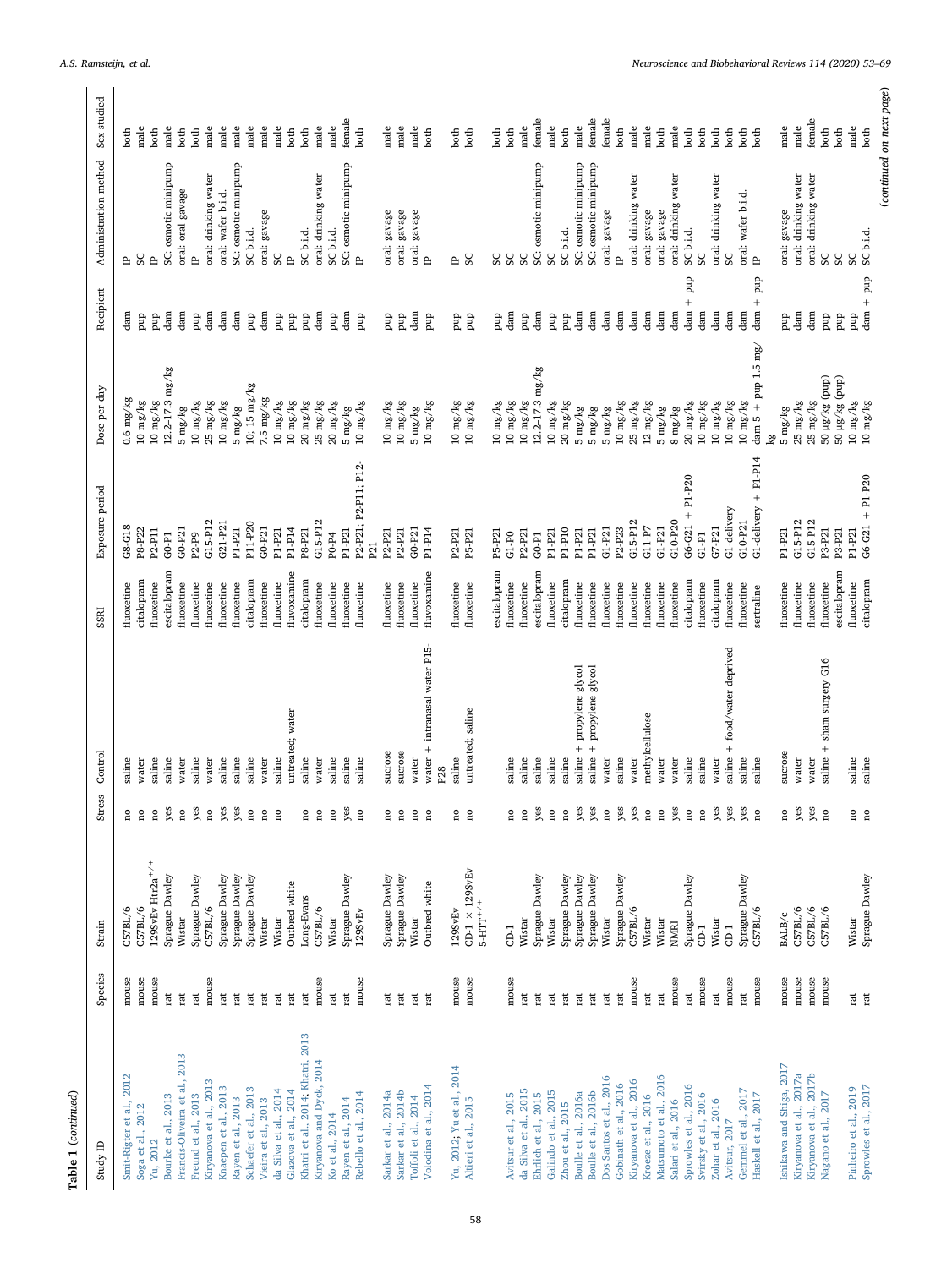$\mathbb{R}$ 

|                                   | both<br>poth                                                                            |
|-----------------------------------|-----------------------------------------------------------------------------------------|
| Administration method Sex studied |                                                                                         |
| Recipient                         | dam + pup SC b.i.d.                                                                     |
| Dose per day                      | G6-G21 + P1-P20 10 mg/kg<br>G1-delivery + P1-P14 dan 5 + pup 1.5 mg/ dam + pup 1P<br>kg |
| 'xposure period                   |                                                                                         |
| SSRI                              | luoxetine<br>sertraline                                                                 |
| Control<br><b>Stress</b>          | saline<br>g                                                                             |
| Strain                            | C57BL/6                                                                                 |
| Species                           | nouse                                                                                   |
| study ID                          | leyer et al., 2018                                                                      |

# Abbreviations and notes. Abbreviations and notes.

Table 1

(continued)

Stress means the use of any experimental paradigm aimed at mimicking aspects of maternal depression, see [Table](#page-7-1) 2. Stress means the use of any experimental paradigm aimed at mimicking aspects of maternal depression, see Table

SC: subcutaneous. SC: subcutaneous. Ë

intraperitoneal IP: intraperitoneal.

b.i.d.: twice a dav. b.i.d.: twice a day.

; indicates multiple groups. ; indicates multiple groups.

indicates in the same group. + indicates in the same group.

A.S. Ramsteijn, et al. *Neuroscience and Biobehavioral Reviews 114 (2020) 53–69*

significantly lower for males  $(SMD -0.28 [-0.41, -0.15],$  $p < 0.0001$ ) and mixed-sex groups (SMD  $-0.62$  [ $-0.82$ ,  $-0.42$ ],  $p < 0.00001$ ) developmentally exposed to SSRIs versus those exposed to vehicle, they were not for females (SMD  $-0.12$  [ $-0.29$ , 0.04],  $p =$ 0.14) ([Fig. 3](#page-8-0)A; Supplementary Fig. 1B). Subgroup analysis based on stress exposure did not reveal signi ficantly di fferent e ffects of developmental SSRI exposure depending on stress exposure [\(Fig. 3](#page-8-0)A; Supplementary Fig. 1C, Chi<sup>2</sup> = 1.76,  $p = 0.18$ ). Subgroup analysis based on the period of SSRI exposure showed that the e ffect of developmental SSRI exposure on later-life activity and exploration was different de-pending on exposure timing [\(Fig. 3A](#page-8-0); Supplementary Fig. 1D,  $\text{Chi}^2$  = 11.60,  $p < 0.01$ ). More specifically, while activity scores were not different for those exposed only prenatally  $(SMD - 0.01$  [-0.21, 0.19], p = 0.93), they were signi ficantly lower for animals exposed pre- and postnatally (SMD  $-0.40$  [ $-0.59, -0.22$ ],  $p < 0.0001$ ), and postnatally (SMD −0.39 [−0.51, −0.27],  $p$  < 0.00001) versus those exposed to vehicle [\(Fig. 3A](#page-8-0); Supplementary Fig. 1D).

The heterogeneity  $(I^2)$  of the overall analysis was 49 %. Subgroup analyses based on sex decreased the heterogeneity to 44 % for males, 39 % for mixed-sex, and 46 % for females. The subgroups based on stress exposure and SSRI exposure timing did not lower the heterogeneity.

# 3.5. Anxiety

The meta-analysis for anxiety comprised 55 studies and 133 comparisons (Supplementary File 4). The most used behavioral test in this category was the open field test with outcome measures such as time spent in center (55 comparisons), followed by the elevated plus maze (46 comparisons), the novelty-suppressed feeding test (11 comparisons), fear during tone (nine comparisons), the defensive withdrawal test (six comparisons), the elevated zero maze (four comparisons), and the light-dark test (two comparisons). In total, 1816 SSRI-exposed animals and 1522 vehicle-treated animals were included in this analysis.

Overall pooled analysis did not show signi ficantly di fferent anxiety scores in animals that were developmentally exposed to SSRIs than in those exposed to vehicle [\(Fig. 3](#page-8-0)B; Supplementary Fig. 2A, SMD 0.10  $[-0.00, 0.21]$ ,  $p = 0.06$ ). Subgroup analyses did not reveal significantly different effects of developmental SSRI exposure depending on sex ([Fig. 3B](#page-8-0); Supplementary Fig. 2B, Chi<sup>2</sup> = 4.44,  $p = 0.11$ ), stress exposure ([Fig. 3](#page-8-0)B; Supplementary Fig. 2C,  $Chi^2 = 2.73$ ,  $p = 0.10$ ), or period of SSRI exposure [\(Fig. 3B](#page-8-0); Supplementary Fig. 2D, Chi<sup>2</sup> = 4.95, p  $= 0.08$ .

The heterogeneity  $(I^2)$  of the overall analysis was 51 %. The subgroups based on sex, stress exposure and SSRI exposure timing did not lower the heterogeneity.

# 3.6. Stress coping

The meta-analysis for stress coping comprised 30 studies and 90 comparisons (Supplementary File 4). The most used behavioral test in this category was the forced swim test (55 comparisons), followed by shock avoidance (30 comparisons), the open field test after stress and the tail suspension test (two comparisons each), and the elevated plus maze after stress (one comparison). In total, 955 SSRI-exposed animals and 806 vehicle-treated animals were included in this analysis.

Overall pooled analysis showed a signi ficantly more passive coping style in animals that were developmentally exposed to SSRIs than in those exposed to vehicle ([Fig. 3](#page-8-0)C; Supplementary Fig. 3A, SMD  $-0.37$ [ $-0.52$ ,  $-0.23$ ],  $p < 0.00001$ ). Subgroup analyses did not reveal significantly different effects of developmental SSRI exposure depending on sex ([Fig. 3C](#page-8-0); Supplementary Fig. 3B, Chi<sup>2</sup> = 1.61,  $p = 0.45$ ), stress exposure ([Fig. 3](#page-8-0)C; Supplementary Fig. 3C, Chi<sup>2</sup> = 1.32,  $p = 0.25$ ), or period of SSRI exposure [\(Fig. 3C](#page-8-0); Supplementary Fig. 3D, Chi<sup>2</sup> = 2.72, p  $= 0.26$ ).

The heterogeneity  $(I^2)$  of the overall analysis was 48 %. The subgroups based on sex, stress exposure and SSRI exposure timing did not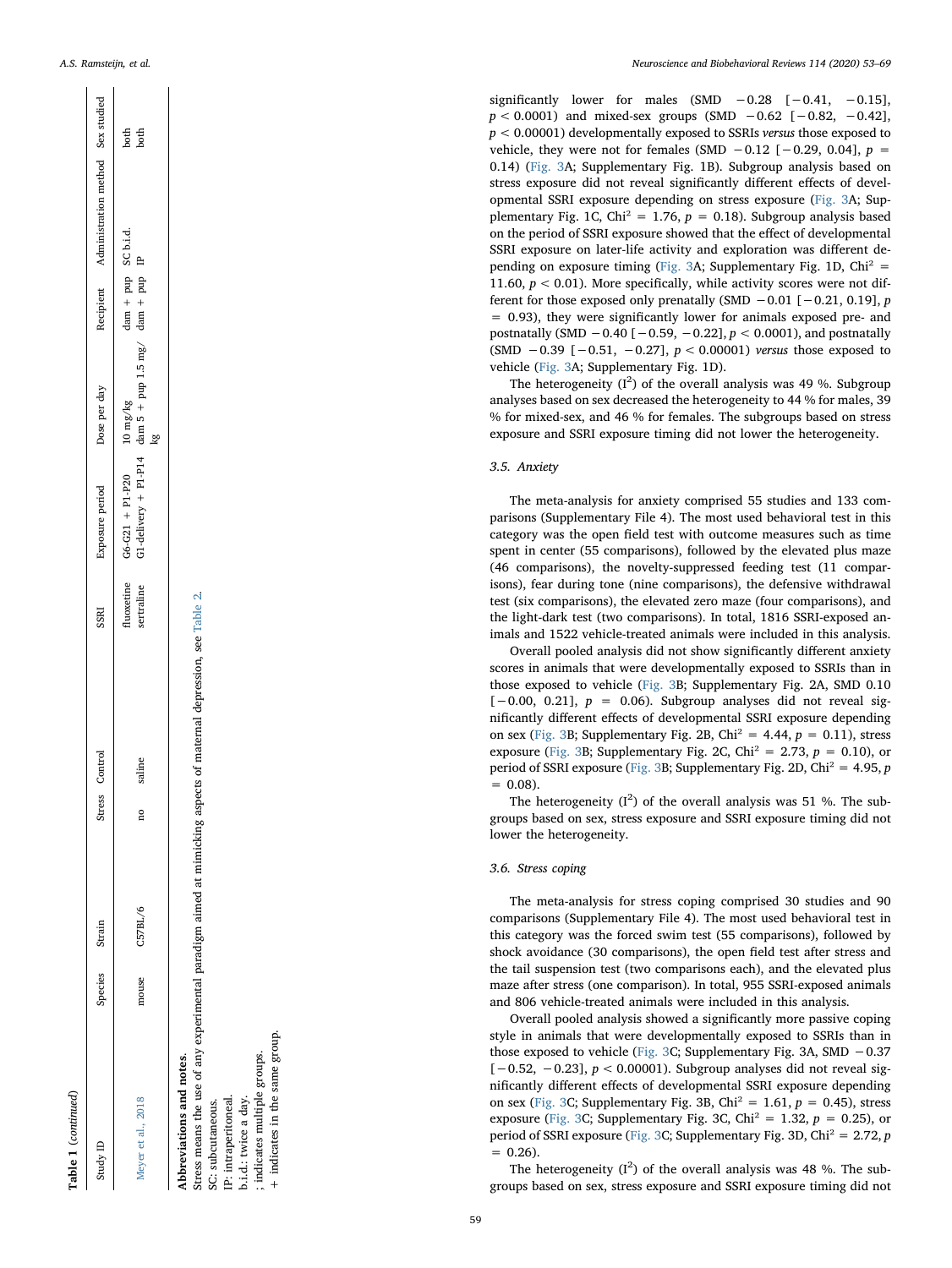<span id="page-7-0"></span>

Fig. 2. Historical perspective of study characteristics. The cumulative number of publications published each year on behavioral outcomes after perinatal SSRI exposure in animals, with a focus on (A) the type of SSRI administered and (B) the sex studied.

#### <span id="page-7-1"></span>Table 2

Characteristics of studies combining (maternal) stress with SSRI treatment.

| Study ID                | Dam or pup? | Control                 | Stressor                                       | Duration         | Frequency       | Intervention period | SSRI exposure     |
|-------------------------|-------------|-------------------------|------------------------------------------------|------------------|-----------------|---------------------|-------------------|
| Ishiwata et al., 2005   | dam         | undisturbed             | restraint stress                               | 45 min           | 3 times/day     | $G15-G21$           | before            |
| Pivina et al., 2011     | dam         | undisturbed             | restraint stress                               | $20$ min         | daily           | $G15-G18$           | before            |
| Rayen et al., 2011      | dam         | undisturbed             | restraint stress                               | 45 min           | 3 times/day     | $G15-G21$           | before            |
| Nagano et al., 2012     | dam         | saline (SC)             | dexamethasone $(50 \mu g/kg SC)$               | N/A              | daily           | G16-G21             | before            |
| Bourke et al., 2013     | dam         | undisturbed             | chronic unpredictable mild stress              | various          | various         | G15-G20             | during            |
| Freund et al., 2013     | pup         | handled                 | maternal separation (individual<br>isolation)  | 4 h              | daily           | $P2-P9$             | during            |
| Knaepen et al., 2013    | dam         | undisturbed             | restraint stress                               | 45 min           | 3 times/day     | G14-G20             | before            |
| Rayen et al., 2013      | dam         | undisturbed             | restraint stress                               | 45 min           | 3 times/day     | G15-G21             | before            |
| Rayen et al., 2014      | dam         | undisturbed             | restraint stress                               | 45 min           | 3 times/day     | G15-G21             | before            |
| Ehrlich et al., 2015    | dam         | undisturbed             | chronic unpredictable mild stress              | various          | various         | $G9-G20$            | during            |
| Boulle et al., 2016a    | dam         | undisturbed             | restraint stress                               | 45 min           | 3 times/day     | $G15-G21$           | before            |
| Boulle et al., 2016b    | dam         | undisturbed             | restraint stress                               | 45 min           | 3 times/day     | G15-G21             | before            |
| Gobinath et al., 2016   | dam         | sesame oil (1 ml/kg SC) | corticosterone $(40 \text{ mg/kg} \text{ SC})$ | N/A              | 2 times/day     | P2-P23              | during            |
| Kiryanova et al., 2016  | dam         | undisturbed             | chronic unpredictable mild stress              | various          | daily           | $G4-G18$            | $before + during$ |
| Salari et al., 2016     | dam         | undisturbed             | restraint stress                               | $40$ min         | 3 times/day     | G5-G19              | before $+$ during |
| Zohar et al., 2016      | dam         | undisturbed             | chronic unpredictable mild stress              | various          | daily           | $G13-G21$           | during            |
| Avitsur, 2017           | dam         | food and water deprived | restraint stress                               | $45 \text{ min}$ | 3 times/day     | G14-G18             | during            |
| Gemmel et al., 2017     | dam         | undisturbed             | chronic unpredictable mild stress              | various          | $0-2$ times/day | $G1-G21$            | before $+$ during |
| Kiryanova et al., 2017a | dam         | undisturbed             | chronic unpredictable mild stress              | various          | daily           | $G7-G18$            | before $+$ during |
| Kiryanova et al., 2017b | dam         | undisturbed             | chronic unpredictable mild stress              | various          | daily           | G4-G18              | before $+$ during |

#### lower the heterogeneity.

#### 3.7. Social behavior

The meta-analysis for social behavior comprised 30 studies with 53 comparisons (Supplementary File 4). The most used behavioral tests in this category were sexual behavior and social play behavior (14 comparisons each), followed by the social interaction test (10 comparisons), the social preference test (five comparisons), the resident-intruder test (four comparisons), ultrasonic vocalizations (three comparisons), aggressive behavior (two comparisons) and maternal behavior (one comparison). In total, 749 SSRI-exposed animals and 645 vehicletreated animals were included in this analysis.

Overall pooled analysis did not show significantly different social behavior in animals that were developmentally exposed to SSRIs than in those exposed to vehicle [\(Fig. 3](#page-8-0)D; Supplementary Fig. 4A, SMD  $-0.07$  [ $-0.27$ , 0.13],  $p = 0.47$ ). Whereas subgroup analyses did not show significantly different effects of developmental SSRI exposure depending on sex [\(Fig. 3D](#page-8-0); Supplementary Fig. 4B, Chi<sup>2</sup> = 5.12,  $p =$ 0.08) and stress exposure ([Fig. 3](#page-8-0)D; Supplementary Fig. 4C,  $Chi^2 = 0.41$ ,  $p = 0.52$ ), the effect was different depending on period of SSRI ex-posure ([Fig. 3D](#page-8-0); Supplementary Fig. 4D,  $Chi^2 = 6.20$ ,  $p < 0.05$ ). More specifically, while SSRI-exposed offspring did not differ in social behavior in those exposed prenatally (SMD 0.34 [ $-0.16$ , 0.84],  $p = 0.18$ ) and pre- and postnatally (SMD 0.03 [ $-0.29$ , 0.35],  $p = 0.85$ ), animals exposed to SSRIs postnatally were significantly less pro-social than those exposed to vehicle (SMD  $-0.32$  [ $-0.58$ ,  $-0.05$ ],  $p < 0.05$ ) ([Fig. 3D](#page-8-0); Supplementary Fig. 4D).

The heterogeneity  $(I^2)$  of the overall analysis was 65 %. The subgroups based on sex, stress exposure and SSRI exposure timing did not lower the heterogeneity.

# 3.8. Learning and memory

The meta-analysis for learning and memory comprised 23 studies with 47 comparisons (Supplementary File 4). The most used behavioral test in this category was the Morris water maze (18 comparisons), followed by the passive avoidance test (eight comparisons), novel object recognition (seven comparisons), the Cincinnati water maze (five comparisons), contextual fear conditioning (three comparisons), the radial water maze (two comparisons) and the Barnes maze, complex maze, cued fear conditioning and novel scent recognition (one comparison each). In total, 982 SSRI-exposed animals and 679 vehicletreated animals were included in this analysis.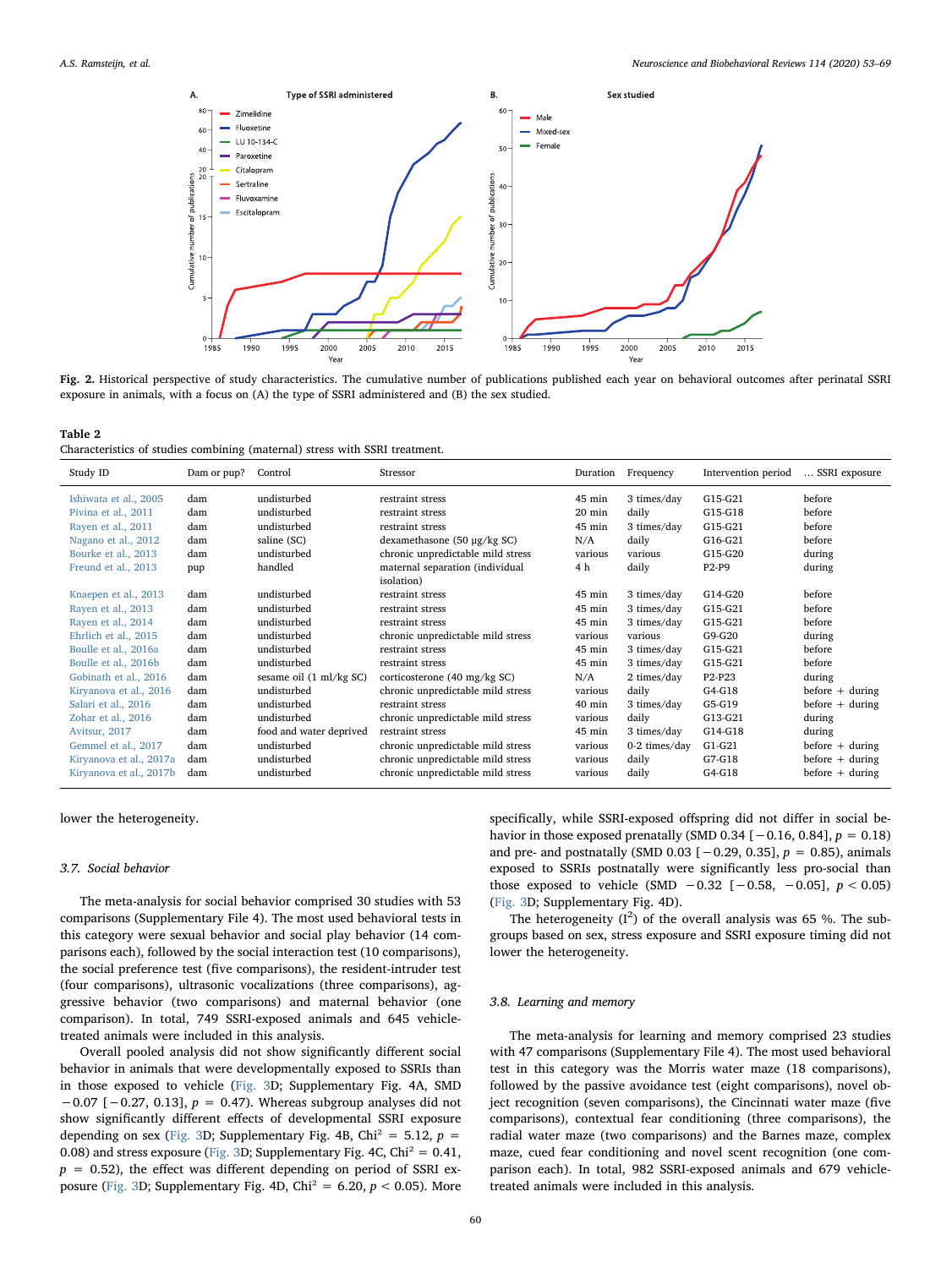$-0.07 (-0.27, 0.13)$ 

0.16 (-0.13, 0.46) 0.18 (-0.28, 0.64) -0.10 (-0.31, 0.12) 0.12 (-0.51, 0.75) 0.34 (-0.16, 0.84) 0.03 (-0.29, 0.35)

-0.26 (-0.53, 0.02) 56.2 370 288

100.0 18.7 25.1 144 142 87.9 12.1 21.6 114 127 29.8 243 214

Weight<br>(%)

 $N_{SSRI}$   $N_{Veh}$ 

645

70

-0.32 (-0.58, -0.05) 48.5 392 304

<span id="page-8-0"></span>

| A. Activity and exploration |        |     |                          | Weight |               |                  |
|-----------------------------|--------|-----|--------------------------|--------|---------------|------------------|
| Subgroup                    |        |     | SMD (95% CI)             | (96)   | $N_{\rm cca}$ | $N_{\text{voh}}$ |
| Overall                     |        |     | $-0.28$ $(-0.38, -0.18)$ | 100.0  | 2646 1627     |                  |
| Male                        |        |     | $-0.28(-0.41,-0.15)$     | 53.9   | 1367          | 799              |
| Mixed-sex                   |        |     | $-0.62$ $(-0.82, -0.42)$ | 14.2   | 366           | 361              |
| Female                      |        |     | $-0.12$ $(-0.29, 0.04)$  | 31.9   | 913           | 467              |
| No stress                   |        |     | $-0.30$ $(-0.40, -0.19)$ | 88.4   | 2465 1457     |                  |
| Stress                      |        |     | $-0.12$ $(-0.36, 0.13)$  | 11.6   | 181           | 170              |
| Prenatal                    |        |     | $-0.01(-0.21, 0.19)$     | 27.8   | 1185          | 435              |
| Pre- and postnatal          |        |     | $-0.40$ $(-0.59, -0.22)$ | 18.0   | 370           | 349              |
| Postnatal                   |        |     | $-0.39(-0.51,-0.27)$     | 54.2   | 1091          | 843              |
|                             | $-0.5$ | 0.5 |                          |        |               |                  |

SSRI less active SSRI more active

| <b>B.</b> Anxiety  |                       |     |     |                         | Weight |                |                  |
|--------------------|-----------------------|-----|-----|-------------------------|--------|----------------|------------------|
| Subgroup           |                       |     |     | SMD (95% CI)            | (96)   | $N_{cc\alpha}$ | $N_{\text{vsh}}$ |
| Overall            |                       |     |     | $0.10 (-0.00, 0.21)$    | 100.0  | 1816           | 1522             |
| Male               |                       |     |     | $0.17(-0.01, 0.34)$     | 50.4   | 857            | 699              |
| Mixed-sex          |                       |     |     | $0.17(-0.04, 0.39)$     | 20.3   | 513            | 449              |
| Female             |                       |     |     | $-0.04$ $(-0.18, 0.10)$ | 29.3   | 446            | 374              |
| No stress          |                       |     |     | 0.14(0.03, 0.25)        | 87.8   | 1634 1351      |                  |
| Stress             |                       |     |     | $-0.16(-0.51, 0.18)$    | 12.2   | 182            | 171              |
| Prenatal           |                       |     |     | $0.01 (-0.18, 0.21)$    | 18.2   | 263            | 199              |
| Pre- and postnatal |                       |     |     | $-0.06$ $(-0.25, 0.14)$ | 24.7   | 466            | 443              |
| Postnatal          |                       |     |     | 0.21(0.05, 0.36)        | 57.1   | 1087           | 880              |
| $-0.4$             | $-0.2$<br>$\mathbf 0$ | 0.2 | 0.4 |                         |        |                |                  |

SSRI less anxiety SSRI more anxiety

Subgroup SMD (95% CI)

Postnatal Pre- and po Prenatal Stress No stress Female Mixed-sex Male **Overall** 

D. Social behavior

Weight

| C. Stress coping<br>Subgroup |        |          |     | SMD (95% CI)             | Weight<br>(96) | $N_{\rm \scriptscriptstyle SSRI}$ | $N_{\rm Veh}$ |
|------------------------------|--------|----------|-----|--------------------------|----------------|-----------------------------------|---------------|
| Overall                      |        |          |     | $-0.37(-0.52,-0.23)$     | 100.0          | 955                               | 806           |
| Male                         |        |          |     | $-0.39$ $(-0.60, -0.18)$ | 51.6           | 457                               | 358           |
| Mixed-sex                    | ۰      |          |     | $-0.52$ $(-0.80, -0.23)$ | 16.7           | 223                               | 217           |
| Female                       |        |          |     | $-0.27$ $(-0.53, -0.01)$ | 31.6           | 275                               | 231           |
| No stress                    |        |          |     | $-0.41$ $(-0.58, -0.25)$ | 79.7           | 809                               | 667           |
| Stress                       |        |          |     | $-0.22$ $(-0.51, 0.08)$  | 20.3           | 146                               | 139           |
| Prenatal                     |        | ▵        |     | $-0.09$ $(-0.53, 0.34)$  | 8.5            | 63                                | 66            |
| Pre- and postnatal           |        |          |     | $-0.23$ $(-0.62, 0.16)$  | 17.2           | 204                               | 194           |
| Postnatal                    |        |          |     | $-0.44$ $(-0.60, -0.28)$ | 74.4           | 688                               | 546           |
|                              | $-0.5$ | $\Omega$ | 0.5 |                          |                |                                   |               |

SSRI more passive coping SSRI more active coping

|  | E. Learning and memory |
|--|------------------------|
|  |                        |

| Subgroup           |        |     | SMD (95% CI)             | weight<br>(96) | $N_{\rm cca}$ | $N_{\text{veh}}$ |
|--------------------|--------|-----|--------------------------|----------------|---------------|------------------|
|                    |        |     |                          |                |               |                  |
| Overall            |        |     | $-0.04$ $(-0.20, 0.11)$  | 100.0          | 982           | 679              |
| Male               |        |     | $0.02$ ( $-0.22, 0.26$ ) | 40.6           | 376           | 235              |
| Mixed-sex          |        |     | $-0.36(-0.54,-0.17)$     | 32.2           | 326           | 285              |
| Female             |        |     | $0.26$ (-0.05, 0.57)     | 27.1           | 280           | 159              |
| No stress          |        |     | $-0.05(-0.22, 0.11)$     | 90.2           | 927           | 618              |
| Stress             |        |     | $0.03$ (-0.40, 0.46)     | 9.8            | 55            | 61               |
| Prenatal           |        |     | $0.23(-0.01, 0.48)$      | 37.8           | 467           | 211              |
| Pre- and postnatal |        |     | $-0.09$ $(-0.28, 0.09)$  | 41.9           | 364           | 331              |
| Postnatal          |        |     | $-0.52$ $(-0.81, -0.22)$ | 20.2           | 151           | 137              |
|                    | $-0.5$ | 0.5 |                          |                |               |                  |

SSRI worse memory SSRI better memory

| F. Ingestive and reward behavior<br>Subgroup | SMD (95% CI)                | Weight<br>(96) | $N_{\rm ccel}$ | $N_{\rm Veh}$ |
|----------------------------------------------|-----------------------------|----------------|----------------|---------------|
| Overall                                      | $0.27(-0.07, 0.60)$         | 100.0          | 260            | 249           |
| Male                                         | $0.34$ ( $-0.16$ , $0.83$ ) | 56.4           | 136            | 134           |
| Mixed-sex                                    | 0.63(0.07, 1.18)            | 9.1            | 26             | 27            |
| Female                                       | $0.06(-0.49, 0.62)$         | 34.5           | 98             | 88            |
| No stress                                    | $0.17(-0.21, 0.55)$         | 81.4           | 224            | 213           |
| Stress                                       | $0.68(-0.00, 1.36)$         | 18.6           | 36             | 36            |
| Prenatal                                     | $0.20$ ( $-0.09$ , $0.50$ ) | 44.7           | 91             | 91            |
| Pre- and postnatal                           | $0.71(-0.16, 1.58)$         | 16.3           | 42             | 43            |
| Postnatal                                    | $0.09$ ( $-0.64$ , $0.82$ ) | 39.0           | 127            | 115           |

SSRI less reward-seeking SSRI more reward-seeking

SSRI less pro-social SSRI more pro-social -0.5 0 0.5

| G. Motoric behavior |    |                         | Weight |               |                  |
|---------------------|----|-------------------------|--------|---------------|------------------|
| Subgroup            |    | SMD (95% CI)            | (96)   | $N_{\rm cca}$ | $N_{\text{vsh}}$ |
| Overall             |    | $-0.12$ $(-0.36, 0.12)$ | 100.0  | 483           | 370              |
| Male                |    | $-0.31$ $(-0.80, 0.17)$ | 41.8   | 115           | 89               |
| Mixed-sex           |    | $-0.05 (-0.23, 0.12)$   | 36.5   | 310           | 238              |
| Female              |    | $0.13(-0.49, 0.75)$     | 21.7   | 58            | 43               |
| Prenatal            |    | $0.02(-0.49, 0.53)$     | 34.3   | 92            | 60               |
| Pre- and postnatal  |    | $-0.06(-0.22, 0.11)$    | 50.7   | 345           | 279              |
| Postnatal           |    | $-0.61$ $(-1.62, 0.40)$ | 15.0   | 46            | 31               |
|                     | -1 |                         |        |               |                  |



| H. Sensory processing |  |                          | Weight |                |                  |
|-----------------------|--|--------------------------|--------|----------------|------------------|
| Subgroup              |  | SMD (95% CI)             | (96)   | $N_{cc\alpha}$ | $N_{\text{veh}}$ |
| Overall               |  | $-0.37$ $(-0.69, -0.06)$ | 100.0  | 317            | 310              |
| Male                  |  | $-0.45(-1.29, 0.39)$     | 27.7   | 61             | 64               |
| Mixed-sex             |  | $-0.57$ $(-1.09, -0.05)$ | 35.2   | 182            | 172              |
| Female                |  | $-0.13$ $(-0.56, 0.29)$  | 37.1   | 74             | 74               |
| No stress             |  | $-0.39(-0.72,-0.05)$     | 94.8   | 308            | 301              |
| <b>Stress</b>         |  | $-0.15(-1.07, 0.78)$     | 5.2    | 9              | 9                |
| Prenatal              |  | $0.29(-0.49, 1.07)$      | 11.1   | 20             | 24               |
| Pre- and postnatal    |  | $-0.04$ $(-0.31, 0.23)$  | 51.2   | 162            | 147              |
| Postnatal             |  | $-1.04$ $(-1.59, -0.48)$ | 37.7   | 135            | 139              |
|                       |  |                          |        |                |                  |

SSRI less efficient SSRI more efficient

| I. Reflex and pain sensitivity |                                           |                          | Weight                   |       |            |               |
|--------------------------------|-------------------------------------------|--------------------------|--------------------------|-------|------------|---------------|
| Subgroup                       |                                           |                          | SMD (95% CI)             | (96)  | $N_{SSRI}$ | $N_{\rm Veb}$ |
| Overall                        |                                           |                          | $-0.25$ $(-0.73, 0.23)$  | 100.0 | 188        | 200           |
| Male                           |                                           |                          | $-0.26$ $(-0.75, 0.23)$  | 62.5  | 92         | 95            |
| Mixed-sex                      |                                           |                          | $-0.65(-1.91, 0.62)$     | 23.1  | 70         | 85            |
| Female                         |                                           |                          | $1.00(-1.51, 3.50)$      | 14.4  | 26         | 20            |
| No stress                      |                                           |                          | $-0.25$ $(-0.76, 0.27)$  | 93.4  | 180        | 192           |
| Stress                         |                                           |                          | $-0.16(-1.14, 0.82)$     | 6.6   | 8          | 8             |
| Prenatal                       |                                           |                          | $0.37(-0.53, 1.28)$      | 44.9  | 93         | 94            |
| Pre- and postnatal             |                                           |                          | $-0.48(-1.14, 0.19)$     | 20.4  | 31         | 35            |
| Postnatal                      |                                           |                          | $-0.67$ $(-1.30, -0.03)$ | 34.6  | 64         | 71            |
|                                | $-2$                                      | $\overline{\phantom{a}}$ |                          |       |            |               |
|                                | SSRI slower response SSRI faster response |                          |                          |       |            |               |

Fig. 3. Summary forest plots from all meta-analyses comparing animals perinatally exposed to SSRIs to those exposed to vehicle. (A) Activity and exploration. (B) Anxiety. (C) Stress coping. (D) Social behavior. (E) Learning and memory. (F) Ingestive and reward. (G) Motoric behavior. (H) Sensory processing. (I) Reflex and pain sensitivity.

Overall pooled analysis did not show significantly different learning and memory in animals that were developmentally exposed to SSRIs than in those exposed to vehicle [\(Fig. 3](#page-8-0)E; Supplementary Fig. 5A, SMD −0.04 [−0.20, 0.11], p = 0.57). Subgroup analyses revealed significantly different effects of developmental SSRI exposure depending on sex [\(Fig. 3](#page-8-0)E; Supplementary Fig. 5B, Chi<sup>2</sup> = 13.54,  $p < 0.01$ ). More specifically, the mixed-sex subgroup showed a significantly lower score on learning and memory tests (SMD −0.36 [−0.54, −0.17],

 $p < 0.001$ ), but this was not the case for the groups consisting of only males (SMD 0.02 [ $-0.22$ , 0.26],  $p = 0.86$ ) or females (SMD 0.26 [-0.05, 0.57], p = 0.10) [\(Fig. 3E](#page-8-0); Supplementary Fig. 5B). There was no different effect of developmental SSRI exposure on learning and memory outcomes depending on stress exposure ([Fig. 3](#page-8-0)E; Supplementary Fig. 5C, Chi<sup>2</sup> = 0.13,  $p = 0.72$ ). In contrast, the effect was different depending on period of SSRI exposure ([Fig. 3E](#page-8-0); Supplementary Fig. 5D, Chi<sup>2</sup> = 14.79,  $p < 0.001$ ). More specifically, while SSRI-exposed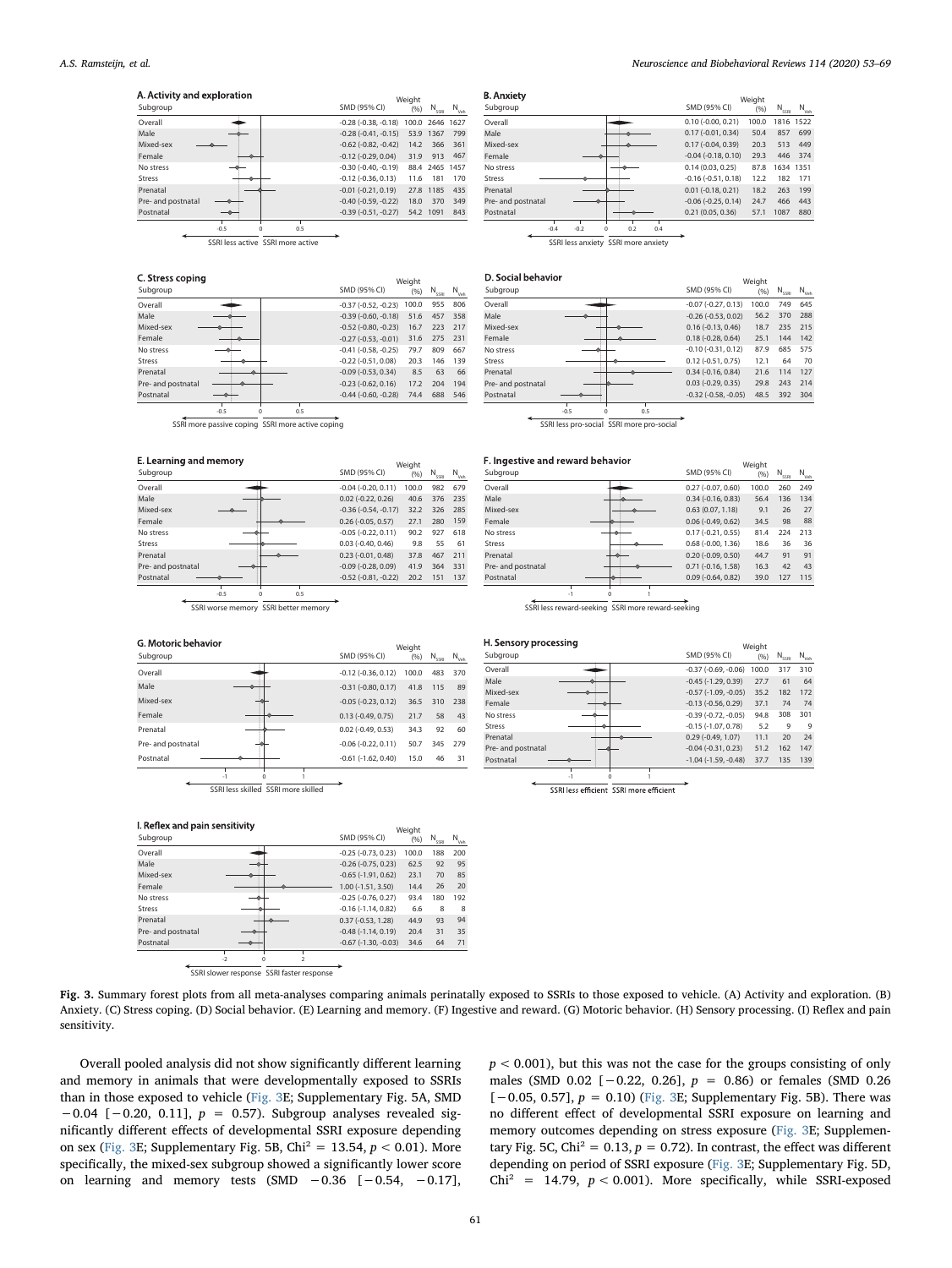offspring did not differ significantly in learning and memory outcomes in the groups exposed prenatally (SMD 0.23 [ $-0.01$ , 0.48],  $p = 0.06$ ) and pre- and postnatally (SMD  $-0.09$  [ $-0.28$ , 0.09],  $p = 0.33$ ), animals exposed to SSRIs postnatally scored significantly lower on learning and memory tests than those exposed to vehicle (SMD −0.52 [−0.81, −0.22], p < 0.001) [\(Fig. 3E](#page-8-0); Supplementary Fig. 5D).

The heterogeneity  $(I^2)$  of the overall analysis was 49 %. Subgroup analyses based on sex lowered the heterogeneity to 43 % for males, 15 % for mixed-sex, and 48 % for females. The subgroups based on stress exposure did not lower the heterogeneity. Subgroup analyses based on SSRI exposure timing lowered the heterogeneity to 42 % for those exposed prenatally, 27 % for those exposed pre- and postnatally, and 28 % for those exposed postnatally.

# 3.9. Ingestive- and reward behavior

The meta-analysis for ingestive- and reward behavior comprised 14 studies with 24 comparisons (Supplementary File 4). The most used behavioral test in this category was food consumption (13 comparisons), followed by the sucrose preference test (four comparisons), alcohol consumption, cocaine place preference, and the tube runway (two comparisons each), and cocaine self-administration (one comparison). In total, SSRI-exposed animals and vehicle-treated animals were included in this analysis.

Overall pooled analysis did not show significantly different ingestive- and reward behavior in animals that were developmentally exposed to SSRIs than in those exposed to vehicle ([Fig. 3](#page-8-0)F; Supplementary Fig. 6A, SMD 0.27 [-0.07, 0.60],  $p = 0.12$ ). Subgroup analyses did not show significantly different effects of developmental SSRI ex-posure depending on sex [\(Fig. 3F](#page-8-0); Supplementary Fig. 6B,  $Chi^2 = 1.98$ ,  $p = 0.37$ ), stress exposure [\(Fig. 3](#page-8-0)F; Supplementary Fig. 6C, Chi<sup>2</sup> = 1.65,  $p = 0.20$ ), or period of SSRI exposure ([Fig. 3F](#page-8-0); Supplementary Fig. 6D, Chi<sup>2</sup> = 1.33,  $p = 0.52$ ).

The heterogeneity  $(I^2)$  of the overall analysis was 69 %. The subgroups based on sex, stress exposure and SSRI exposure timing did not lower the heterogeneity.

#### 3.10. Motoric behavior

The meta-analysis for motoric behavior comprised 11 studies with 20 comparisons (Supplementary File 4). The most used behavioral test in this category was swimming (seven comparisons), followed by beam traversing and the rotarod test (five comparisons each), the horizontal ladder test (two comparisons), and walking (one comparison). In total, 483 SSRI-exposed animals and 370 vehicle-treated animals were included in this analysis.

Overall pooled analysis did not show significantly different motoric behavior in animals that were developmentally exposed to SSRIs than in those exposed to vehicle [\(Fig. 3](#page-8-0)G; Supplementary Fig. 7A, SMD  $-0.12$  [ $-0.36$ , 0.12],  $p = 0.50$ ). Subgroup analyses did not show significantly different effects of developmental SSRI exposure de-pending on sex ([Fig. 3](#page-8-0)G; Supplementary Fig. 7B,  $Chi^2 = 1.40$ ,  $p = 0.50$ ) or period of SSRI exposure [\(Fig. 3](#page-8-0)G; Supplementary Fig. 7C,  $Chi^2 =$ 1.24,  $p = 0.54$ ). Subgroup analysis based on stress exposure could not be done because there were no studies with stress exposure in this category.

The heterogeneity  $(I^2)$  of the overall analysis was 49 %. The subgroups based on sex and SSRI exposure timing did not lower the heterogeneity.

#### 3.11. Sensory processing

The meta-analysis for sensory processing comprised 12 studies with 17 comparisons (Supplementary File 4). The most used behavioral test in this category was prepulse inhibition (13 comparisons), followed by auditory temporal rate discrimination (two comparisons), and gap

crossing and olfactory investigation (one comparison each). In total, 317 SSRI-exposed animals and 310 vehicle-treated animals were included in this analysis.

Overall pooled analysis showed significantly less efficient sensory processing in animals that were developmentally exposed to SSRIs than in those exposed to vehicle [\(Fig. 3](#page-8-0)H; Supplementary Fig. 8A, SMD  $-0.37$  [ $-0.69$ ,  $-0.06$ ],  $p < 0.05$ ). Whereas subgroup analyses did not show significantly different effects of developmental SSRI exposure depending on sex [\(Fig. 3H](#page-8-0); Supplementary Fig. 8B, Chi<sup>2</sup> = 1.71,  $p =$ 0.42) and stress exposure ([Fig. 3](#page-8-0)H; Supplementary Fig. 8C,  $Chi^2 = 0.23$ ,  $p = 0.63$ ), the effect was different depending on period of SSRI ex-posure [\(Fig. 3H](#page-8-0); Supplementary Fig. 8D,  $\text{Chi}^2 = 11.67$ ,  $p < 0.01$ ). More specifically, while SSRI-exposed offspring did not differ in sensory processing in those exposed prenatally (SMD 0.29 [-0.49, 1.07],  $p =$ 0.47) and pre- and postnatally (SMD -0.04 [ $-0.31$ , 0.23],  $p = 0.77$ ), animals exposed to SSRIs postnatally showed significantly less efficient sensory processing than those exposed to vehicle (SMD -1.04 [-1.59, −0.48], p < 0.001) [\(Fig. 3H](#page-8-0); Supplementary Fig. 8D).

The heterogeneity  $(I^2)$  of the overall analysis was 68 %. The subgroups based on sex and stress exposure did not lower the heterogeneity. Subgroup analyses based on SSRI exposure timing lowered the heterogeneity to 40 % for those exposed prenatally, 21 % for those exposed pre- and postnatally, and 68 % for those exposed postnatally.

# 3.12. Reflex and pain sensitivity

The meta-analysis for reflex and pain sensitivity comprised 11 studies with 16 comparisons (Supplementary File 4). The most used behavioral tests in this category were the hot plate test and negative geotaxis (six comparisons each), followed by mechanical sensitivity and righting reflex (two comparisons each). In total, 188 SSRI-exposed animals and 200 vehicle-treated animals were included in this analysis.

Overall pooled analysis did not show significantly different reflex and pain sensitivity in animals that were developmentally exposed to SSRIs than in those exposed to vehicle [\(Fig. 3](#page-8-0)I; Supplementary Fig. 9A, SMD  $-0.25$  [ $-0.73$ , 0.23],  $p = 0.31$ ). Subgroup analyses did not show significantly different effects of developmental SSRI exposure de-pending on sex [\(Fig. 3I](#page-8-0); Supplementary Fig. 9B, Chi<sup>2</sup> = 1.33,  $p = 0.51$ ), stress exposure [\(Fig. 3I](#page-8-0); Supplementary Fig. 9C, Chi<sup>2</sup> = 0.02,  $p = 0.88$ ), or period of SSRI exposure [\(Fig. 3](#page-8-0)I; Supplementary Fig. 9D,  $Chi^2 =$ 3.54,  $p = 0.17$ ).

The heterogeneity  $(I^2)$  of the overall analysis was 77 %. The subgroups based on sex, stress exposure and SSRI exposure timing did not lower the heterogeneity.

# 3.13. Publication bias

Publication bias was assessed using funnel plots. Inspection of the funnel plots supplemented with trim and fill analysis revealed no asymmetry for activity and exploration (Supplementary Fig. 10A), stress coping (Supplementary Fig. 10C), social behavior (Supplementary Fig. 10D), motoric behavior (Supplementary Fig. 10G), sensory processing (Supplementary Fig. 10H), and reflex and pain sensitivity (Supplementary Fig. 10I).

Using trim and fill analysis, we found an indication for funnel plot asymmetry for three behavioral categories. First, for anxiety, studies with moderate and low precision showing increased anxiety as a result of perinatal SSRI exposure were underrepresented, resulting in 20 extra data points and an adjusted estimated effect size SMD 0.26 [0.14, 0.37] (Supplementary Fig. 10B). Second, for learning and memory behavior, studies showing worse test scores as a result of perinatal SSRI exposure were underrepresented, resulting in 10 extra data points and an adjusted estimated effect size of SMD  $-0.21$  [ $-0.40$ ,  $-0.02$ ] (Supplementary Fig. 10E). Finally, for ingestive and reward behavior, studies showing lower scores of ingestive and reward behavior as a result of perinatal SSRI exposure were underrepresented, resulting in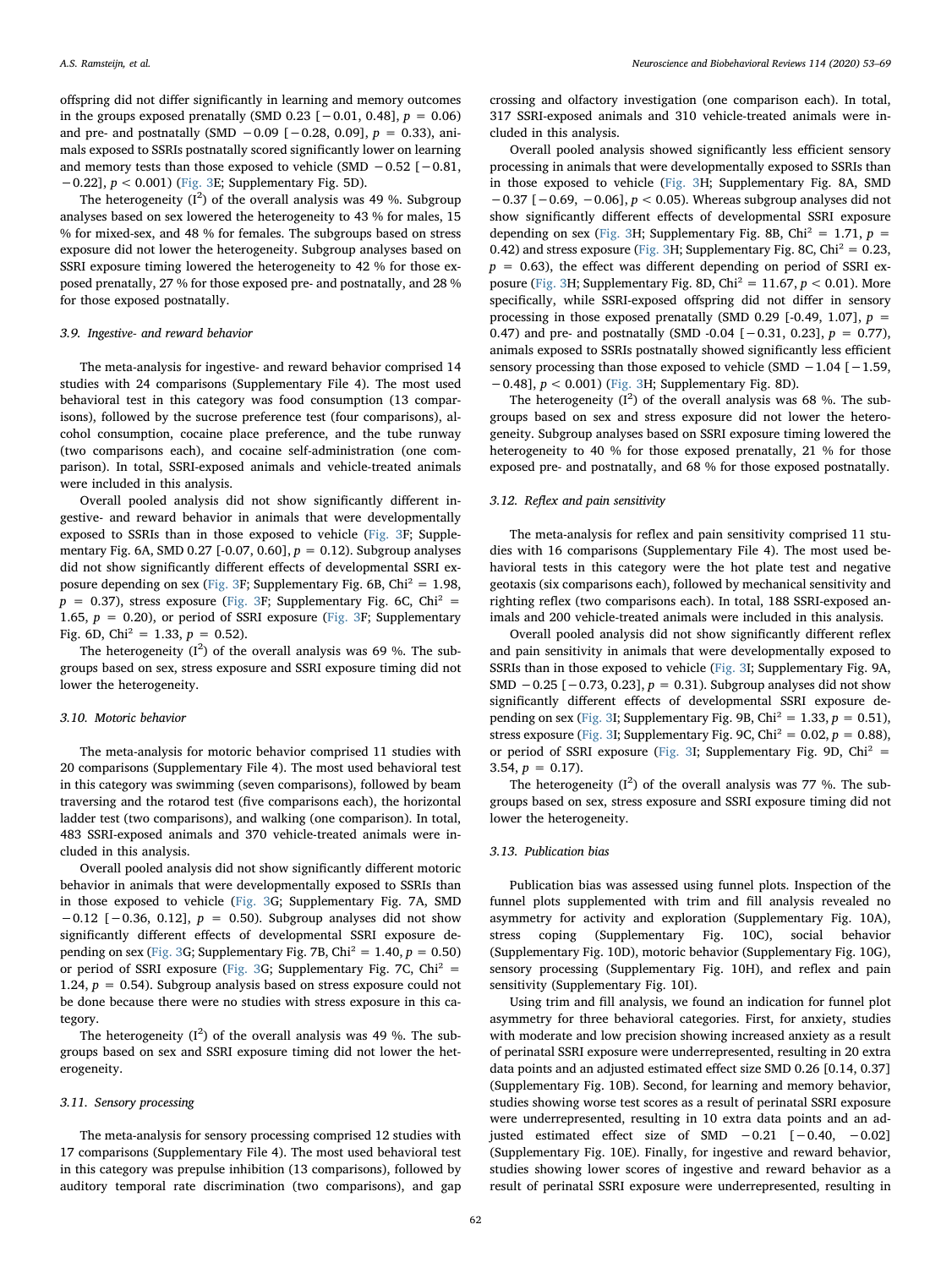<span id="page-10-0"></span>Study outcomes for sleep & circadian activity.

| Study ID                  | Measure                                                            | Summary of outcome                                                                                                                           |
|---------------------------|--------------------------------------------------------------------|----------------------------------------------------------------------------------------------------------------------------------------------|
| Hilakivi et al., 1987a    | Sleep-wake behavior measured with a movement sensitive<br>mattress | Less active sleep and more wakefulness during neonatal SSRI treatment                                                                        |
| Hilakivi et al., 1987b    | Sleep-wake behavior measured with a movement sensitive<br>mattress | Less active sleep during neonatal SSRI treatment                                                                                             |
| Hilakivi et al., 1988a    | Sleep-wake behavior measured with a movement sensitive<br>mattress | Less active sleep during neonatal SSRI treatment                                                                                             |
| Frank and Heller,<br>1997 | Sleep architecture using EEG and EMG                               | More non-REM-REM transitions <sup>a</sup> . No differences in sleep and wake amount.                                                         |
| Popa et al., 2008         | Sleep architecture using EEG and EMG                               | Total REM sleep duration and frequency is higher <sup>a</sup> . No differences in non-REM sleep.                                             |
| Kiryanova et al., 2013    | Running wheel activity during LD, DD (baseline and after short     | Baseline: free-running period in DD was shorter <sup>a</sup> . Otherwise no differences.                                                     |
|                           | light pulse), and LL (baseline and after long dark pulse)          | Light pulse: larger phase advance by light pulse at CT22 <sup>a</sup> , but not at CT16. No<br>difference in phase advance after dark pulse. |
| Kiryanova et al.,         | Running wheel activity during LD, after LD advance, during DD      | No baseline differences. It took longer to re-entrain to the new LD cycle <sup>a</sup> . Interaction                                         |
| 2017a                     | (baseline and after short light pulse), and LL                     | with maternal stress in the phase shift to light pulses at $CT22a$ , but not at CT16.                                                        |

Abbreviations and notes.

 $EEG = electroencephalogram.$ 

EMG = electromyogram.

REM = rapid eye movement.

 $LD = light/dark cycle$ .

DD = constant darkness.

- $LL = constant$  light.
- $CT = circadian time$

<span id="page-10-1"></span><sup>a</sup> In adult animals developmentally exposed to SSRIs versus vehicle.

eight extra data points and an adjusted estimated effect size of SMD −0.12 [−0.49, 0.25] (Supplementary Fig. 10F).

For anxiety and learning and memory, the trim and fill analysis suggested publication bias might be at play and that the effect size we found might have underestimated the true effect. However, publication bias is only one possible explanation for funnel plot asymmetry [\(Sterne](#page-16-32) [et al., 2011](#page-16-32)). Considering strong indications that period of drug exposure mediates the relationship between perinatal SSRI exposure and later-life behavioral outcomes, we further examined this alternative explanation. Separate funnel plots and subsequent trim and fill analysis per exposure period produced no extra data points for anxiety (Supplementary Fig. 10B) and few extra data points for learning and memory (Supplementary Fig. 10E). This suggests that the funnel plot asymmetry for these categories can largely be explained by subgroup heterogeneity.

# 3.14. Sleep & circadian activity

Seven studies examined the effects of perinatal SSRI exposure on outcome measures related to sleep and circadian activity [\(Table 3\)](#page-10-0).

# 3.15. Behavior after challenges

Thirteen studies examined the effects of perinatal SSRI exposure on behavioral responses to pharmacological- and immune challenges in adulthood [\(Table 4\)](#page-11-0).

# 4. Discussion

Our main aim was to systematically review and analyze animal studies to determine whether there is an overall effect of perinatal SSRI exposure on later-life behavior in a spectrum of behavioral domains. We included 99 publications and performed nine separate meta-analyses for different behavioral domains. We found evidence for reduced activity and exploration behavior in SSRI-exposed ( $N = 2646$ ) relative to vehicle-treated ( $N = 1627$ ) animals. In addition, we found evidence for a more passive stress coping style in SSRI-exposed  $(N = 955)$ compared to vehicle-treated ( $N = 806$ ) animals. Lastly, we found evidence for less efficient sensory processing in SSRI-exposed ( $N = 317$ ) versus vehicle-treated ( $N = 310$ ) animals. All effect sizes were small to medium. We found a tendency for increased anxiety ( $p = 0.06$ ), while no differences were found in social behavior, learning and memory, ingestive- and reward behavior, motoric behavior, and reflex and pain sensitivity as a result of developmental SSRI exposure in animals.

# 4.1. Modulating role of sex, stress exposure, and timing of SSRI exposure

Our secondary aim was to examine the conditions under which a potential effect of developmental SSRI exposure on later-life behavior would manifest itself. We selected three moderators to examine using subgroup analyses: animal sex, presence of perinatal stress exposure (reflecting efforts to mimic aspects of a maternal depressed mood in animal models), and timing of SSRI exposure.

The sex of the animal tested explained part of the heterogeneity in the data for two behavioral categories. The male- and the mixed-sex subgroups showed significantly lower scores for activity and exploration in SSRI-exposed offspring relative to vehicle-exposed offspring, whereas in females there was no significant difference. Interestingly, most other behavioral categories also showed larger effect sizes in males than in females, although these were not statistically significant effects. For learning and memory, we found a significant effect of SSRI exposure in the mixed-sex subgroup, but not in the male or female subgroups. These results may be explained by confounding effects of other moderators such as the timing of SSRI exposure. In general, it is important to realize that subgroup analyses are observational in nature, as they are not based on randomized grouping. To enable more reliable and informative analyses of potential sex effects in the future, researchers should make their data available separately for males and females in a supplementary file.

We found no evidence for a modulatory role of stress exposure on the effects of developmental SSRI exposure on behavior. This could be a reflection of a true absence of an interaction between perinatal stressand SSRI exposure. It could also be due to the large heterogeneity and wide confidence interval in the stress-exposed group, as a result of the relatively low number of comparisons and the variation in the nature, timing and intensity of the stress protocols used. A selective metaanalysis including only those studies reporting on both stress-unexposed and stress-exposed offspring would yield more insight into the effects of stress exposure, but is beyond the scope of the current review.

The specific period the animal was exposed to an SSRI (prenatal,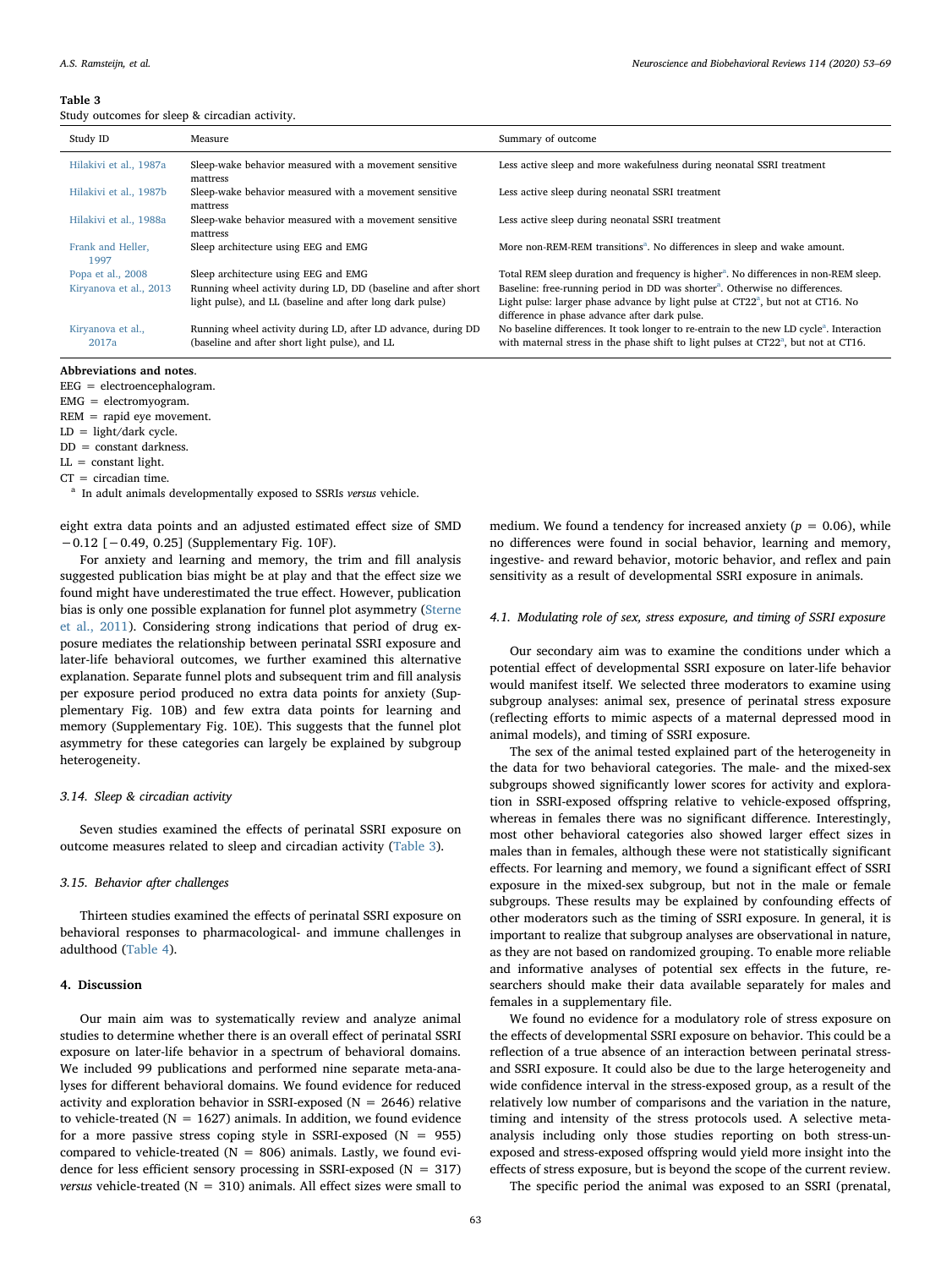#### <span id="page-11-0"></span>Table 4

behavioral outcomes after challenges.

| Challenge                                  | Measure              | Summary of outcome                                                                                                                 | Study ID                |  |
|--------------------------------------------|----------------------|------------------------------------------------------------------------------------------------------------------------------------|-------------------------|--|
| Central depressants                        |                      |                                                                                                                                    |                         |  |
| Alcohol                                    | Open field test      | Stronger inhibitory effect on ambulation <sup>a</sup>                                                                              | Hilakivi et al., 1987a  |  |
| Baclofen                                   | Forced swim test     | No different response <sup>a</sup>                                                                                                 | Hilakivi et al., 1988b  |  |
| Diazepam                                   | Elevated plus maze   | No different response in males or females <sup>a</sup>                                                                             | Favaro et al., 2008     |  |
| Dizocilpine/MK-801 (NMDA antagonist)       | Open field test      | No different response <sup>a</sup>                                                                                                 | Sprowles et al., 2016   |  |
|                                            | Open field test      | No different response <sup>a</sup>                                                                                                 | Sprowles et al., 2017   |  |
| Progabide (GABA receptor agonist)          | Forced swim test     | Reduced enhancing effect on immobility time <sup>a</sup>                                                                           | Hilakivi et al., 1988b  |  |
| Propyleneglycol                            | Elevated plus maze   | No different response in males or females <sup>a</sup>                                                                             | Favaro et al., 2008     |  |
| Dopamine system                            |                      |                                                                                                                                    |                         |  |
| Apomorphine $(D_2/D_3$ agonist)            | Prepulse inhibition  | No different response <sup>a</sup>                                                                                                 | Vorhees et al., 1994    |  |
|                                            | Stereotyped behavior | No different response <sup>a</sup>                                                                                                 | Hilakivi, 1994          |  |
|                                            | Stereotyped behavior | Somewhat reduced stereotypy in females <sup>a</sup>                                                                                | Favaro et al., 2008     |  |
| Quinpirole $(D_2/D_3$ agonist)             | Open field test      | No different response <sup>a</sup>                                                                                                 | Stewart et al., 1998    |  |
|                                            | Stereotyped behavior | No different response <sup>a</sup>                                                                                                 | Stewart et al., 1998    |  |
| Immune response                            |                      |                                                                                                                                    |                         |  |
| Lipopolysaccharide                         | Food consumption     | Reduced food consumption in the first 24 h in males <sup><math>a</math></sup> , not females                                        | Avitsur et al., 2015    |  |
|                                            | Food consumption     | No different response <sup>a</sup>                                                                                                 | Avitsur, 2017           |  |
|                                            | Sucrose consumption  | Reduced inhibitory effect in the first 60h <sup>a</sup> in males, not females                                                      | Avitsur et al., 2015    |  |
|                                            | Sucrose consumption  | Reduced inhibitory effect in females <sup>a</sup> , not in males                                                                   | Avitsur, 2017           |  |
| Norepinephrine system                      |                      |                                                                                                                                    |                         |  |
| Amphetamine                                | Open field test      | No different response <sup>a</sup>                                                                                                 | Sprowles et al., 2016   |  |
|                                            | Open field test      | Reduced stimulant effect                                                                                                           | Sprowles et al., 2017   |  |
| Diethylpropion (NE-releasing)              | Open field test      | Reduced stimulant effect in females <sup>a</sup> , not males                                                                       | Favaro et al., 2008     |  |
|                                            | Stereotyped behavior | Reduced stereotypy in females <sup>a</sup> , not in males                                                                          | Favaro et al., 2008     |  |
| Salbutamol ( $\beta$ 2-adrenergic agonist) | Forced swim test     | Reduced enhancing effect on immobility time <sup>a</sup> at two months of age, increased<br>enhancing effect at five months of age | Hilakivi et al., 1988b  |  |
| Serotonin system                           |                      |                                                                                                                                    |                         |  |
| 8-OH-DPAT (5-HT1A agonist)                 | Forced swim test     | No different response in males or females <sup>a</sup>                                                                             | Favaro et al., 2008     |  |
|                                            | Open field test      | No different response in males or females <sup>a</sup>                                                                             | Favaro et al., 2008     |  |
|                                            | Phase shift          | Smaller phase advance <sup>a</sup>                                                                                                 | Kiryanova et al., 2013  |  |
|                                            | Phase shift          | Smaller phase advance <sup>a</sup>                                                                                                 | Kiryanova et al., 2017a |  |
| Fluoxetine (SSRI)                          | Food intake          | Smaller reduction (none) in food intake <sup>a</sup>                                                                               | Pinheiro et al., 2019   |  |
|                                            | Prepulse inhibition  | No different response in males or females <sup>a</sup>                                                                             | Vorhees et al., 1994    |  |

<span id="page-11-1"></span><sup>a</sup> In adult animals developmentally exposed to SSRIs versus vehicle.

postnatal, or both) explained the most heterogeneity in the data out of the 3 subgroup analyses we performed. Animals exposed to SSRIs postnatally – this roughly corresponds to the third trimester in humans ([Workman et al., 2013](#page-16-8)) – showed reductions in activity and exploration, social behavior, learning and memory, and sensory processing scores, while animals exposed prenatally – roughly corresponding to the first two trimesters in humans ([Workman et al., 2013](#page-16-8)) – did not.

#### 4.2. Potential mechanisms

The effects of developmental SSRI exposure on later-life behavioral outcomes are the result of a combination of direct effects on the developing brain and indirect effects, for example through changes in placental and maternal homeostasis [\(Brummelte et al., 2017\)](#page-14-4) and postnatal maternal care [\(Pawluski et al., 2019](#page-15-54)). The serotonin system consists of 15 different receptors that are key players at crucial neurodevelopmental stages, regulating neurogenesis, apoptosis, axon branching and dendritogenesis ([Gaspar et al., 2003](#page-14-3)). Many of the studies included in the synthesis of evidence in the current review, which have been selected on the presence of behavioral outcomes, also include outcomes reflecting brain health from the global to the molecular level: the corticosterone response to stress ([Popa et al., 2008](#page-15-20); [Pivina et al.,](#page-15-25) [2011;](#page-15-25) [Bourke et al., 2013](#page-14-41); [Knaepen et al., 2013](#page-15-34); [Boulle et al., 2016a,](#page-14-50) [b](#page-14-51); [Gobinath et al., 2016](#page-14-53); [Salari et al., 2016;](#page-15-47) [Gemmel et al., 2017](#page-14-54)), brain structure and connectivity ([Forcelli and Heinrichs, 2008;](#page-14-37) [Lee, 2009](#page-15-23); [Simpson et al., 2011](#page-16-16); [Smit-Rigter et al., 2012;](#page-16-19) [Rayen et al., 2013](#page-15-35), [2014](#page-15-40); [Zhou et al., 2015](#page-16-27)), neuronal health [\(Ishiwata et al., 2005;](#page-15-15) [Rayen et al.,](#page-15-26) [2011;](#page-15-26) [Zheng et al., 2011](#page-16-17); [Lee and Lee, 2012;](#page-15-29) [da Silva et al., 2014](#page-14-44); [Ko](#page-15-39)

[et al., 2014](#page-15-39); [Rebello et al., 2014](#page-15-41); [Gobinath et al., 2016](#page-14-53); [Gemmel](#page-14-54) et al., [2017\)](#page-14-54), monoamine concentrations in the brain [\(Grimm and Frieder,](#page-14-21) [1987;](#page-14-21) [Hilakivi et al., 1987a](#page-14-22); [Pinheiro et al., 2019](#page-15-52); [Hilakivi et al., 1987b](#page-14-24); [Ishiwata et al., 2005](#page-15-15); [Glazova et al., 2014](#page-14-45); [Yu et al., 2014](#page-16-26); [Altieri et al.,](#page-13-4) [2015;](#page-13-4) [Zohar et al., 2016;](#page-16-30) [Gemmel et al., 2017](#page-14-54); [Nagano et al., 2017](#page-15-51)), protein expression in the brain – mainly related to the serotonergic system and neurogenesis ([Maciag et al., 2006a](#page-15-16); [Forcelli and Heinrichs,](#page-14-37) [2008;](#page-14-37) [Capello et al., 2011](#page-14-39); [Kummet et al., 2012](#page-15-28); [Nagano et al., 2012](#page-15-31); [Francis-Oliveira et al., 2013](#page-14-42); [Kiryanova et al., 2016](#page-15-44); [Matsumoto et al.,](#page-15-46) [2016;](#page-15-46) [Pinheiro et al., 2019\)](#page-15-52), gene expression ([Karpova et al., 2009](#page-15-22); [Soga et al., 2012](#page-16-20); [Meyer et al., 2018;](#page-15-53) [Bourke et al., 2013;](#page-14-41) [Sarkar et al.,](#page-15-42) [2014a,](#page-15-42) [b](#page-15-43); [Ehrlich et al., 2015;](#page-14-48) [Galindo et al., 2015;](#page-14-49) [Boulle et al., 2016a](#page-14-50); [Ishikawa and Shiga, 2017;](#page-15-48) [Pinheiro et al., 2019](#page-15-52)), and epigenetic modifications ([Karpova et al., 2009](#page-15-22); [Sarkar et al., 2014a;](#page-15-42) Toff[oli et al., 2014](#page-16-24); [Boulle et al., 2016b\)](#page-14-51).

Several mechanisms may underlie our current findings. Earlier work in serotonin transporter (SERT) knockout rodents, which lack the SERT and thereby mimic SSRI exposure from conception onwards, showed that 2 main neural networks were changed compared to wildtype rodents: the somatosensory cortex and the corticolimbic circuit ([Homberg](#page-14-5) [et al., 2010\)](#page-14-5). The first network is likely related to the sensory processing deficits we found in SSRI-exposed animals. Axons extending from the thalamus to the cortex transiently express SERT during development, and disruption of serotonin availability cause them to form aberrant trajectories ([Bonnin et al., 2007](#page-14-56), [2011](#page-14-57)) and affect the development of the somatosensory cortex ([Lee, 2009](#page-15-23); [Xu et al., 2004\)](#page-16-33). The second network could be responsible for the effects seen on activity and exploration and stress coping behaviors. In addition, changes in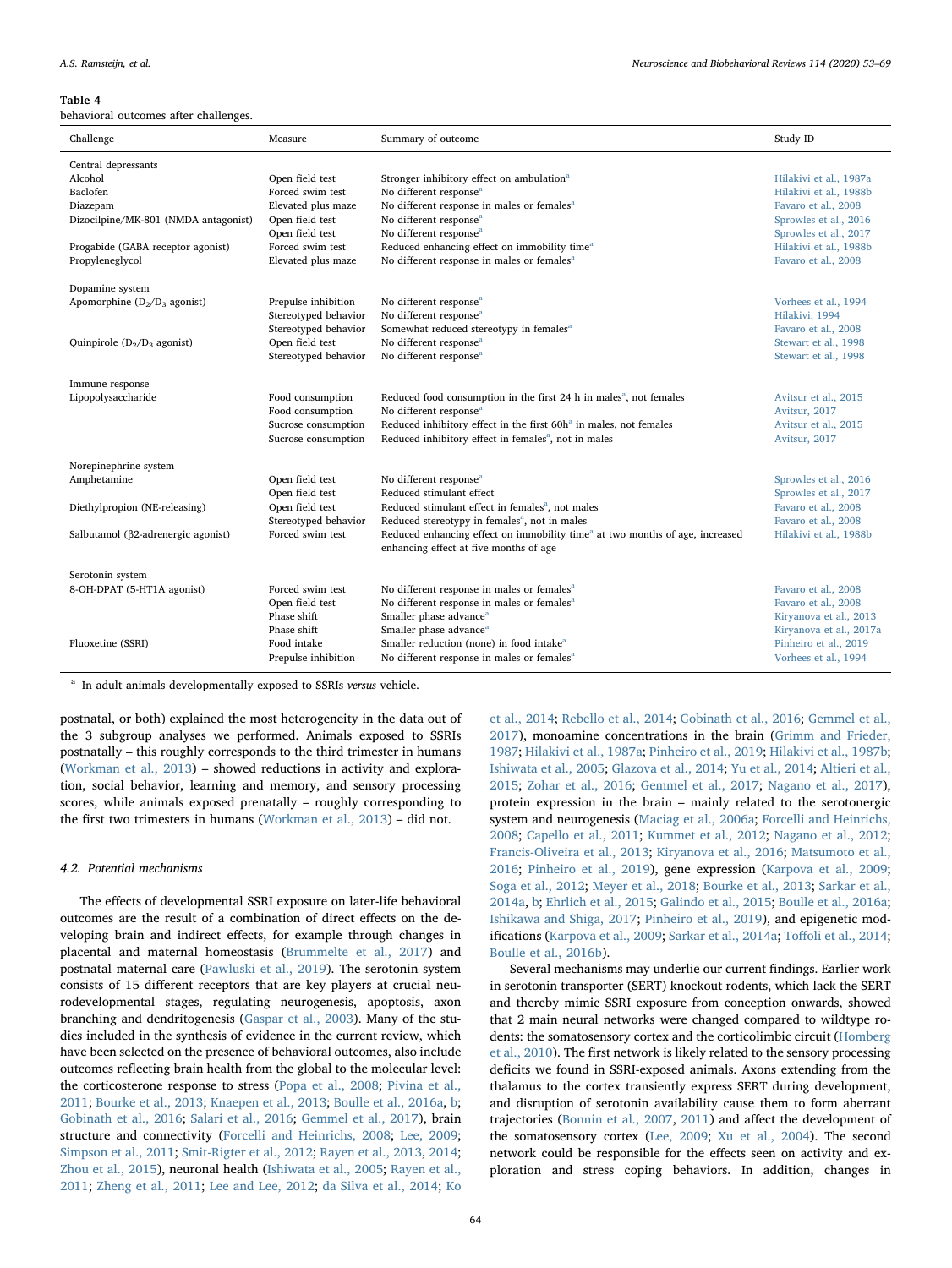neuroendocrine function could play a role in the development of a more passive stress coping style in SSRI-exposed animals [\(Bourke et al.,](#page-14-16) [2014\)](#page-14-16). It is unclear whether the effects of early SSRI exposure on activity and exploration behavior and stress coping behavior have overlapping brain correlates.

Lastly, we found higher effect sizes in males (relative to females). In general, male offspring seem more vulnerable to various types of stressors during pregnancy than female offspring ([Hodes and Epperson,](#page-14-58) [2019\)](#page-14-58). Early SSRI-exposure may affect males and females differently because of the sex-specific maturation of the serotonin system ([Brummelte et al., 2017](#page-14-4)). For instance, serotonin levels in early postnatal life in rodents are different in males and females: male pups show a peak of serotonin at PND3, while female pups show more stable serotonin levels with a later peak ([Connell et al., 2004\)](#page-14-59). In addition, it has been known for a long time that serotonin plays a pivotal role in sexual differentiation through the hypothalamic-pituitary-gonadal axis ([Ladosky and Gaziri, 1970](#page-15-55); [Jarzab and Döhler, 1984\)](#page-15-56). Recent evidence suggests that perinatal SSRI exposure may indeed affect sexual differentiation of the brain and behavior ([Rayen et al., 2013](#page-15-35)). This might be related to the differential susceptibility of males and females to developmental exposure to SSRIs.

# 4.3. Clinical implications

The neurodevelopmental pattern of the serotonin system is remarkably conserved across species ([Gingrich et al., 2017](#page-14-13); [Bourke et al.,](#page-14-16) [2014;](#page-14-16) [Millard et al., 2017\)](#page-15-11). Therefore, rodent studies of early SSRI exposure can yield important insights and circumvent some of the difficulties of studying this phenomenon in humans. Preclinical and clinical studies on this topic should ideally continuously inform and supplement each other.

The finding that early SSRI exposure is linked to a passive coping style in adult animals is an interesting manifestation of the "SSRI paradox". Treatment with antidepressants in adulthood generates a more active coping style in animals [\(Slattery and Cryan, 2012\)](#page-16-34) and alleviates symptoms of depression in humans. Conversely, SSRI treatment in the perinatal period leads to a more passive coping style in animals later in life. The most common behavioral test in this category is the forced swim test ([Porsolt et al., 1977\)](#page-15-57). The basic premise of this test is that, confronted with an inescapable situation in a cylinder of water, rodents can either actively try to escape, or go into a state of passive floating. This passive behavioral response may be analogous to maladaptive responses to stress as seen in humans with neuropsychiatric disorders ([Commons et al., 2017](#page-14-60)). Similarly, disruptions in sensory processing like those associated with early SSRI exposure in animals are present in a spectrum of neuropsychiatric diseases in humans [\(Hornix](#page-14-61) [et al., 2019\)](#page-14-61). Our results suggest that the increased risk of symptoms of neuropsychiatric disorders for those prenatally exposed to SSRIs, as indicated in some studies ([Halvorsen et al., 2019](#page-14-10)), might be mediated by differences in stress coping, sensory processing and perhaps anxiety ([Halvorsen et al., 2019;](#page-14-10) [Malm et al., 2016](#page-15-58)).

A major challenge in human studies is to properly control for the confounding factor of maternal psychiatric condition ([Millard et al.,](#page-15-11) [2017\)](#page-15-11). Statistical methods aim to approximate this, illustrated by the finding that the association between in utero SSRI exposure and risk of ASD was not significant when controlled for maternal psychiatric diagnosis ([Sorensen et al., 2013\)](#page-16-35). However, a clean comparison between children from SSRI- and vehicle-treated mothers without any psychiatric history is not available. Our results suggest that perinatal SSRI exposure exerts effects on neurodevelopmental outcomes in animal studies. As maternal psychiatric disorder might interact with SSRI use to influence offspring outcomes ([Brummelte et al., 2017;](#page-14-4) [Bourke et al.,](#page-14-16) [2014\)](#page-14-16), researchers and clinicians have questioned how clinically relevant rodent studies are. To address this, animal models have been developed aiming to study SSRI exposure in light of maternal (pre)gestational stress [\(Brummelte et al., 2017\)](#page-14-4). Our current results do not support the notion of an interaction effect of maternal stress exposure and perinatal SSRI exposure on behavioral outcomes in offspring, although the number of studies that examine this is still limited. This is therefore an important question for future experimental studies and meta-analyses to focus on.

The first few postnatal weeks in rodents are instrumental in the maturation of both the serotonin system and cortical circuit wiring, and also show the highest levels of serotonin and its metabolites in the brain ([Gingrich et al., 2017](#page-14-13)). In terms of brain development, this period is approximately equivalent to the third trimester of human gestation ([Workman et al., 2013\)](#page-16-8). Our finding that SSRI exposure in the first postnatal weeks has the largest effect on later-life behavior in animals therefore implies that SSRI treatment during the last months of pregnancy should have the largest effect on human outcomes. Clinical studies investigating the effect of timing of SSRI exposure are limited and inconsistent. In line with current results, a recent study found that latepregnancy SSRI exposure was associated with greater depressed and anxious symptoms in children [\(Lupattelli et al., 2018\)](#page-15-5), whereas a metaanalysis found that exposure to SSRIs during the first trimester was most consistently associated with later diagnosis of mental disorders ([Halvorsen et al., 2019](#page-14-10)). A Scandinavian study found that SSRI use is lowest in the third trimester ([Zoega et al., 2015](#page-16-1)), making this the most challenging trimester to study. Our results suggest, however, that the timing of SSRI exposure should be a key variable of interest in future human studies.

Any potential effects of SSRI use on child development notwithstanding, we want to emphasize that perinatal depression is a serious illness that needs to be treated. SSRI discontinuation during pregnancy increases the chance of relapse into depression, with potential harmful consequences for both mother and child [\(Chisolm and Payne, 2016](#page-14-62)). Therefore, decisions about treatment need to be carefully weighed by the clinician and their patient.

# 4.4. Limitations and strengths

One of the limitations of this study is that the quality of the pooled analyses is only as high as the quality of the individual studies that it consists of, which is hard to determine. Basic characteristics of best practices in experimental studies, such as blinding and randomization, were sparsely reported. This is often the case with animal studies ([Avey](#page-13-6) [et al., 2016;](#page-13-6) [Kilkenny et al., 2009](#page-15-59)). Especially problematic is the high percentage of studies not reporting all outcome measures that were described in their respective methods section, potentially introducing bias. However, inspection and analysis of funnel plots in search of indications for publication bias was mostly reassuring. Funnel plot asymmetry was largely accounted for by subgroup heterogeneity and therefore likely not a sign of publication bias. Other limitations stem from the features of the animal studies we included, which might not make them optimally suitable for translation to the human situation. For instance, many studies employed bolus daily injections that might lead to transient high serum concentrations of the compounds and their metabolites because of their relatively short half-life in rodents. In humans, SSRI use leads to more stable concentrations over the course of the day [\(Bourke et al., 2014\)](#page-14-16). In addition, dosing and route of administration varied widely ([Millard et al., 2017\)](#page-15-11). SSRI plasma levels and placental transfer are sparsely measured.

Additional limitations of this study originate from the choices that we made regarding data analysis. Since this is the first systematic review of its kind, we took a broad and explorative approach. Before analyzing the data, 11 behavioral categories were created in consultation with experts. It is certainly possible that some categories are too broad in order to find subtle effects. Moreover, many behavioral tests in the studies that we included have a complex temporal design where, for instance, reflex development or learning is assessed over several days or sexual behavior over several weeks. For lack of an overall score of performance in these tests, we opted to include one time-point in our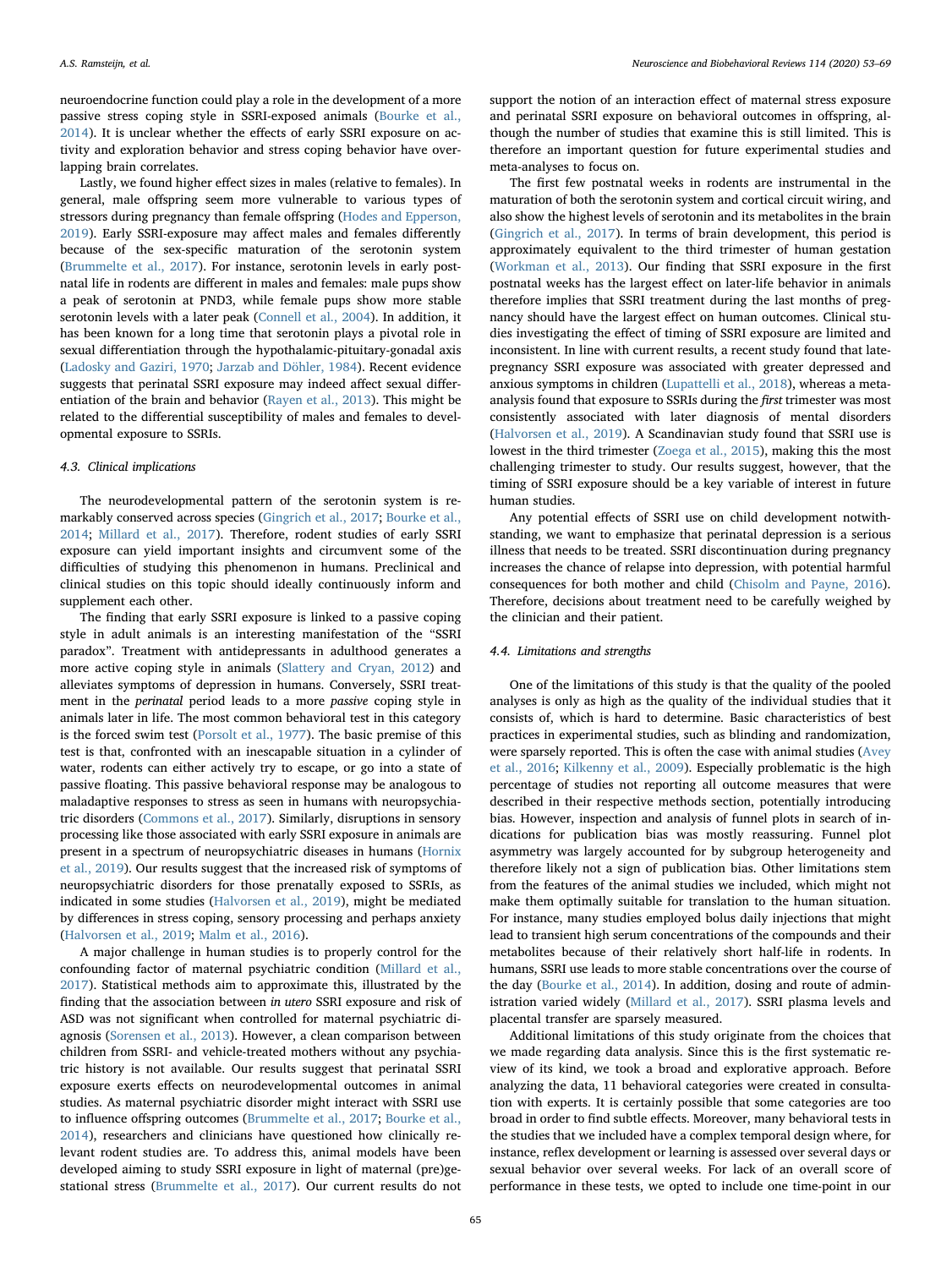analyses, thereby reducing these often elegant study designs to a snap shot. Comparison between studies is further complicated by the fact that not all studies report on similar time-points. In addition, besides the subgroup analyses we performed, there are other mediators that may be of interest. These analyses were outside the scope of the current review, but we do think that comparisons between the different SSRIs, the different dosages, animal species, timing of behavioral testing, and the specific test used within each category would be interesting for future studies and meta-analyses. For example, preliminary data exploration along these lines suggests that it is mainly the elevated plus maze that does not show a net effect of perinatal SSRI exposure within the category anxiety. It would be interesting to explore this further.

The strength of this review is that it is the first effort to comprehensively summarize and quantitatively analyze all available evidence on developmental SSRI exposure on behavioral outcomes in animals. The sheer number of animals included in our analyses – hundreds to thousands depending on behavioral category – gives us statistical power that far exceeds the standard in animal studies. Considering the increasing use of SSRIs during pregnancy ([Bakker et al., 2008](#page-14-0); [Jimenez-](#page-15-0)[Solem et al., 2013;](#page-15-0) [Cooper et al., 2007;](#page-14-1) [Andrade et al., 2008\)](#page-13-0) and the uncertainties about their long-term effects on the developing neurobiology of the child [\(Rotem-Kohavi and Oberlander, 2017](#page-15-60)), studies of this phenomenon are necessary. We think this review could be valuable to the field, as we were able to concisely summarize the available animal evidence in order to inform design of future preclinical- as well as clinical studies.

#### 4.5. Recommendations and future perspectives

Animal studies will continue to play an important role in this field because of their experimental nature and the ability to mechanistically study the developmental effects of SSRIs. To improve their transparency, quality, and utility, pre-registration of animal experiments (e.g., [www.preclinicaltrials.eu](http://www.preclinicaltrials.eu)) should become common practice ([Jansen of](#page-15-61) [Lorkeers et al., 2014\)](#page-15-61). In addition, reporting of animal studies should be improved by adherence to guidelines such as the ARRIVE guidelines ([Kilkenny et al., 2010;](#page-15-62) [Muhlhausler et al., 2013\)](#page-15-63). Animal studies should be expected to adhere to a high standard of reporting for various reasons: substantial public funds are used to support this work, animals are sacrificed, and the research informs clinical study design, decision making, and policy. We would like to emphasize that, although those responsible for making (all) research results available to the scientific and wider community are the researchers themselves, other people and organizations such as funding agencies, universities, collaborating companies, journal editors and peer reviewers should all use their influence to make this the norm.

As to future animal study design, we encourage recent trends and requirements to study both males and females ([Clayton and Collins,](#page-14-63) [2014\)](#page-14-63). Females are understudied, and considering that we found indications of sex effects, it is clearly of interest to study both sexes. Additionally, the potential interactions of SSRI use with features of maternal depression remain underinvestigated in animals but are of high translational value. Further mechanistic studies are required to elucidate the neurobiological underpinnings of behavioral symptoms affected by early SSRI exposure. In particular, it remains to be understood whether the effects found on activity and exploration behavior can be traced back to the same neurodevelopmental processes as those found on stress coping behavior. Shifting perspectives slightly, one might wonder why early SSRI exposure does not seem to lead to stronger and more aberrant behavioral alterations than it does, considering the ubiquitous role of serotonin in the brain. Animal studies shed light on individual differences in susceptibility and resilience to the effects of early SSRI exposure, for example using strains of rats differing in their novelty seeking traits [\(Glover et al., 2015](#page-14-64)).

Implications for future clinical study design appear noteworthy as well: there is a clear need for studies on the effects of early SSRI

exposure on mental health and behavior extending into adulthood ([Rotem-Kohavi and Oberlander, 2017\)](#page-15-60), especially considering that phenotypic differences may emerge only after adolescence ([Glover and](#page-14-14) [Clinton, 2016](#page-14-14)). In addition, while examining the risk for developing mental disorders is important, it could be equally or perhaps more informative to focus on their shared symptoms. Changes in activity and exploration, stress coping, and sensory processing are relevant to people's quality of life, even if they are not necessarily tied to the diagnosis of a mental disorder. Although subgroup analyses are observational by nature, our results suggest a strong effect of the timing of exposure to SSRIs on their long-term effect, with exposure in the period corresponding to the third trimester in humans conferring the biggest effects. Future studies in human populations should therefore seek to include timing of exposure as a key variable of interest, since this knowledge, if confirmed in humans, bears great interest for clinicians and pregnant women suffering from depression.

# Funding

This work was supported by a ZonMw grant (MKMD project; ID 114024127) awarded to JO & AR, and a grant awarded to JH from the Donders Institute for Brain, Cognition and Behavior. Funding bodies had no role in study design, data collection, data analysis, data interpretation, or the writing of the report.

#### **Contributors**

JH and JO conceived the study. AR and JR performed the systematic search. AR, LW and JR performed the screening and data extraction process. AR analyzed the data. JL advised on methodology. AR wrote the manuscript, which was revised critically by the other authors LW, JR, JL, JH and JO.

# Declaration of Competing Interest

None.

# Acknowledgments

We thank the authors who have provided us with additional information or data related to their studies. We also thank Rob de Vries from SYRCLE for consultation on data analysis, and the members of the Behavioral Neuroscience group at the University of Groningen who consulted on behavioral test categorization.

### Appendix A. Supplementary data

Supplementary material related to this article can be found, in the online version, at doi[:https://doi.org/10.1016/j.neubiorev.2020.04.](https://doi.org/10.1016/j.neubiorev.2020.04.010) [010](https://doi.org/10.1016/j.neubiorev.2020.04.010).

# References

- <span id="page-13-4"></span>[Altieri, S.C., et al., 2015. Perinatal vs genetic programming of serotonin states associated](http://refhub.elsevier.com/S0149-7634(19)31120-0/sbref0005) [with anxiety. Neuropsychopharmacology 40, 1456](http://refhub.elsevier.com/S0149-7634(19)31120-0/sbref0005)–1470.
- <span id="page-13-1"></span>[Alwan, S., Friedman, J.M., Chambers, C., 2016. Safety of selective serotonin reuptake](http://refhub.elsevier.com/S0149-7634(19)31120-0/sbref0010) [inhibitors in pregnancy: a review of current evidence. CNS Drugs 30, 499](http://refhub.elsevier.com/S0149-7634(19)31120-0/sbref0010)–515.
- <span id="page-13-0"></span>[Andrade, S.E., et al., 2008. Use of antidepressant medications during pregnancy: a mul](http://refhub.elsevier.com/S0149-7634(19)31120-0/sbref0015)[tisite study. Am. J. Obstet. Gynecol. 198 194.e1](http://refhub.elsevier.com/S0149-7634(19)31120-0/sbref0015)–5.
- <span id="page-13-2"></span>[Ansorge, M.S., Zhou, M., Lira, A., Hen, R., Gingrich, J.A., 2004. Early-life blockade of the](http://refhub.elsevier.com/S0149-7634(19)31120-0/sbref0020) [5-HT transporter alters emotional behavior in adult mice. Science \(80-.\) 306,](http://refhub.elsevier.com/S0149-7634(19)31120-0/sbref0020) 879–[881](http://refhub.elsevier.com/S0149-7634(19)31120-0/sbref0020).
- <span id="page-13-3"></span>[Ansorge, M.S., Morelli, E., Gingrich, J.A., 2008. Inhibition of serotonin but not nor](http://refhub.elsevier.com/S0149-7634(19)31120-0/sbref0025)[epinephrine transport during development produces delayed, persistent perturba](http://refhub.elsevier.com/S0149-7634(19)31120-0/sbref0025)[tions of emotional behaviors in mice. J. Neurosci. 28, 199](http://refhub.elsevier.com/S0149-7634(19)31120-0/sbref0025)–207.
- <span id="page-13-6"></span>[Avey, M.T., et al., 2016. The devil is in the details: incomplete reporting in preclinical](http://refhub.elsevier.com/S0149-7634(19)31120-0/sbref0030) [animal research. PLoS One 11, e0166733](http://refhub.elsevier.com/S0149-7634(19)31120-0/sbref0030).
- <span id="page-13-5"></span>[Avitsur, R., 2017. Increased symptoms of illness following prenatal stress: can it be](http://refhub.elsevier.com/S0149-7634(19)31120-0/sbref0035) prevented by fl[uoxetine? Behav. Brain Res. 317, 62](http://refhub.elsevier.com/S0149-7634(19)31120-0/sbref0035)–70.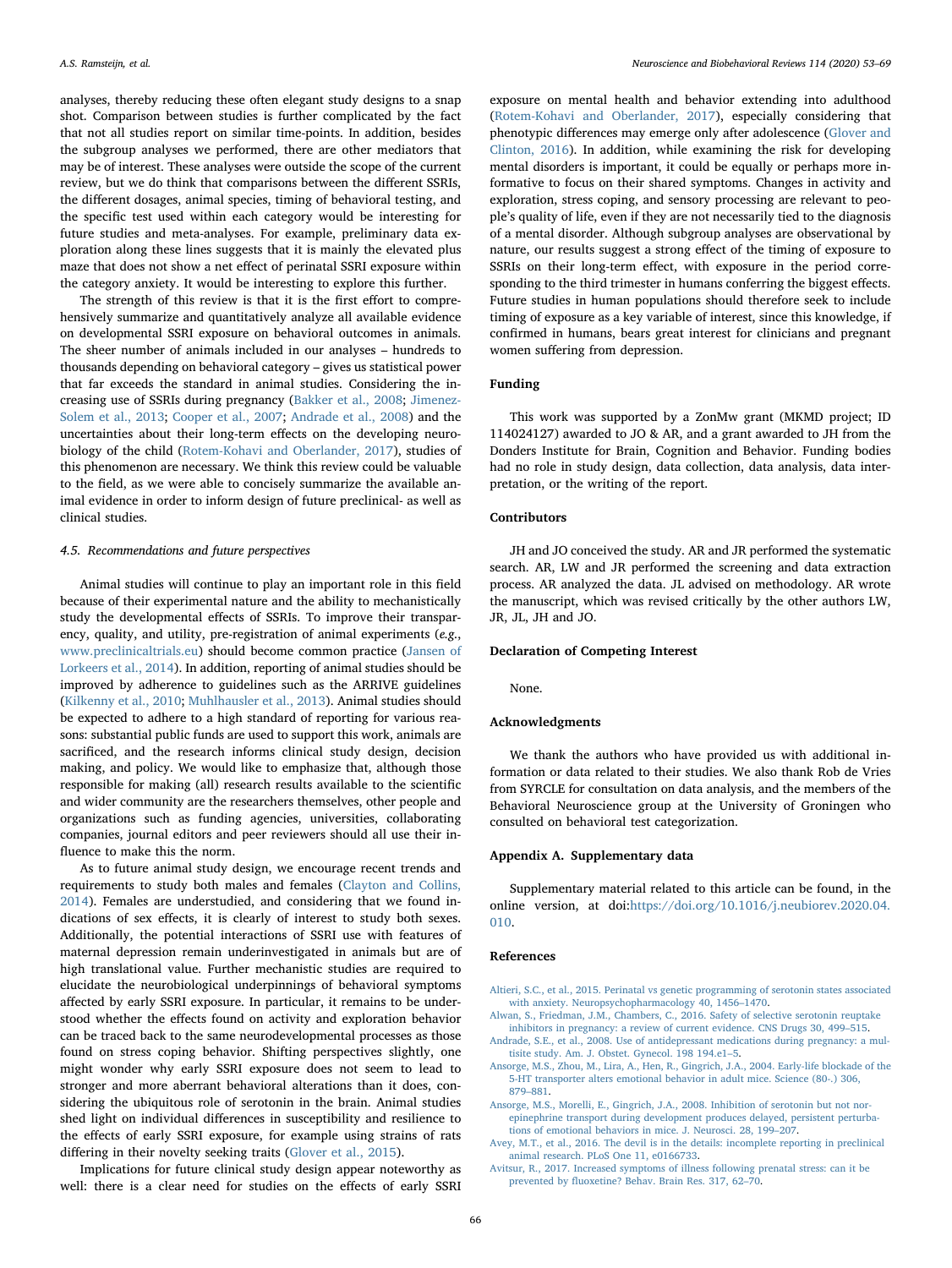- <span id="page-14-46"></span>[Avitsur, R., et al., 2015. Prenatal](http://refhub.elsevier.com/S0149-7634(19)31120-0/sbref0040) fluoxetine exposure affects cytokine and behavioral [response to an immune challenge. J. Neuroimmunol. 284, 49](http://refhub.elsevier.com/S0149-7634(19)31120-0/sbref0040)–56.
- <span id="page-14-33"></span>[Bairy, K.L., Madhyastha, S., Ashok, K.P., Bairy, I., Malini, S., 2007. Developmental and](http://refhub.elsevier.com/S0149-7634(19)31120-0/sbref0045) [behavioral consequences of prenatal](http://refhub.elsevier.com/S0149-7634(19)31120-0/sbref0045) fluoxetine. Pharmacology 79, 1–11.
- <span id="page-14-0"></span>[Bakker, M.K., Kölling, P., van den Berg, P.B., de Walle, H.E.K., de Jong van den Berg,](http://refhub.elsevier.com/S0149-7634(19)31120-0/sbref0050) [L.T.W., 2008. Increase in use of selective serotonin reuptake inhibitors in pregnancy](http://refhub.elsevier.com/S0149-7634(19)31120-0/sbref0050) [during the last decade, a population-based cohort study from the Netherlands. Br. J.](http://refhub.elsevier.com/S0149-7634(19)31120-0/sbref0050) [Clin. Pharmacol. 65, 600](http://refhub.elsevier.com/S0149-7634(19)31120-0/sbref0050)–606.
- <span id="page-14-56"></span>[Bonnin, A., Torii, M., Wang, L., Rakic, P., Levitt, P., 2007. Serotonin modulates the re](http://refhub.elsevier.com/S0149-7634(19)31120-0/sbref0055)[sponse of embryonic thalamocortical axons to netrin-1. Nat. Neurosci. 10, 588](http://refhub.elsevier.com/S0149-7634(19)31120-0/sbref0055)–597. [Bonnin, A., et al., 2011. A transient placental source of serotonin for the fetal forebrain.](http://refhub.elsevier.com/S0149-7634(19)31120-0/sbref0060)
- <span id="page-14-57"></span><span id="page-14-50"></span>[Nature 472, 347](http://refhub.elsevier.com/S0149-7634(19)31120-0/sbref0060)–350. [Boulle, F., et al., 2016a. Prenatal stress and early-life exposure to](http://refhub.elsevier.com/S0149-7634(19)31120-0/sbref0065) fluoxetine have en-
- during eff[ects on anxiety and hippocampal BDNF gene expression in adult male](http://refhub.elsevier.com/S0149-7634(19)31120-0/sbref0065) off[spring. Dev. Psychobiol. 58, 427](http://refhub.elsevier.com/S0149-7634(19)31120-0/sbref0065)–438.
- <span id="page-14-51"></span>Boulle, F., et al., 2016b. Developmental fl[uoxetine exposure increases behavioral despair](http://refhub.elsevier.com/S0149-7634(19)31120-0/sbref0070) [and alters epigenetic regulation of the hippocampal BDNF gene in adult female o](http://refhub.elsevier.com/S0149-7634(19)31120-0/sbref0070)ff[spring. Horm. Behav. 80, 47](http://refhub.elsevier.com/S0149-7634(19)31120-0/sbref0070)–57.
- <span id="page-14-41"></span>[Bourke, C.H., Stowe, Z.N., Neigh, G.N., Olson, D.E., Owens, M.J., 2013. Prenatal exposure](http://refhub.elsevier.com/S0149-7634(19)31120-0/sbref0075) [to escitalopram and/or stress in rats produces limited e](http://refhub.elsevier.com/S0149-7634(19)31120-0/sbref0075)ffects on endocrine, beha[vioral, or gene expression measures in adult male rats. Neurotoxicol. Teratol. 39,](http://refhub.elsevier.com/S0149-7634(19)31120-0/sbref0075) 100–[109](http://refhub.elsevier.com/S0149-7634(19)31120-0/sbref0075).
- <span id="page-14-16"></span>[Bourke, C.H., Stowe, Z.N., Owens, M.J., 2014. Prenatal antidepressant exposure: clinical](http://refhub.elsevier.com/S0149-7634(19)31120-0/sbref0080) and preclinical fi[ndings. Pharmacol. Rev. 66, 435](http://refhub.elsevier.com/S0149-7634(19)31120-0/sbref0080)–465.
- <span id="page-14-9"></span>[Brown, A.S., et al., 2016. Association of selective serotonin reuptake inhibitor exposure](http://refhub.elsevier.com/S0149-7634(19)31120-0/sbref0085) [during pregnancy with speech, scholastic, and motor disorders in o](http://refhub.elsevier.com/S0149-7634(19)31120-0/sbref0085)ffspring. JAMA [Psychiatry 73, 1163.](http://refhub.elsevier.com/S0149-7634(19)31120-0/sbref0085)
- <span id="page-14-11"></span>[Brown, H.K., et al., 2017. Association between serotonergic antidepressant use during](http://refhub.elsevier.com/S0149-7634(19)31120-0/sbref0090) [pregnancy and autism Spectrum disorder in children. JAMA 317, 1544](http://refhub.elsevier.com/S0149-7634(19)31120-0/sbref0090).
- <span id="page-14-4"></span>[Brummelte, S., Mc Glanaghy, E., Bonnin, A., Oberlander, T.F., 2017. Developmental](http://refhub.elsevier.com/S0149-7634(19)31120-0/sbref0095) [changes in serotonin signaling: implications for early brain function, behavior and](http://refhub.elsevier.com/S0149-7634(19)31120-0/sbref0095) [adaptation. Neuroscience 342, 212](http://refhub.elsevier.com/S0149-7634(19)31120-0/sbref0095)–231.
- <span id="page-14-34"></span>[Cagiano, R., 2008. Neurofunctional e](http://refhub.elsevier.com/S0149-7634(19)31120-0/sbref0100)ffects in rats prenatally exposed to fluoxetine. Eur. [Rev. Med. Pharmacol. Sci. 12, 137](http://refhub.elsevier.com/S0149-7634(19)31120-0/sbref0100)–148.
- <span id="page-14-39"></span>[Capello, C.F., et al., 2011. Serotonin transporter occupancy in rats exposed to serotonin](http://refhub.elsevier.com/S0149-7634(19)31120-0/sbref0105) [reuptake inhibitors in utero or via breast milk. J. Pharmacol. Exp. Ther. 339,](http://refhub.elsevier.com/S0149-7634(19)31120-0/sbref0105) 275–[285](http://refhub.elsevier.com/S0149-7634(19)31120-0/sbref0105).
- <span id="page-14-62"></span>[Chisolm, M.S., Payne, J.L., 2016. Management of psychotropic drugs during pregnancy.](http://refhub.elsevier.com/S0149-7634(19)31120-0/sbref0110) [BMJ 352, h5918.](http://refhub.elsevier.com/S0149-7634(19)31120-0/sbref0110)
- <span id="page-14-31"></span>[Christensen, H.D., Rayburn, W.F., Gonzalez, C.L., 2000. Chronic prenatal exposure to](http://refhub.elsevier.com/S0149-7634(19)31120-0/sbref0115) paroxetine [\(Paxil\) and cognitive development of mice o](http://refhub.elsevier.com/S0149-7634(19)31120-0/sbref0115)ffspring. Neurotoxicol. [Teratol. 22, 733](http://refhub.elsevier.com/S0149-7634(19)31120-0/sbref0115)–739.
- <span id="page-14-63"></span>[Clayton, J.A., Collins, F.S., 2014. Policy: NIH to balance sex in cell and animal studies.](http://refhub.elsevier.com/S0149-7634(19)31120-0/sbref0120) [Nature 509, 282](http://refhub.elsevier.com/S0149-7634(19)31120-0/sbref0120)–283.
- <span id="page-14-30"></span>[Coleman, F.H., Christensen, H.D., Gonzalez, C.L., Rayburn, W.F., 1999. Behavioral](http://refhub.elsevier.com/S0149-7634(19)31120-0/sbref0125) [changes in developing mice after prenatal exposure to paroxetine \(Paxil\). Am. J.](http://refhub.elsevier.com/S0149-7634(19)31120-0/sbref0125) [Obstet. Gynecol. 181, 1166](http://refhub.elsevier.com/S0149-7634(19)31120-0/sbref0125)–1171.
- <span id="page-14-60"></span>[Commons, K.G., Cholanians, A.B., Babb, J.A., Ehlinger, D.G., 2017. The rodent forced](http://refhub.elsevier.com/S0149-7634(19)31120-0/sbref0130) [swim test measures stress-coping strategy, not depression-like behavior. ACS Chem.](http://refhub.elsevier.com/S0149-7634(19)31120-0/sbref0130) [Neurosci. 8, 955](http://refhub.elsevier.com/S0149-7634(19)31120-0/sbref0130)–960.
- <span id="page-14-59"></span>[Connell, S., Karikari, C., Hohmann, C.F., 2004. Sex-speci](http://refhub.elsevier.com/S0149-7634(19)31120-0/sbref0135)fic development of cortical [monoamine levels in mouse. Dev. Brain Res. 151, 187](http://refhub.elsevier.com/S0149-7634(19)31120-0/sbref0135)–191.
- <span id="page-14-1"></span>[Cooper, W.O., Willy, M.E., Pont, S.J., Ray, W.A., 2007. Increasing use of antidepressants](http://refhub.elsevier.com/S0149-7634(19)31120-0/sbref0140) [in pregnancy. Am. J. Obstet. Gynecol. 196, 544.e1](http://refhub.elsevier.com/S0149-7634(19)31120-0/sbref0140)–544.e5.
- <span id="page-14-44"></span>[da Silva, A.I., et al., 2014. Fluoxetine treatment of rat neonates signi](http://refhub.elsevier.com/S0149-7634(19)31120-0/sbref0145)ficantly reduces [oxidative stress in the hippocampus and in behavioral indicators of anxiety later in](http://refhub.elsevier.com/S0149-7634(19)31120-0/sbref0145) [postnatal life. Can. J. Physiol. Pharmacol. 92, 330](http://refhub.elsevier.com/S0149-7634(19)31120-0/sbref0145)–337.
- <span id="page-14-47"></span>[da Silva, A.I., et al., 2015. Fluoxetine induces lean phenotype in rat by increasing the](http://refhub.elsevier.com/S0149-7634(19)31120-0/sbref0150) [brown/white adipose tissue ratio and UCP1 expression. J. Bioenerg. Biomembr. 47,](http://refhub.elsevier.com/S0149-7634(19)31120-0/sbref0150) 309–[318](http://refhub.elsevier.com/S0149-7634(19)31120-0/sbref0150).
- <span id="page-14-32"></span>[Deiro, T.C.B.J., et al., 2006. Sertraline delays the somatic growth and re](http://refhub.elsevier.com/S0149-7634(19)31120-0/sbref0155)flex ontogeny in [neonate rats. Physiol. Behav. 87, 338](http://refhub.elsevier.com/S0149-7634(19)31120-0/sbref0155)–344.
- <span id="page-14-35"></span>[Deiró, T.C.B.D.J., et al., 2008. Neonatal exposure to citalopram, a serotonin selective](http://refhub.elsevier.com/S0149-7634(19)31120-0/sbref0160) [reuptake inhibitor, programs a delay in the re](http://refhub.elsevier.com/S0149-7634(19)31120-0/sbref0160)flex ontogeny in rats. Arq. [Neuropsiquiatr. 66, 736](http://refhub.elsevier.com/S0149-7634(19)31120-0/sbref0160)–740.
- <span id="page-14-52"></span>[Dos Santos, A.H., et al., 2016. In utero and lactational exposure to](http://refhub.elsevier.com/S0149-7634(19)31120-0/sbref0165) fluoxetine delays [puberty onset in female rats o](http://refhub.elsevier.com/S0149-7634(19)31120-0/sbref0165)ffspring. Reprod. Toxicol. 62, 1–8.
- <span id="page-14-20"></span>Duval, S., Tweedie, R., 2000. Trim and fi[ll: a simple funnel-plot-based method of testing](http://refhub.elsevier.com/S0149-7634(19)31120-0/sbref0170) [and adjusting for publication bias in meta-analysis. Biometrics 56, 455](http://refhub.elsevier.com/S0149-7634(19)31120-0/sbref0170)–463.
- <span id="page-14-48"></span>[Ehrlich, D.E., et al., 2015. Prenatal stress, regardless of concurrent escitalopram treat](http://refhub.elsevier.com/S0149-7634(19)31120-0/sbref0175)[ment, alters behavior and amygdala gene expression of adolescent female rats.](http://refhub.elsevier.com/S0149-7634(19)31120-0/sbref0175) [Neuropharmacology 97, 251](http://refhub.elsevier.com/S0149-7634(19)31120-0/sbref0175)–258.
- <span id="page-14-36"></span>[Favaro, Pdas N., Costa, L.C., Moreira, E.G., 2008. Maternal](http://refhub.elsevier.com/S0149-7634(19)31120-0/sbref0180) fluoxetine treatment decreases [behavioral response to dopaminergic drugs in female pups. Neurotoxicol. Teratol. 30,](http://refhub.elsevier.com/S0149-7634(19)31120-0/sbref0180) 487–[494](http://refhub.elsevier.com/S0149-7634(19)31120-0/sbref0180).
- <span id="page-14-37"></span>[Forcelli, P.A., Heinrichs, S.C., 2008. Teratogenic e](http://refhub.elsevier.com/S0149-7634(19)31120-0/sbref0185)ffects of maternal antidepressant ex[posure on neural substrates of drug-seeking behavior in o](http://refhub.elsevier.com/S0149-7634(19)31120-0/sbref0185)ffspring. Addict. Biol. 13, 52–[62](http://refhub.elsevier.com/S0149-7634(19)31120-0/sbref0185).
- <span id="page-14-42"></span>Francis-Oliveira, [J., et al., 2013. Fluoxetine exposure during pregnancy and lactation:](http://refhub.elsevier.com/S0149-7634(19)31120-0/sbref0190) eff[ects on acute stress response and behavior in the novelty-suppressed feeding are](http://refhub.elsevier.com/S0149-7634(19)31120-0/sbref0190) [age and gender-dependent in rats. Behav. Brain Res. 252, 195](http://refhub.elsevier.com/S0149-7634(19)31120-0/sbref0190)–203.
- <span id="page-14-28"></span>[Frank, M.G., Heller, H.C., 1997. Neonatal treatments with the serotonin uptake inhibitors](http://refhub.elsevier.com/S0149-7634(19)31120-0/sbref0195) [clomipramine and zimelidine, but not the noradrenaline uptake inhibitor desipra](http://refhub.elsevier.com/S0149-7634(19)31120-0/sbref0195)[mine, disrupt sleep patterns in adult rats. Brain Res. 768, 287](http://refhub.elsevier.com/S0149-7634(19)31120-0/sbref0195)–293.
- <span id="page-14-43"></span>[Freund, N., Thompson, B.S., DeNormandie, J., Vaccarro, K., Andersen, S.L., 2013.](http://refhub.elsevier.com/S0149-7634(19)31120-0/sbref0200) [Windows of vulnerability: maternal separation, age, and](http://refhub.elsevier.com/S0149-7634(19)31120-0/sbref0200) fluoxetine on adolescent

[depressive-like behavior in rats. Neuroscience 249, 88](http://refhub.elsevier.com/S0149-7634(19)31120-0/sbref0200)–97.

- <span id="page-14-49"></span>[Galindo, L.C.M., et al., 2015. Neonatal serotonin reuptake inhibition reduces hypercaloric](http://refhub.elsevier.com/S0149-7634(19)31120-0/sbref0205) diet eff[ects on fat mass and hypothalamic gene expression in adult rats. Int. J. Dev.](http://refhub.elsevier.com/S0149-7634(19)31120-0/sbref0205) [Neurosci. 46, 76](http://refhub.elsevier.com/S0149-7634(19)31120-0/sbref0205)–81.
- <span id="page-14-3"></span>[Gaspar, P., Cases, O., Maroteaux, L., 2003. The developmental role of serotonin: news](http://refhub.elsevier.com/S0149-7634(19)31120-0/sbref0210) [from mouse molecular genetics. Nat. Rev. Neurosci. 4, 1002](http://refhub.elsevier.com/S0149-7634(19)31120-0/sbref0210)–1012.
- <span id="page-14-54"></span>Gemmel, M., et al., 2017. Perinatal fluoxetine eff[ects on social play, the HPA system, and](http://refhub.elsevier.com/S0149-7634(19)31120-0/sbref0215) [hippocampal plasticity in pre-adolescent male and female rats: interactions with pre](http://refhub.elsevier.com/S0149-7634(19)31120-0/sbref0215)[gestational maternal stress. Psychoneuroendocrinology 84, 159](http://refhub.elsevier.com/S0149-7634(19)31120-0/sbref0215)–171.
- <span id="page-14-12"></span>[Gentile, S., 2017. Untreated depression during pregnancy: short- and long-term e](http://refhub.elsevier.com/S0149-7634(19)31120-0/sbref0220)ffects in off[spring. A systematic review. Neuroscience 342, 154](http://refhub.elsevier.com/S0149-7634(19)31120-0/sbref0220)–166.
- <span id="page-14-13"></span>[Gingrich, J.A., et al., 2017. New insights into how serotonin selective reuptake inhibitors](http://refhub.elsevier.com/S0149-7634(19)31120-0/sbref0225) [shape the developing brain. Birth Defects Res. 109, 924](http://refhub.elsevier.com/S0149-7634(19)31120-0/sbref0225)–932.
- <span id="page-14-45"></span>Glazova, N.Y., et al., 2014. Effects of neonatal fl[uvoxamine administration on the physical](http://refhub.elsevier.com/S0149-7634(19)31120-0/sbref0230) [development and activity of the serotoninergic system in white rats. Acta Nat. 6,](http://refhub.elsevier.com/S0149-7634(19)31120-0/sbref0230) 98–[105.](http://refhub.elsevier.com/S0149-7634(19)31120-0/sbref0230)
- <span id="page-14-14"></span>[Glover, M.E., Clinton, S.M., 2016. Of rodents and humans: a comparative review of the](http://refhub.elsevier.com/S0149-7634(19)31120-0/sbref0235) neurobehavioral eff[ects of early life SSRI exposure in preclinical and clinical research.](http://refhub.elsevier.com/S0149-7634(19)31120-0/sbref0235) [Int. J. Dev. Neurosci. 51, 50](http://refhub.elsevier.com/S0149-7634(19)31120-0/sbref0235)–72.
- <span id="page-14-64"></span>[Glover, M.E., et al., 2015. Early-life exposure to the SSRI paroxetine exacerbates de-](http://refhub.elsevier.com/S0149-7634(19)31120-0/sbref0240)
- <span id="page-14-53"></span>[pression-like behavior in anxiety/depression-prone rats. Neuroscience 284, 775](http://refhub.elsevier.com/S0149-7634(19)31120-0/sbref0240)–797. [Gobinath, A.R., Workman, J.L., Chow, C., Lieblich, S.E., Galea, L.A.M.M., 2016. Maternal](http://refhub.elsevier.com/S0149-7634(19)31120-0/sbref0245) [postpartum corticosterone and](http://refhub.elsevier.com/S0149-7634(19)31120-0/sbref0245) fluoxetine differentially affect adult male and female off[spring on anxiety-like behavior, stress reactivity, and hippocampal neurogenesis.](http://refhub.elsevier.com/S0149-7634(19)31120-0/sbref0245) [Neuropharmacology 101, 165](http://refhub.elsevier.com/S0149-7634(19)31120-0/sbref0245)–178.
- <span id="page-14-38"></span>Gouvêa, [T.S., Morimoto, H.K., de Faria, M.J.S.S., Moreira, E.G., Gerardin, D.C.C., 2008.](http://refhub.elsevier.com/S0149-7634(19)31120-0/sbref0250) Maternal exposure to the antidepressant fl[uoxetine impairs sexual motivation in adult](http://refhub.elsevier.com/S0149-7634(19)31120-0/sbref0250) [male mice. Pharmacol. Biochem. Behav. 90, 416](http://refhub.elsevier.com/S0149-7634(19)31120-0/sbref0250)–419.
- <span id="page-14-15"></span>Grieb, Z.A., Ragan, C.M., 2019. The effects of perinatal SSRI exposure on anxious behavior and neurobiology in rodent and human offspring. Eur. Neuropsychopharmacol. 1–16. [https://doi.org/10.1016/j.euroneuro.2019.07.239.](https://doi.org/10.1016/j.euroneuro.2019.07.239)
- <span id="page-14-21"></span>[Grimm, V.E., Frieder, B., 1987. Prenatal and early postnatal exposure to zimelidine: be](http://refhub.elsevier.com/S0149-7634(19)31120-0/sbref0260)[havioral, neurochemical and histological](http://refhub.elsevier.com/S0149-7634(19)31120-0/sbref0260) findings in rats. Int. J. Neurosci. 33, 225–[235](http://refhub.elsevier.com/S0149-7634(19)31120-0/sbref0260).
- <span id="page-14-10"></span>[Halvorsen, A., Hesel, B., Østergaard, S.D., Danielsen, A.A., 2019. In utero exposure to](http://refhub.elsevier.com/S0149-7634(19)31120-0/sbref0265) [selective serotonin reuptake inhibitors and development of mental disorders: a sys](http://refhub.elsevier.com/S0149-7634(19)31120-0/sbref0265)[tematic review and meta-analysis. Acta Psychiatr. Scand. 139, 493](http://refhub.elsevier.com/S0149-7634(19)31120-0/sbref0265)–507.
- <span id="page-14-7"></span>[Hanley, G.E., Brain, U., Oberlander, T.F., 2013. Infant developmental outcomes following](http://refhub.elsevier.com/S0149-7634(19)31120-0/sbref0270) [prenatal exposure to antidepressants, and maternal depressed mood and positive](http://refhub.elsevier.com/S0149-7634(19)31120-0/sbref0270) aff[ect. Early Hum. Dev. 89, 519](http://refhub.elsevier.com/S0149-7634(19)31120-0/sbref0270)–524.
- <span id="page-14-6"></span>[Hanley, G.E., Brain, U., Oberlander, T.F., 2015. Prenatal exposure to serotonin reuptake](http://refhub.elsevier.com/S0149-7634(19)31120-0/sbref0275) [inhibitor antidepressants and childhood behavior. Pediatr. Res. 78, 174](http://refhub.elsevier.com/S0149-7634(19)31120-0/sbref0275)–180.
- <span id="page-14-29"></span>[Hansen, H.H., Sanchez, C., Meier, E., 1997. Neonatal administration of the selective](http://refhub.elsevier.com/S0149-7634(19)31120-0/sbref0280) [serotonin reuptake inhibitor Lu 10-134-C increases forced swimming-induced im](http://refhub.elsevier.com/S0149-7634(19)31120-0/sbref0280)[mobility in adult rats: a putative animal model of depression? J. Pharmacol. Exp.](http://refhub.elsevier.com/S0149-7634(19)31120-0/sbref0280) [Ther. 283, 1333](http://refhub.elsevier.com/S0149-7634(19)31120-0/sbref0280)–1341.
- <span id="page-14-40"></span>[Harris, S.S., Maciag, D., Simpson, K.L., Lin, R.C.S.S., Paul, I.A., 2012. Dose-dependent](http://refhub.elsevier.com/S0149-7634(19)31120-0/sbref0285) eff[ects of neonatal SSRI exposure on adult behavior in the rat. Brain Res. 1429,](http://refhub.elsevier.com/S0149-7634(19)31120-0/sbref0285) 52–[60](http://refhub.elsevier.com/S0149-7634(19)31120-0/sbref0285).
- <span id="page-14-55"></span>[Haskell, S.E., et al., 2017. Cardiac outcomes after perinatal sertraline exposure in mice. J.](http://refhub.elsevier.com/S0149-7634(19)31120-0/sbref0290) [Cardiovasc. Pharmacol. 70, 119](http://refhub.elsevier.com/S0149-7634(19)31120-0/sbref0290)–127.
- <span id="page-14-2"></span>[Hayes, R.M., et al., 2012. Maternal antidepressant use and adverse outcomes: a cohort](http://refhub.elsevier.com/S0149-7634(19)31120-0/sbref0295) [study of 228,876 pregnancies. Am. J. Obstet. Gynecol. 207, 49.e1](http://refhub.elsevier.com/S0149-7634(19)31120-0/sbref0295)–49.e9.
- <span id="page-14-27"></span>[Hilakivi, I., 1994. Early postnatal antidepressant treatment and juvenile stereotyped be](http://refhub.elsevier.com/S0149-7634(19)31120-0/sbref0300)[haviour in rats. Eur. J. Pharmacol. 271, 223](http://refhub.elsevier.com/S0149-7634(19)31120-0/sbref0300)–226.
- <span id="page-14-23"></span>[Hilakivi, L.A., Hilakivi, I., 1987. Increased adult behavioral](http://refhub.elsevier.com/S0149-7634(19)31120-0/sbref0305) 'despair' in rats neonatally [exposed to desipramine or zimeldine: an animal model of depression? Pharmacol.](http://refhub.elsevier.com/S0149-7634(19)31120-0/sbref0305) [Biochem. Behav. 28, 367](http://refhub.elsevier.com/S0149-7634(19)31120-0/sbref0305)–369.
- <span id="page-14-22"></span>[Hilakivi, L.A., Stenberg, D., Sinclair, J.D., Kiianmaa, K., 1987a. Neonatal desipramine or](http://refhub.elsevier.com/S0149-7634(19)31120-0/sbref0310) [zimeldine treatment causes long-lasting changes in brain monoaminergic systems and](http://refhub.elsevier.com/S0149-7634(19)31120-0/sbref0310) [alcohol related behavior in rats. Psychopharmacology \(Berl\) 91, 403](http://refhub.elsevier.com/S0149-7634(19)31120-0/sbref0310)–409.
- <span id="page-14-24"></span>[Hilakivi, L.A., Hilakivi, I., Kiianmaa, K., 1987b. Neonatal antidepressant administration](http://refhub.elsevier.com/S0149-7634(19)31120-0/sbref0315) [suppresses concurrent active \(REM\) sleep and increases adult alcohol consumption in](http://refhub.elsevier.com/S0149-7634(19)31120-0/sbref0315) [rats. Alcohol Alcohol. Suppl. 1, 339](http://refhub.elsevier.com/S0149-7634(19)31120-0/sbref0315)–343.
- <span id="page-14-25"></span>[Hilakivi, L.A., Taira, T., Hilakivi, I., 1988a. Early postnatal deprivation of active sleep](http://refhub.elsevier.com/S0149-7634(19)31120-0/sbref0320) [with desipramine or zimeldine impairs later behavioural reactivity to auditory sti](http://refhub.elsevier.com/S0149-7634(19)31120-0/sbref0320)[muli in rats. Acta Physiol. Scand. 132, 191](http://refhub.elsevier.com/S0149-7634(19)31120-0/sbref0320)–198.
- <span id="page-14-26"></span>Hilakivi, [L.A., Taira, T., Hilakivi, I., Loikas, P., 1988b. Neonatal treatment with mono](http://refhub.elsevier.com/S0149-7634(19)31120-0/sbref0325)[amine uptake inhibitors alters later response in behavioural](http://refhub.elsevier.com/S0149-7634(19)31120-0/sbref0325) 'despair' test to beta and [GABA-B receptor agonists. Pharmacol. Toxicol. 63, 57](http://refhub.elsevier.com/S0149-7634(19)31120-0/sbref0325)–61.
- <span id="page-14-18"></span>[Hirst, J.A., et al., 2014. The need for randomization in animal trials: an overview of](http://refhub.elsevier.com/S0149-7634(19)31120-0/sbref0330) [systematic reviews. PLoS One 9, e98856.](http://refhub.elsevier.com/S0149-7634(19)31120-0/sbref0330)
- <span id="page-14-58"></span>Hodes, G.E., Epperson, C.N., 2019. Sex diff[erences in vulnerability and resilience to stress](http://refhub.elsevier.com/S0149-7634(19)31120-0/sbref0335) [across the life span. Biol. Psychiatry 86, 421](http://refhub.elsevier.com/S0149-7634(19)31120-0/sbref0335)–432.
- <span id="page-14-5"></span>[Homberg, J.R., Schubert, D., Gaspar, P., 2010. New perspectives on the neurodevelop](http://refhub.elsevier.com/S0149-7634(19)31120-0/sbref0340)mental eff[ects of SSRIs. Trends Pharmacol. Sci. 31, 60](http://refhub.elsevier.com/S0149-7634(19)31120-0/sbref0340)–65.
- <span id="page-14-17"></span>[Hooijmans, C.R., Tillema, A., Leenaars, M., Ritskes-Hoitinga, M., 2010. Enhancing search](http://refhub.elsevier.com/S0149-7634(19)31120-0/sbref0345) efficiency by means of a search filter for fi[nding all studies on animal experimenta](http://refhub.elsevier.com/S0149-7634(19)31120-0/sbref0345)[tion in PubMed. Lab. Anim. 44, 170](http://refhub.elsevier.com/S0149-7634(19)31120-0/sbref0345)–175.
- <span id="page-14-19"></span>Hooijmans, C.R., et al., 2014. SYRCLE'[s risk of bias tool for animal studies. BMC Med. Res.](http://refhub.elsevier.com/S0149-7634(19)31120-0/sbref0350) [Methodol. 14, 43.](http://refhub.elsevier.com/S0149-7634(19)31120-0/sbref0350)
- <span id="page-14-61"></span>[Hornix, B.E., Havekes, R., Kas, M.J.H., 2019. Multisensory cortical processing and dys](http://refhub.elsevier.com/S0149-7634(19)31120-0/sbref0355)[function across the neuropsychiatric spectrum. Neurosci. Biobehav. Rev. 97,](http://refhub.elsevier.com/S0149-7634(19)31120-0/sbref0355) 138–[151](http://refhub.elsevier.com/S0149-7634(19)31120-0/sbref0355).
- <span id="page-14-8"></span>[Hutchison, S.M., Mâsse, L.C., Brain, U., Oberlander, T.F., 2019. A 6-year longitudinal](http://refhub.elsevier.com/S0149-7634(19)31120-0/sbref0360) [study: are maternal depressive symptoms and Selective Serotonin Reuptake Inhibitor](http://refhub.elsevier.com/S0149-7634(19)31120-0/sbref0360)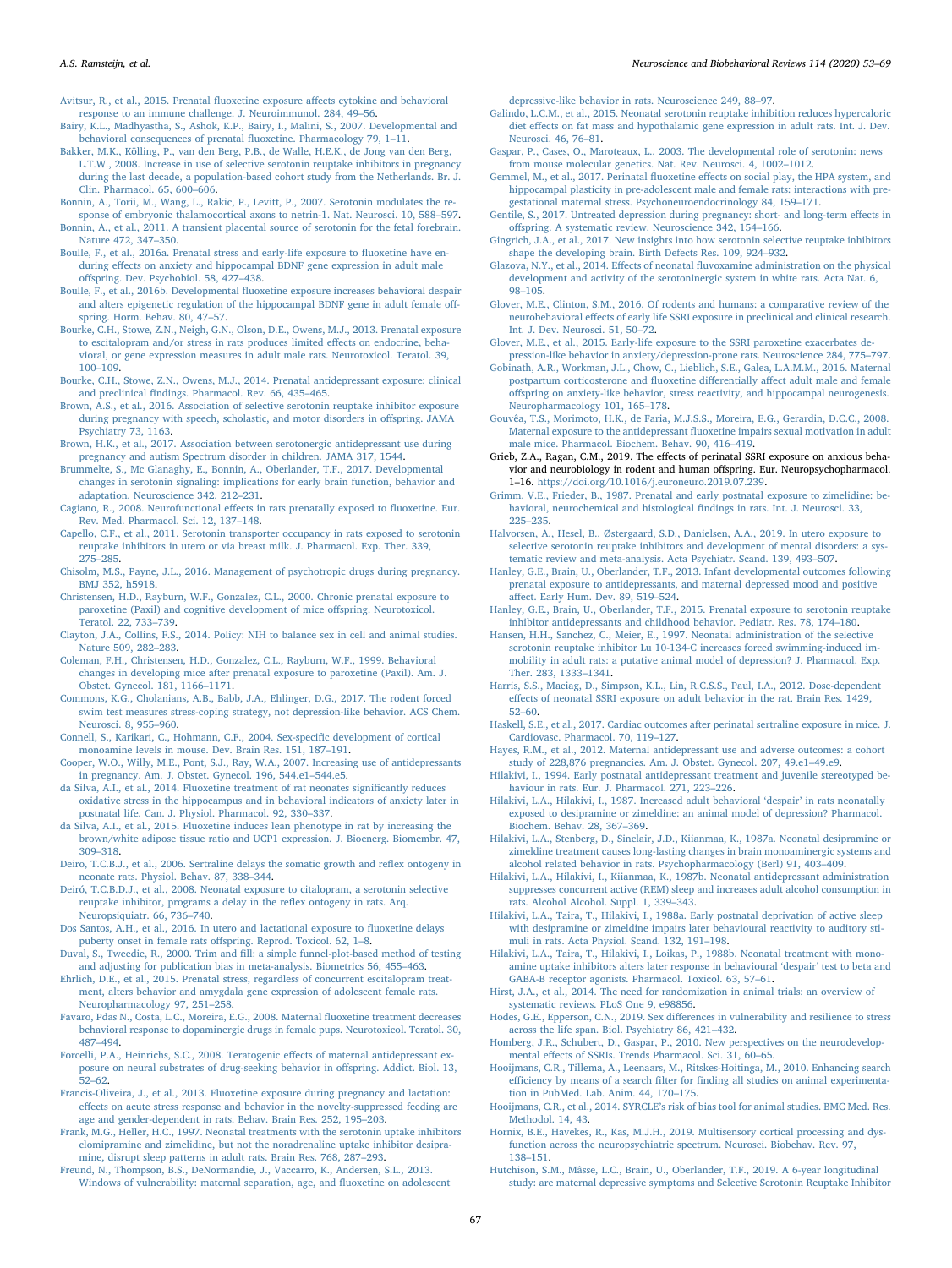[\(SSRI\) antidepressant treatment during pregnancy associated with everyday mea](http://refhub.elsevier.com/S0149-7634(19)31120-0/sbref0360)[sures of executive function in young children? Early Hum. Dev. 128, 21](http://refhub.elsevier.com/S0149-7634(19)31120-0/sbref0360)–26.

- <span id="page-15-2"></span>[Huybrechts, K.F., et al., 2015. Antidepressant use late in pregnancy and risk of persistent](http://refhub.elsevier.com/S0149-7634(19)31120-0/sbref0365) [pulmonary hypertension of the newborn. JAMA 313, 2142](http://refhub.elsevier.com/S0149-7634(19)31120-0/sbref0365).
- <span id="page-15-48"></span>[Ishikawa, C., Shiga, T., 2017. The postnatal 5-HT1A receptor regulates adult anxiety and](http://refhub.elsevier.com/S0149-7634(19)31120-0/sbref0370) depression diff[erently via multiple molecules. Prog. Neuro-Psychopharmacol. Biol.](http://refhub.elsevier.com/S0149-7634(19)31120-0/sbref0370) [Psychiatry 78, 66](http://refhub.elsevier.com/S0149-7634(19)31120-0/sbref0370)–74.
- <span id="page-15-15"></span>[Ishiwata, H., Shiga, T., Okado, N., 2005. Selective serotonin reuptake inhibitor treatment](http://refhub.elsevier.com/S0149-7634(19)31120-0/sbref0375) [of early postnatal mice reverses their prenatal stress-induced brain dysfunction.](http://refhub.elsevier.com/S0149-7634(19)31120-0/sbref0375) [Neuroscience 133, 893](http://refhub.elsevier.com/S0149-7634(19)31120-0/sbref0375)–901.
- <span id="page-15-61"></span>[Jansen of Lorkeers, S.J., Doevendans, P.A., Chamuleau, S.A.J., 2014. All preclinical trials](http://refhub.elsevier.com/S0149-7634(19)31120-0/sbref0380) [should be registered in advance in an online registry. Eur. J. Clin. Invest. 44,](http://refhub.elsevier.com/S0149-7634(19)31120-0/sbref0380) 891–[892](http://refhub.elsevier.com/S0149-7634(19)31120-0/sbref0380).
- <span id="page-15-56"></span>[Jarzab, B., Döhler, K.D., 1984. Serotoninergic in](http://refhub.elsevier.com/S0149-7634(19)31120-0/sbref0385)fluences on sexual differentiation of the [rat brain. Prog. Brain Res. 61, 119](http://refhub.elsevier.com/S0149-7634(19)31120-0/sbref0385)–126.
- <span id="page-15-21"></span>Jiang, X.-Z., et al., 2009. Neonatal fl[uoxetine exposure induced depression-like behaviors](http://refhub.elsevier.com/S0149-7634(19)31120-0/sbref0390) [in adult Kunming mice and the antidepressant-like e](http://refhub.elsevier.com/S0149-7634(19)31120-0/sbref0390)ffect of agmatine. Yao Xue Xue [Bao 44, 716](http://refhub.elsevier.com/S0149-7634(19)31120-0/sbref0390)–721.
- <span id="page-15-0"></span>[Jimenez-Solem, E., et al., 2013. Prevalence of antidepressant use during pregnancy in](http://refhub.elsevier.com/S0149-7634(19)31120-0/sbref0395) [Denmark, a nation-wide cohort study. PLoS One 8, e63034](http://refhub.elsevier.com/S0149-7634(19)31120-0/sbref0395).
- <span id="page-15-7"></span>[Johnson, K.C., Smith, A.K., Stowe, Z.N., Newport, D.J., Brennan, P.A., 2016. Preschool](http://refhub.elsevier.com/S0149-7634(19)31120-0/sbref0400) [outcomes following prenatal serotonin reuptake inhibitor exposure: di](http://refhub.elsevier.com/S0149-7634(19)31120-0/sbref0400)fferences in [language and behavior, but not cognitive function. J. Clin. Psychiatry 77, e176](http://refhub.elsevier.com/S0149-7634(19)31120-0/sbref0400)–82.
- <span id="page-15-1"></span>[Jordan, S., et al., 2016. Selective Serotonin Reuptake Inhibitor \(SSRI\) antidepressants in](http://refhub.elsevier.com/S0149-7634(19)31120-0/sbref0405) [pregnancy and congenital anomalies: analysis of linked databases in Wales, Norway](http://refhub.elsevier.com/S0149-7634(19)31120-0/sbref0405) [and Funen, Denmark. PLoS One 11, e0165122.](http://refhub.elsevier.com/S0149-7634(19)31120-0/sbref0405)
- <span id="page-15-22"></span>[Karpova, N.N., Lindholm, J., Pruunsild, P., Timmusk, T., Castren, E., 2009. Long-lasting](http://refhub.elsevier.com/S0149-7634(19)31120-0/sbref0410) [behavioural and molecular alterations induced by early postnatal](http://refhub.elsevier.com/S0149-7634(19)31120-0/sbref0410) fluoxetine exposure are restored by chronic fl[uoxetine treatment in adult mice. Eur.](http://refhub.elsevier.com/S0149-7634(19)31120-0/sbref0410) [Neuropsychopharmacol. 19, 97](http://refhub.elsevier.com/S0149-7634(19)31120-0/sbref0410)–108.
- <span id="page-15-37"></span>[Khatri, N., 2013. Role of Early Life Stimulation of Serotonin 1A and 1B \(5-HT1A and 5-](http://refhub.elsevier.com/S0149-7634(19)31120-0/sbref0415) [HT1B\) Receptors in the Lasting Neurobehavioral E](http://refhub.elsevier.com/S0149-7634(19)31120-0/sbref0415)ffects of Neonatal SSRI Exposure. [The University of Mississippi Medical Center.](http://refhub.elsevier.com/S0149-7634(19)31120-0/sbref0415)
- <span id="page-15-36"></span>[Khatri, N., Simpson, K.L., Lin, R.C.S., Paul, I.A., 2014. Lasting neurobehavioral ab](http://refhub.elsevier.com/S0149-7634(19)31120-0/sbref0420)[normalities in rats after neonatal activation of serotonin 1A and 1B receptors: pos](http://refhub.elsevier.com/S0149-7634(19)31120-0/sbref0420)[sible mechanisms for serotonin dysfunction in autistic spectrum disorders.](http://refhub.elsevier.com/S0149-7634(19)31120-0/sbref0420) [Psychopharmacology \(Berl\) 231, 1191](http://refhub.elsevier.com/S0149-7634(19)31120-0/sbref0420)–1200.
- <span id="page-15-59"></span>[Kilkenny, C., et al., 2009. Survey of the quality of experimental design, statistical analysis](http://refhub.elsevier.com/S0149-7634(19)31120-0/sbref0425) [and reporting of research using animals. PLoS One 4](http://refhub.elsevier.com/S0149-7634(19)31120-0/sbref0425).
- <span id="page-15-62"></span>[Kilkenny, C., Browne, W.J., Cuthill, I.C., Emerson, M., Altman, D.G., 2010. Improving](http://refhub.elsevier.com/S0149-7634(19)31120-0/sbref0430) [bioscience research reporting: the ARRIVE guidelines for reporting animal research.](http://refhub.elsevier.com/S0149-7634(19)31120-0/sbref0430) [PLoS Biol. 8, e1000412](http://refhub.elsevier.com/S0149-7634(19)31120-0/sbref0430).
- <span id="page-15-38"></span>[Kiryanova, V., Dyck, R.H., 2014. Increased aggression, improved spatial memory, and](http://refhub.elsevier.com/S0149-7634(19)31120-0/sbref0435) [reduced anxiety-like behaviour in adult male mice exposed to](http://refhub.elsevier.com/S0149-7634(19)31120-0/sbref0435) fluoxetine early in life. [Dev. Neurosci. 36, 396](http://refhub.elsevier.com/S0149-7634(19)31120-0/sbref0435)–408.
- <span id="page-15-33"></span>[Kiryanova, V., Smith, V.M., Dyck, R.H., Antle, M.C., 2013. The e](http://refhub.elsevier.com/S0149-7634(19)31120-0/sbref0440)ffects of perinatal fluoxetine [treatment on the circadian system of the adult mouse.](http://refhub.elsevier.com/S0149-7634(19)31120-0/sbref0440) [Psychopharmacology \(Berl\) 225, 743](http://refhub.elsevier.com/S0149-7634(19)31120-0/sbref0440)–751.
- <span id="page-15-44"></span>[Kiryanova, V., Meunier, S.J., Vecchiarelli, H.A., Hill, M.N., Dyck, R.H., 2016. E](http://refhub.elsevier.com/S0149-7634(19)31120-0/sbref0445)ffects of maternal stress and perinatal fl[uoxetine exposure on behavioral outcomes of adult](http://refhub.elsevier.com/S0149-7634(19)31120-0/sbref0445) male off[spring. Neuroscience 320, 281](http://refhub.elsevier.com/S0149-7634(19)31120-0/sbref0445)–296.
- <span id="page-15-49"></span>[Kiryanova, V., Smith, V.M., Dyck, R.H., Antle, M.C., 2017a. Circadian behavior of adult](http://refhub.elsevier.com/S0149-7634(19)31120-0/sbref0450) mice exposed to stress and fl[uoxetine during development. Psychopharmacology](http://refhub.elsevier.com/S0149-7634(19)31120-0/sbref0450) [\(Berl\) 234, 793](http://refhub.elsevier.com/S0149-7634(19)31120-0/sbref0450)–804.
- <span id="page-15-50"></span>[Kiryanova, V., Meunier, S.J., Dyck, R.H., 2017b. Behavioural outcomes of adult female](http://refhub.elsevier.com/S0149-7634(19)31120-0/sbref0455) off[spring following maternal stress and perinatal](http://refhub.elsevier.com/S0149-7634(19)31120-0/sbref0455) fluoxetine exposure. Behav. Brain [Res. 331, 84](http://refhub.elsevier.com/S0149-7634(19)31120-0/sbref0455)–91.
- <span id="page-15-34"></span>Knaepen, L., et al., 2013. Developmental fl[uoxetine exposure normalizes the long-term](http://refhub.elsevier.com/S0149-7634(19)31120-0/sbref0460) eff[ects of maternal stress on post-operative pain in Sprague-Dawley rat o](http://refhub.elsevier.com/S0149-7634(19)31120-0/sbref0460)ffspring. [PLoS One 8, e57608.](http://refhub.elsevier.com/S0149-7634(19)31120-0/sbref0460)
- <span id="page-15-39"></span>[Ko, M.-C., Lee, L.J.-H., Li, Y., Lee, L.-J., 2014. Long-term consequences of neonatal](http://refhub.elsevier.com/S0149-7634(19)31120-0/sbref0465) fl[uoxetine exposure in adult rats. Dev. Neurobiol. 74, 1038](http://refhub.elsevier.com/S0149-7634(19)31120-0/sbref0465)–1051.
- <span id="page-15-45"></span>[Kroeze, Y., et al., 2016. Perinatal reduction of functional serotonin transporters results in](http://refhub.elsevier.com/S0149-7634(19)31120-0/sbref0470) [developmental delay. Neuropharmacology 109, 96](http://refhub.elsevier.com/S0149-7634(19)31120-0/sbref0470)–111.
- <span id="page-15-28"></span>[Kummet, G.J., et al., 2012. Neonatal SSRI exposure programs a hypermetabolic state in](http://refhub.elsevier.com/S0149-7634(19)31120-0/sbref0475) [adult mice. J. Nutr. Metab. 2012, 1](http://refhub.elsevier.com/S0149-7634(19)31120-0/sbref0475)–8.
- <span id="page-15-55"></span>[Ladosky, W., Gaziri, L.C., 1970. Brain serotonin and sexual di](http://refhub.elsevier.com/S0149-7634(19)31120-0/sbref0480)fferentiation of the nervous [system. Neuroendocrinology 6, 168](http://refhub.elsevier.com/S0149-7634(19)31120-0/sbref0480)–174.
- <span id="page-15-23"></span>Lee, L.-J., 2009. Neonatal fluoxetine exposure aff[ects the neuronal structure in the so](http://refhub.elsevier.com/S0149-7634(19)31120-0/sbref0485)[matosensory cortex and somatosensory-related behaviors in adolescent rats.](http://refhub.elsevier.com/S0149-7634(19)31120-0/sbref0485) [Neurotox. Res. 15, 212](http://refhub.elsevier.com/S0149-7634(19)31120-0/sbref0485)–223.
- <span id="page-15-29"></span>Lee, L.J., Lee, L.J.-H., 2012. Neonatal fl[uoxetine exposure alters motor performances of](http://refhub.elsevier.com/S0149-7634(19)31120-0/sbref0490) [adolescent rats. Dev. Neurobiol. 72, 1122](http://refhub.elsevier.com/S0149-7634(19)31120-0/sbref0490)–1132.
- <span id="page-15-19"></span>[Lisboa, S.F.S., Oliveira, P.E., Costa, L.C., Venancio, E.J., Moreira, E.G., 2007. Behavioral](http://refhub.elsevier.com/S0149-7634(19)31120-0/sbref0495) [evaluation of male and female mice pups exposed to](http://refhub.elsevier.com/S0149-7634(19)31120-0/sbref0495) fluoxetine during pregnancy and [lactation. Pharmacology 80, 49](http://refhub.elsevier.com/S0149-7634(19)31120-0/sbref0495)–56.
- <span id="page-15-5"></span>Lupattelli, A., et al., 2018. Eff[ect of time-dependent selective serotonin reuptake inhibitor](http://refhub.elsevier.com/S0149-7634(19)31120-0/sbref0500) [antidepressants during pregnancy on behavioral, emotional, and social development](http://refhub.elsevier.com/S0149-7634(19)31120-0/sbref0500) [in preschool-aged children. J. Am. Acad. Child Adolesc. Psychiatry 57, 200](http://refhub.elsevier.com/S0149-7634(19)31120-0/sbref0500)–208.
- <span id="page-15-16"></span>Maciag, [D., et al., 2006a. Neonatal antidepressant exposure has lasting e](http://refhub.elsevier.com/S0149-7634(19)31120-0/sbref0505)ffects on behavior [and serotonin circuitry. Neuropsychopharmacology 31, 47](http://refhub.elsevier.com/S0149-7634(19)31120-0/sbref0505)–57.
- <span id="page-15-17"></span>[Maciag, D., Williams, L., Coppinger, D., Paul, I.A., 2006b. Neonatal citalopram exposure](http://refhub.elsevier.com/S0149-7634(19)31120-0/sbref0510) [produces lasting changes in behavior which are reversed by adult imipramine](http://refhub.elsevier.com/S0149-7634(19)31120-0/sbref0510) [treatment. Eur. J. Pharmacol. 532, 265](http://refhub.elsevier.com/S0149-7634(19)31120-0/sbref0510)–269.
- <span id="page-15-18"></span>[Maciag, D., Coppinger, D., Paul, I.A., 2006c. Evidence that the de](http://refhub.elsevier.com/S0149-7634(19)31120-0/sbref0515)ficit in sexual behavior [in adult rats neonatally exposed to citalopram is a consequence of 5-HT1 receptor](http://refhub.elsevier.com/S0149-7634(19)31120-0/sbref0515)

[stimulation during development. Brain Res. 1125, 171](http://refhub.elsevier.com/S0149-7634(19)31120-0/sbref0515)–175.

- <span id="page-15-58"></span>[Malm, H., et al., 2016. Gestational exposure to selective serotonin reuptake inhibitors and](http://refhub.elsevier.com/S0149-7634(19)31120-0/sbref0520) off[spring psychiatric disorders: a national register-based study. J. Am. Acad. Child](http://refhub.elsevier.com/S0149-7634(19)31120-0/sbref0520) [Adolesc. Psychiatry 55, 359](http://refhub.elsevier.com/S0149-7634(19)31120-0/sbref0520)–366.
- <span id="page-15-46"></span>[Matsumoto, A.K., et al., 2016. Co-exposure to](http://refhub.elsevier.com/S0149-7634(19)31120-0/sbref0525) fish oil or folic acid does not reverse effects [in the progeny induced by maternal exposure to](http://refhub.elsevier.com/S0149-7634(19)31120-0/sbref0525) fluoxetine. Neurotoxicol. Teratol. [56, 1](http://refhub.elsevier.com/S0149-7634(19)31120-0/sbref0525)–8.
- <span id="page-15-30"></span>[McAllister, B.B., Kiryanova, V., Dyck, R.H., 2012. Behavioural outcomes of perinatal](http://refhub.elsevier.com/S0149-7634(19)31120-0/sbref0530) maternal fl[uoxetine treatment. Neuroscience 226, 356](http://refhub.elsevier.com/S0149-7634(19)31120-0/sbref0530)–366.
- <span id="page-15-14"></span>[Mendes-da-Silva, C., et al., 2002. Neonatal treatment with](http://refhub.elsevier.com/S0149-7634(19)31120-0/sbref0535) fluoxetine reduces depressive [behavior induced by forced swim in adult rats. Arq. Neuropsiquiatr. 60, 928](http://refhub.elsevier.com/S0149-7634(19)31120-0/sbref0535)–931.
- <span id="page-15-53"></span>[Meyer, L.R., et al., 2018. Perinatal SSRI exposure permanently alters cerebral serotonin](http://refhub.elsevier.com/S0149-7634(19)31120-0/sbref0540) [receptor mRNA in mice but does not impact adult behaviors. J. Matern. Fetal.](http://refhub.elsevier.com/S0149-7634(19)31120-0/sbref0540) [Neonatal. Med. 31, 1393](http://refhub.elsevier.com/S0149-7634(19)31120-0/sbref0540)–1401.
- <span id="page-15-11"></span>[Millard, S.J., Weston-Green, K., Newell, K.A., 2017. The e](http://refhub.elsevier.com/S0149-7634(19)31120-0/sbref0545)ffects of maternal antidepressant use on off[spring behaviour and brain development: implications for risk of](http://refhub.elsevier.com/S0149-7634(19)31120-0/sbref0545) [neurodevelopmental disorders. Neurosci. Biobehav. Rev. 80, 743](http://refhub.elsevier.com/S0149-7634(19)31120-0/sbref0545)–765.
- <span id="page-15-24"></span>[Mnie-Filali, O., et al., 2011. Pharmacological blockade of 5-HT7 receptors as a putative](http://refhub.elsevier.com/S0149-7634(19)31120-0/sbref0550) [fast acting antidepressant strategy. Neuropsychopharmacology 36, 1275](http://refhub.elsevier.com/S0149-7634(19)31120-0/sbref0550)–1288.
- <span id="page-15-13"></span>Moher, D., Liberati, A., Tetzlaff[, J., Altman, D.G., 2009. Preferred reporting items for](http://refhub.elsevier.com/S0149-7634(19)31120-0/sbref0555) [systematic reviews and meta-analyses: the PRISMA statement. PLoS Med. 6,](http://refhub.elsevier.com/S0149-7634(19)31120-0/sbref0555) [e1000097.](http://refhub.elsevier.com/S0149-7634(19)31120-0/sbref0555)
- <span id="page-15-63"></span>Muhlhausler, B.S., Bloomfi[eld, F.H., Gillman, M.W., 2013. Whole animal experiments](http://refhub.elsevier.com/S0149-7634(19)31120-0/sbref0560)
- <span id="page-15-4"></span>[should be more like human randomized controlled trials. PLoS Biol. 11, e1001481.](http://refhub.elsevier.com/S0149-7634(19)31120-0/sbref0560) [Muller, C.P., Jacobs, B., 2009. Handbook of the Behavioral Neurobiology of Serotonin 21](http://refhub.elsevier.com/S0149-7634(19)31120-0/sbref0565) [Academic Press.](http://refhub.elsevier.com/S0149-7634(19)31120-0/sbref0565)
- <span id="page-15-31"></span>[Nagano, M., Liu, M., Inagaki, H., Kawada, T., Suzuki, H., 2012. Early intervention with](http://refhub.elsevier.com/S0149-7634(19)31120-0/sbref0570) fl[uoxetine reverses abnormalities in the serotonergic system and behavior of rats](http://refhub.elsevier.com/S0149-7634(19)31120-0/sbref0570) [exposed prenatally to dexamethasone. Neuropharmacology 63, 292](http://refhub.elsevier.com/S0149-7634(19)31120-0/sbref0570)–300.
- <span id="page-15-51"></span>[Nagano, R., Nagano, M., Nakai, A., Takeshita, T., Suzuki, H., 2017. Di](http://refhub.elsevier.com/S0149-7634(19)31120-0/sbref0575)fferential effects of [neonatal SSRI treatments on hypoxia-induced behavioral changes in male and female](http://refhub.elsevier.com/S0149-7634(19)31120-0/sbref0575) off[spring. Neuroscience 360, 95](http://refhub.elsevier.com/S0149-7634(19)31120-0/sbref0575)–105.
- <span id="page-15-9"></span>[Noorlander, C.W., et al., 2008. Modulation of serotonin transporter function during fetal](http://refhub.elsevier.com/S0149-7634(19)31120-0/sbref0580) [development causes dilated heart cardiomyopathy and lifelong behavioral abnorm](http://refhub.elsevier.com/S0149-7634(19)31120-0/sbref0580)[alities. PLoS One 3, e2782.](http://refhub.elsevier.com/S0149-7634(19)31120-0/sbref0580)
- <span id="page-15-6"></span>[Oberlander, T.F., Gingrich, J.A., Ansorge, M.S., 2009. Sustained neurobehavioral e](http://refhub.elsevier.com/S0149-7634(19)31120-0/sbref0585)ffects [of exposure to SSRI antidepressants during development: molecular to clinical evi](http://refhub.elsevier.com/S0149-7634(19)31120-0/sbref0585)[dence. Clin. Pharmacol. Ther. 86, 672](http://refhub.elsevier.com/S0149-7634(19)31120-0/sbref0585)–677.

<span id="page-15-8"></span>[Oberlander, T.F., Zwaigenbaum, L., 2017. Disentangling maternal depression and anti](http://refhub.elsevier.com/S0149-7634(19)31120-0/sbref0590)[depressant use during pregnancy as risks for autism in children. JAMA 317, 1533.](http://refhub.elsevier.com/S0149-7634(19)31120-0/sbref0590)

<span id="page-15-10"></span>[Olivier, J.D.A., et al., 2011. Fluoxetine administration to pregnant rats increases anxiety](http://refhub.elsevier.com/S0149-7634(19)31120-0/sbref0595)related behavior in the off[spring. Psychopharmacology \(Berl\) 217, 419](http://refhub.elsevier.com/S0149-7634(19)31120-0/sbref0595)–432.

- <span id="page-15-12"></span>[Ornoy, A., 2017. Neurobehavioral risks of SSRIs in pregnancy: comparing human and](http://refhub.elsevier.com/S0149-7634(19)31120-0/sbref0600) [animal data. Reprod. Toxicol. 72, 191](http://refhub.elsevier.com/S0149-7634(19)31120-0/sbref0600)–200.
- <span id="page-15-54"></span>[Pawluski, J.L., Li, M., Lonstein, J.S., 2019. Serotonin and motherhood: From molecules to](http://refhub.elsevier.com/S0149-7634(19)31120-0/sbref0605) [mood. Front. Neuroendocrinol. 53, 100742.](http://refhub.elsevier.com/S0149-7634(19)31120-0/sbref0605)
- <span id="page-15-52"></span>Pinheiro, I.L., et al., 2019. Neonatal fl[uoxetine exposure modulates serotonergic neuro](http://refhub.elsevier.com/S0149-7634(19)31120-0/sbref0610)[transmission and disturb inhibitory action of serotonin on food intake. Behav. Brain](http://refhub.elsevier.com/S0149-7634(19)31120-0/sbref0610) [Res. 357](http://refhub.elsevier.com/S0149-7634(19)31120-0/sbref0610)–358, 65–70.
- <span id="page-15-25"></span>[Pivina, S.G., Fedotova, Y.O., Akulova, V.K., Ordyan, N.E., 2011. E](http://refhub.elsevier.com/S0149-7634(19)31120-0/sbref0615)ffects of selective in[hibitors of serotonin reuptake on the anxiety behavior and activity of the pituitary](http://refhub.elsevier.com/S0149-7634(19)31120-0/sbref0615)[adrenal system in prenatally stressed male rats. Neurochem. J. 5, 47](http://refhub.elsevier.com/S0149-7634(19)31120-0/sbref0615)–51.
- <span id="page-15-20"></span>[Popa, D., Léna, C., Alexandre, C., Adrien, J., 2008. Lasting syndrome of depression pro](http://refhub.elsevier.com/S0149-7634(19)31120-0/sbref0620)[duced by reduction in serotonin uptake during postnatal development: evidence from](http://refhub.elsevier.com/S0149-7634(19)31120-0/sbref0620) [sleep, stress, and behavior. J. Neurosci. 28, 3546](http://refhub.elsevier.com/S0149-7634(19)31120-0/sbref0620)–3554.
- <span id="page-15-57"></span>[Porsolt, R.D., Le Pichon, M., Jalfre, M., 1977. Depression: a new animal model sensitive to](http://refhub.elsevier.com/S0149-7634(19)31120-0/sbref0625) [antidepressant treatments. Nature 266, 730](http://refhub.elsevier.com/S0149-7634(19)31120-0/sbref0625)–732.
- <span id="page-15-3"></span>[Rampono, J., et al., 2009. Placental transfer of SSRI and SNRI antidepressants and e](http://refhub.elsevier.com/S0149-7634(19)31120-0/sbref0630)ffects [on the neonate. Pharmacopsychiatry 42, 95](http://refhub.elsevier.com/S0149-7634(19)31120-0/sbref0630)–100.
- <span id="page-15-26"></span>[Rayen, I., van den Hove, D.L., Prickaerts, J., Steinbusch, H.W., Pawluski, J.L., 2011.](http://refhub.elsevier.com/S0149-7634(19)31120-0/sbref0635) [Fluoxetine during development reverses the e](http://refhub.elsevier.com/S0149-7634(19)31120-0/sbref0635)ffects of prenatal stress on depressive[like behavior and hippocampal neurogenesis in adolescence. PLoS One 6, e24003](http://refhub.elsevier.com/S0149-7634(19)31120-0/sbref0635).
- <span id="page-15-35"></span>[Rayen, I., Steinbusch, H.W.M., Charlier, T.D., Pawluski, J.L., 2013. Developmental](http://refhub.elsevier.com/S0149-7634(19)31120-0/sbref0640) fl[uoxetine exposure and prenatal stress alter sexual di](http://refhub.elsevier.com/S0149-7634(19)31120-0/sbref0640)fferentiation of the brain and reproductive behavior in male rat off[spring. Psychoneuroendocrinology 38,](http://refhub.elsevier.com/S0149-7634(19)31120-0/sbref0640) 1618–[1629](http://refhub.elsevier.com/S0149-7634(19)31120-0/sbref0640).
- <span id="page-15-40"></span>[Rayen, I., Steinbusch, H.W.M., Charlier, T.D., Pawluski, J.L., 2014. Developmental](http://refhub.elsevier.com/S0149-7634(19)31120-0/sbref0645) fl[uoxetine exposure facilitates sexual behavior in female o](http://refhub.elsevier.com/S0149-7634(19)31120-0/sbref0645)ffspring. [Psychopharmacology \(Berl\) 231, 123](http://refhub.elsevier.com/S0149-7634(19)31120-0/sbref0645)–133.
- <span id="page-15-32"></span>[Rebello, T.J., 2012. Serotonin Modulates the Maturation of the Medial Prefrontal Cortex](http://refhub.elsevier.com/S0149-7634(19)31120-0/sbref0650) [and Hippocampus: Relevance to the Etiology of Emotional and Cognitive Behaviors.](http://refhub.elsevier.com/S0149-7634(19)31120-0/sbref0650) Columbia [University.](http://refhub.elsevier.com/S0149-7634(19)31120-0/sbref0650)
- <span id="page-15-41"></span>[Rebello, T.J., et al., 2014. Postnatal day 2 to 11 constitutes a 5-HT-Sensitive period im](http://refhub.elsevier.com/S0149-7634(19)31120-0/sbref0655)[pacting adult mPFC function. J. Neurosci. 34, 12379](http://refhub.elsevier.com/S0149-7634(19)31120-0/sbref0655)–12393.
- <span id="page-15-27"></span>[Rodriguez-Porcel, F., et al., 2011. Neonatal exposure of rats to antidepressants a](http://refhub.elsevier.com/S0149-7634(19)31120-0/sbref0660)ffects [behavioral reactions to novelty and social interactions in a manner analogous to](http://refhub.elsevier.com/S0149-7634(19)31120-0/sbref0660) [autistic spectrum disorders. Anat. Rec. \(Hoboken\) 294, 1726](http://refhub.elsevier.com/S0149-7634(19)31120-0/sbref0660)–1735.
- <span id="page-15-60"></span>[Rotem-Kohavi, N., Oberlander, T.F., 2017. Variations in neurodevelopmental outcomes in](http://refhub.elsevier.com/S0149-7634(19)31120-0/sbref0665) [children with prenatal SSRI antidepressant exposure. Birth Defects Res. 109,](http://refhub.elsevier.com/S0149-7634(19)31120-0/sbref0665) 909–[923](http://refhub.elsevier.com/S0149-7634(19)31120-0/sbref0665).
- <span id="page-15-47"></span>[Salari, A.-A., Fatehi-Gharehlar, L., Motayagheni, N., Homberg, J.R., 2016. Fluoxetine](http://refhub.elsevier.com/S0149-7634(19)31120-0/sbref0670) normalizes the eff[ects of prenatal maternal stress on depression- and anxiety-like](http://refhub.elsevier.com/S0149-7634(19)31120-0/sbref0670) [behaviors in mouse dams and male o](http://refhub.elsevier.com/S0149-7634(19)31120-0/sbref0670)ffspring. Behav. Brain Res. 311, 354–367.
- <span id="page-15-42"></span>[Sarkar, A., et al., 2014a. Hippocampal HDAC4 contributes to postnatal](http://refhub.elsevier.com/S0149-7634(19)31120-0/sbref0675) fluoxetine-evoked [depression-like behavior. Neuropsychopharmacology 39, 2221](http://refhub.elsevier.com/S0149-7634(19)31120-0/sbref0675)–2232.
- <span id="page-15-43"></span>[Sarkar, A., Chachra, P., Vaidya, V.A., 2014b. Postnatal](http://refhub.elsevier.com/S0149-7634(19)31120-0/sbref0680) fluoxetine-evoked anxiety is